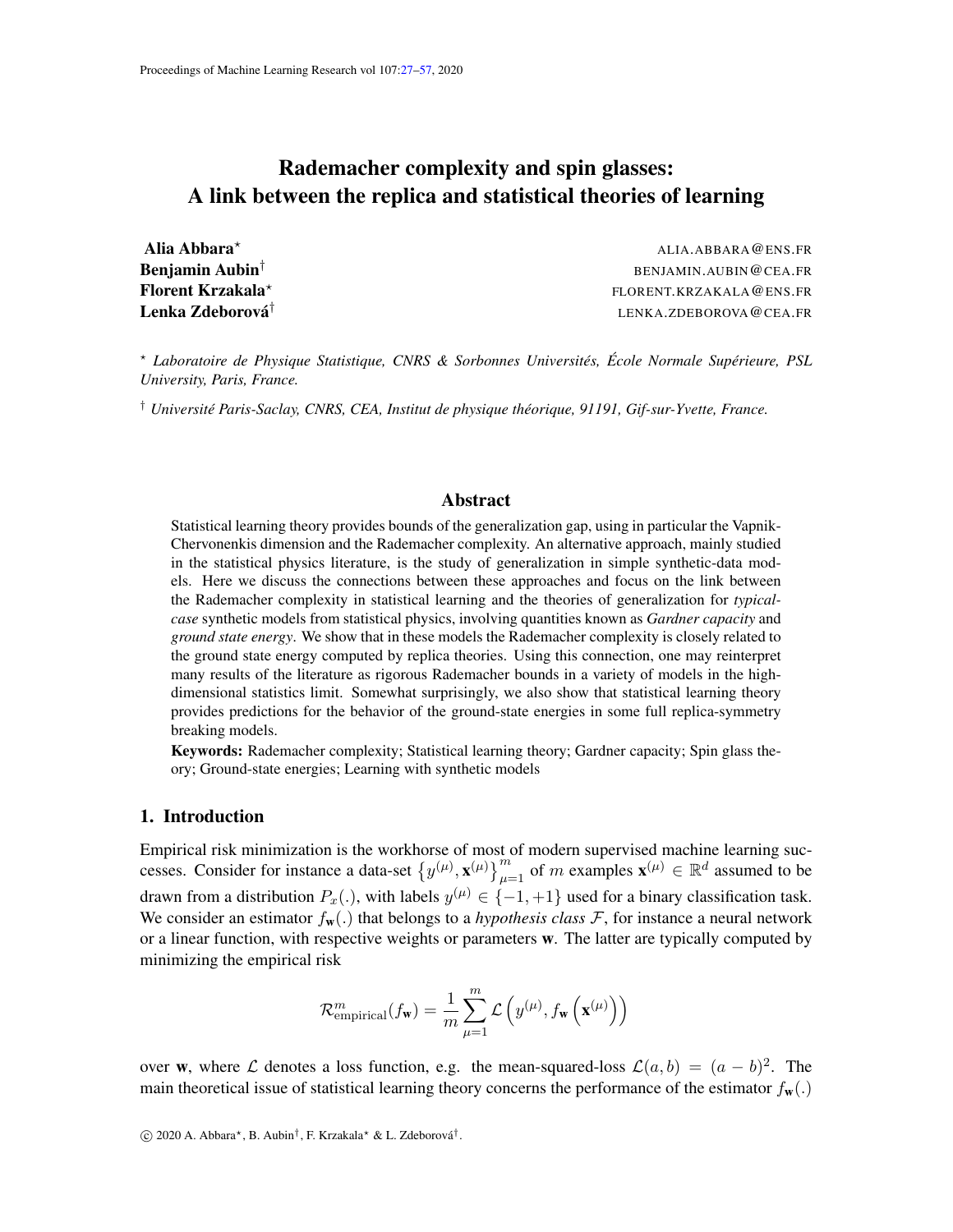obtained by such a minimization on yet unseen data, namely the *generalization problem*. In fact, what we really hope to minimize is the population risk, defined as

$$
\mathcal{R}_{\text{population}}(f_{\mathbf{w}}) = \mathbb{E}_{y, \mathbf{x}} \left[ \mathcal{L}(y, f_{\mathbf{w}}(\mathbf{x})) \right].
$$

Since we are optimizing the empirical risk instead, the difference between the two might be arbitrarily large. Bounding this difference between *empirical* and *population* risks is therefore a major problem of statistical learning theories.

In a large part of the literature, statistical learning analysis (see e.g. [Bartlett and Mendelson](#page-16-0) [\(2002\)](#page-16-0); [Vapnik](#page-18-0) [\(2013\)](#page-18-0); [Shalev-Shwartz and Ben-David](#page-18-1) [\(2014\)](#page-18-1)) relies on the Vapnik-Chervonenkis (VC) analysis and on the so-called *Rademacher complexity*. The latter is a measure of the complexity of F, the hypothesis class spanned by  $f_{\bf w}$ (.), to bound  $\mathcal{R}_{\text{population}} - \mathcal{R}_{\text{empirical}}^m$ , the *generalization gap*. A gem within the literature is the Uniform Convergence result which states the following: if the Rademacher complexity or the VC dimension is finite, then for a large enough number of samples the generalization gap will vanish uniformly over all possible values of parameters w. Informally, uniform convergence tells us that with high probability, for any weights value w, the generalization gap satisfies

$$
\mathcal{R}_{\text{population}}(f_{\mathbf{w}}) - \mathcal{R}_{\text{empirical}}^m(f_{\mathbf{w}}) = \mathcal{O}\left(\sqrt{\frac{d_{\text{VC}}(\mathcal{F})}{m}}\right),\tag{1}
$$

where  $d_{\text{VC}}(\mathcal{F})$  denotes the Vapnik-Chervonenkis dimension of the hypothesis class  $\mathcal{F}$ . Tighter bounds can be obtained using the Rademacher complexity. These bounds, although useful, do not seem to fully explain the success of current deep-learning architectures [\(Zhang et al.](#page-18-2) [\(2016\)](#page-18-2)).

Over the last four decades, a different vision of generalization — based on the analysis of *typical case* problems with synthetic data created from simple generative models — was developed to a large extent in the statistical physics literature (see e.g. [Seung et al.](#page-18-3) [\(1992\)](#page-18-3); [Watkin and Rau](#page-18-4) [\(1993\)](#page-18-4); [Opper](#page-17-0) [\(1995\)](#page-17-0); [Engel and Van den Broeck](#page-16-1) [\(2001\)](#page-16-1) for a review). The link with the VC dimension was discussed in many of these works, notably via its connection with its twin from statistical physics, the *Gardner capacity* [\(Gardner and Derrida](#page-16-2) [\(1988\)](#page-16-2)). In particular, one can show that the VC capacity is always larger than half of the Gardner one [\(Engel and Van den Broeck](#page-16-1) [\(2001\)](#page-16-1)). We shall review this discussion later on in this paper. However, to the best of our knowledge the Rademacher complexity was absent from these considerations. This omission is unfortunate: not only does the Rademacher complexity give tighter bounds than the VC dimension, it also intrinsically connects with a quantity that physicists are familiar with and have been computing from the very beginning of their studies, namely the average *ground-state energy*.

The goal of the present paper is to bridge this gap and unveil the deep link between ground-state energy and Rademacher complexity, and how this connection is valuable to both parties. The paper is organized as follows: After giving proper definitions of common generalization bounds in sec. [2,](#page-2-0) we detail calculations of Rademacher complexities for simple function classes in sec. [3.](#page-3-0) These sections serve as an introduction to the readers not familiar with these notions. The subsequent sections [4](#page-5-0) and [5](#page-7-0) provide the original content of the paper.

#### Here we summarize the main contributions of this paper:

• We point out the one-to-one connections between the Rademacher complexity in statistical learning, and the ground-state energies and Gardner capacity from statistical physics.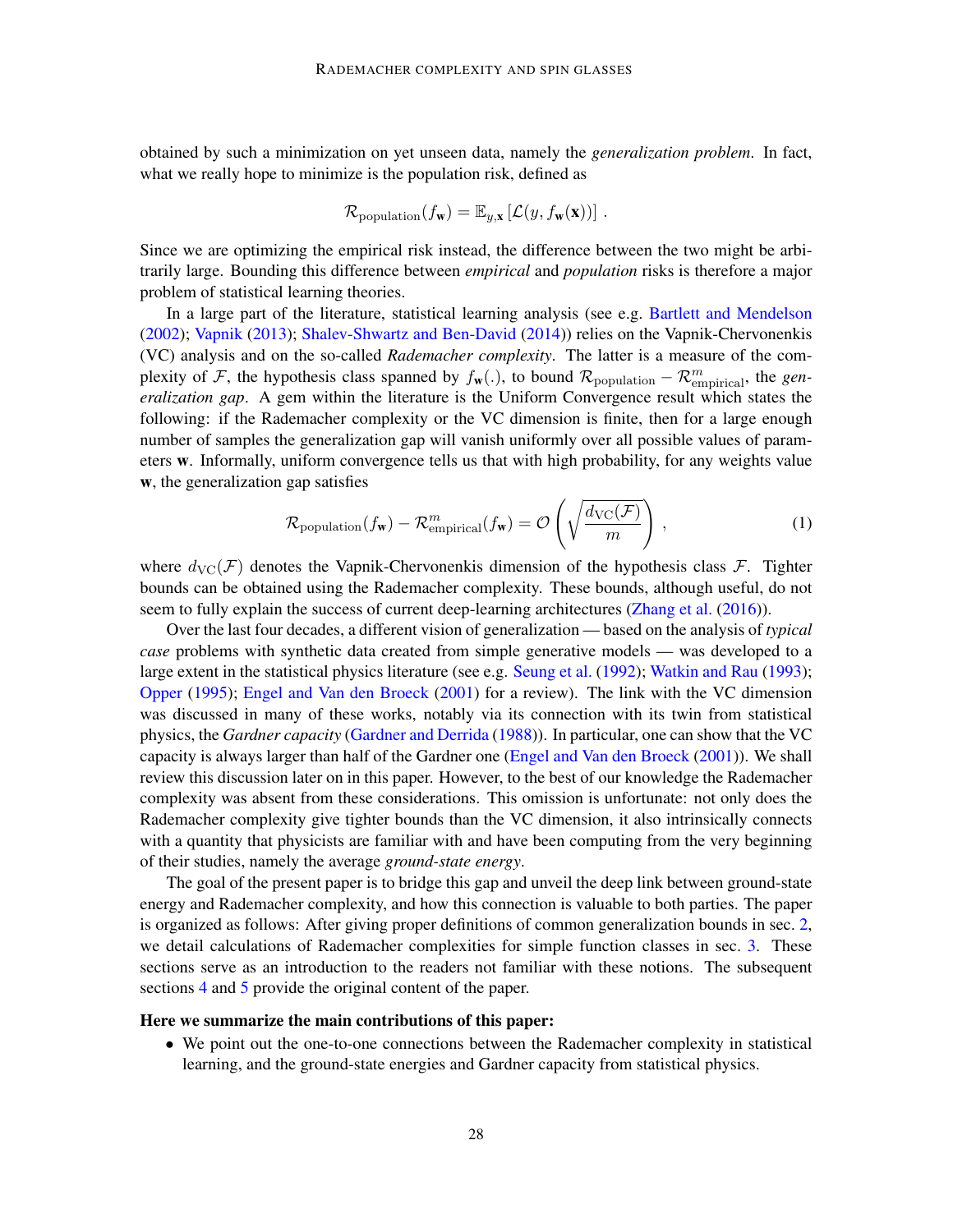- We show how the heuristic replica method from statistical physics can be used to compute the Rademacher complexity in the high-dimensional statistics limit and reinterpret classical results of the statistical physics literature as Rademacher bounds in the case of perceptron and committee machine models with i.i.d data.
- We contrast these results with the generalization in the teacher-student scenario, illustrating the worst-case nature of the Rademacher bound that fails to capture the typical-case behavior.
- We finally show *en passant*, that learning theory also bears consequences for the spin glass physics and the related replica symmetry breaking scheme by showing it implies strong constraint on the ground-state energy of some spin glass models.

# <span id="page-2-0"></span>2. A primer on Rademacher complexity

The bound of the generalization gap involving the VC dimension is specific to binary classification, and does not depend on the data distribution. While this is a strong property, the Rademacher approach does depend on data distribution and allows for tighter bounds. Moreover, it generalizes to multi-class classification and regression problems. We recall the definition of the Rademacher complexity:

**Definition 1** Let  $f_w$  be any function in the hypothesis class F, and let  $\epsilon \in {\pm 1}^m$  be drawn *uniformly at random. The empirical Rademacher complexity is defined as*

$$
\hat{\mathfrak{R}}_{m}\left(\mathcal{F},\mathbf{X}\right)\equiv\mathbb{E}_{\epsilon}\left[\sup_{f_{\mathbf{w}}\in\mathcal{F}}\frac{1}{m}\sum_{\mu=1}^{m}\epsilon_{\mu}f_{\mathbf{w}}\left(\mathbf{x}^{(\mu)}\right)\right],\tag{2}
$$

and depends on the sample examples  $X = \{x^{(1)}, \ldots x^{(m)}\} \in \mathbb{R}^{d \times m}$ . The **Rademacher complexity** *is defined as the population average*

<span id="page-2-1"></span>
$$
\mathfrak{R}_{m}\left(\mathcal{F}\right)\equiv\mathbb{E}_{X}\left[\hat{\mathfrak{R}}_{m}\left(\mathcal{F},X\right)\right].\tag{3}
$$

In this paper, we shall focus on binary classification and consider the corresponding loss function  $\mathcal{L}(a, b) = \mathbb{1} \left[ a \neq b \right]$  that counts the number of misclassified samples. We will be therefore interested in a hypothesis class  $\mathcal{F} = \{f_w : \mathbb{R}^d \mapsto \{\pm 1\}\}\.$  Defining the training  $\epsilon_{\text{train}}^m(.)$  and generalization errors  $\epsilon_{gen}(.)$  for any function  $f_{\mathbf{w}} \in \mathcal{F}$  by

$$
\epsilon_{\text{train}}^m(f_{\mathbf{w}}) \equiv \frac{1}{m} \sum_{\mu=1}^m \mathbb{1} \left[ y^{(\mu)} \neq f_{\mathbf{w}} \left( \mathbf{x}^{(\mu)} \right) \right] \quad \text{and} \quad \epsilon_{\text{gen}}(f_{\mathbf{w}}) \equiv \mathbb{E}_{y, \mathbf{x}} \left[ \mathbb{1} \left[ y \neq f_{\mathbf{w}} \left( \mathbf{x} \right) \right] \right], \tag{4}
$$

the Rademacher complexity provides a generalization error bound as expressed by the following theorem, and many of its variants (see e.g. [Bartlett and Mendelson](#page-16-0) [\(2002\)](#page-16-0); [Vapnik](#page-18-0) [\(2013\)](#page-18-0); [Shalev-](#page-18-1)[Shwartz and Ben-David](#page-18-1) [\(2014\)](#page-18-1); [Mohri et al.](#page-17-1) [\(2018\)](#page-17-1)):

**Theorem 2 (Uniform convergence bound - Binary classification)** *Fix a distribution*  $P_x$  *and let*  $\delta > 0$ . Let  $X = \{x^{(1)}, \ldots x^{(m)}\} \in \mathbb{R}^{d \times m}$  be drawn i.i.d from  $P_x$ . Then with probability at least  $1 - \delta$  *(over the draw of X)*,

<span id="page-2-2"></span>
$$
\forall f_{\mathbf{w}} \in \mathcal{F}, \ \ \epsilon_{\text{gen}}(f_{\mathbf{w}}) - \epsilon_{\text{train}}^m(f_{\mathbf{w}}) \leq \Re_m(\mathcal{F}) + \sqrt{\frac{\log(1/\delta)}{m}}. \tag{5}
$$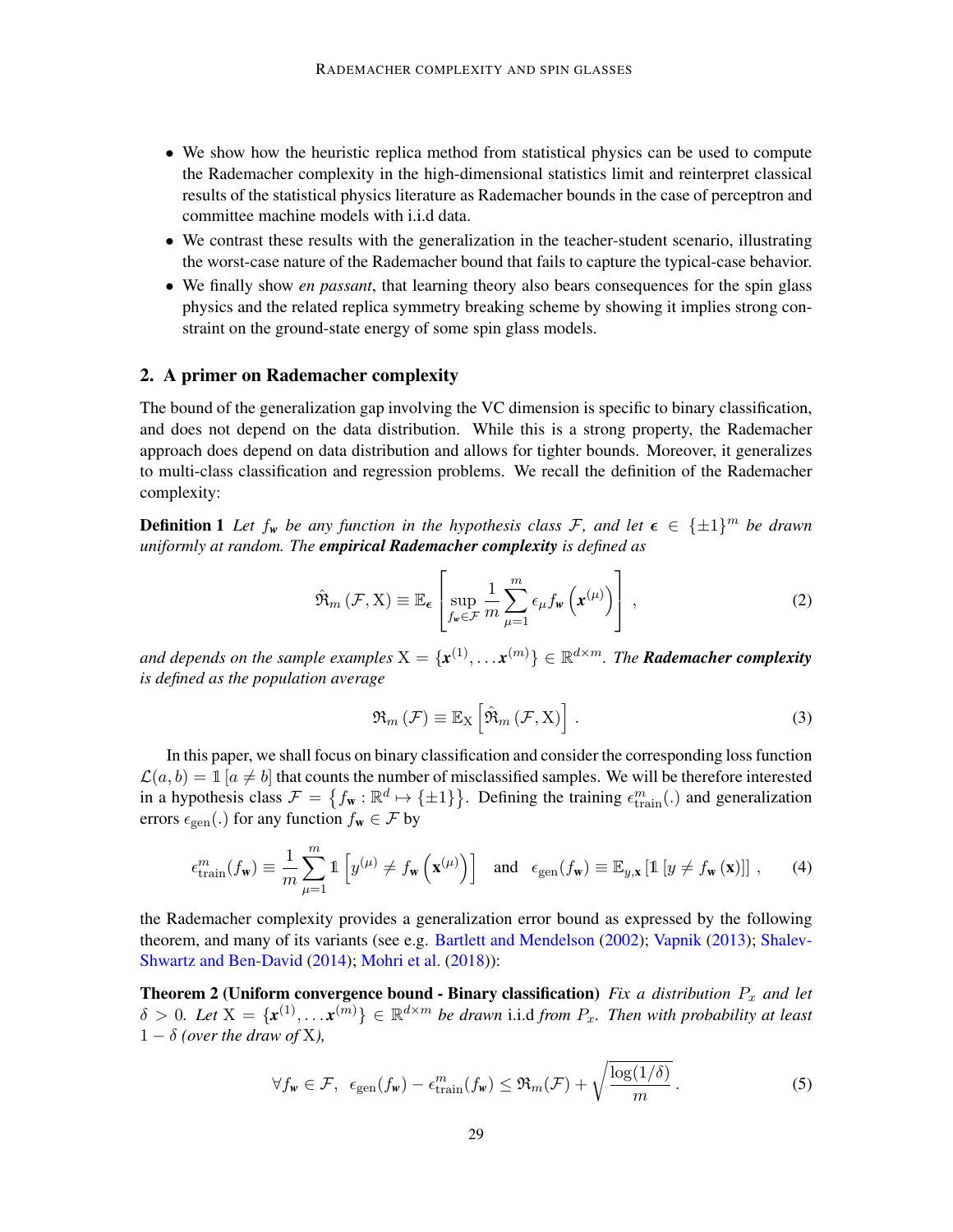Thus, the Rademacher complexity is a uniform bound of the generalization gap. In the highdimensional limit, i.e when both m and d go to infinity, that we will consider in the remaining of the paper we shall see that we can discard the  $\delta$ -dependent term and that only the first term will remain finite.

Note that this theorem can be used to recover the classical result [\(1\)](#page-0-1). Indeed it can be shown [\(Massart](#page-17-2) [\(2000\)](#page-17-2); [Ledoux and Talagrand](#page-17-3) [\(2013\)](#page-17-3); [Dudley](#page-16-3) [\(1967\)](#page-16-3)) that the Rademacher complexity can be bounded by the VC dimension so that for some constant value  $C$ ,

$$
\Re_m(\mathcal{F}) \le C \sqrt{\frac{d_{\text{VC}}(\mathcal{F})}{m}}.
$$
\n(6)

We remind the reader that the VC dimension is the size of the set that can be fully shattered by the hypothesis class F. Informally, if  $m > d_{\text{VC}}$  then for all set of m data points, there exists an assignment of labels that cannot be fully fitted by the function class [\(Vapnik](#page-18-0) [\(2013\)](#page-18-0)).

### <span id="page-3-0"></span>3. Synthetic models in the high-dimensional statistics limit

In this section, we consider data generated by a simple generative model. We suppose that each vector of the input data points  $X = \{x^{(1)}, \dots, x^{(m)}\} \in \mathbb{R}^{d \times m}$  has been generated i.i.d from a factorized, e.g. Gaussian, distribution, that is  $\forall \mu \in [1; m], P_x(\mathbf{x}^{(\mu)}) = \prod_{i=1}^d P_x(x_i^{(\mu)})$  $i^{(\mu)}$ ). In the following, we will focus on this simple data distribution, but sec. [5.5](#page-13-0) presents a generalization to rotationally invariant data matrices X with arbitrary spectrum. The main interest of such settings is to use the analysis of *typical case* problems with synthetic data created from simple generative models as means of getting additional insight on real world applications where data are not worst case [\(Seung et al.](#page-18-3) [\(1992\)](#page-18-3); [Watkin and Rau](#page-18-4) [\(1993\)](#page-18-4); [Opper](#page-17-0) [\(1995\)](#page-17-0); [Engel and Van den Broeck](#page-16-1) [\(2001\)](#page-16-1); Zdeborová and Krzakala [\(2016\)](#page-18-5)). In particular, we shall be interested in the high-dimensional statistics limit when  $m, d \longrightarrow \infty$ , with  $\alpha = \frac{m}{d} = \Theta(1)$ . In this paper, the aim is to compute exactly (rather than merely bounding) and asymptotically the Rademacher complexity for such problems.

### 3.1. Linear model

As the simplest example, we first tackle the computation of the Rademacher complexity for a simple function class containing all linear models with weights  $\mathbf{w} \in \mathbb{R}^d$ ,

$$
\mathcal{F}_{\text{linear}} = \left\{ f_{\mathbf{w}} : \begin{cases} \mathbb{R}^d \mapsto \mathbb{R} \\ \mathbf{x} \mapsto \frac{1}{\sqrt{d}} \mathbf{w}^\mathsf{T} \mathbf{x} \end{cases}, \mathbf{w} \in \mathbb{R}^d \ / \ \|\mathbf{w}\|_2 = \Gamma \sqrt{d} \right\} \ . \tag{7}
$$

From eq. [\(3\)](#page-2-1), computing the empirical Rademacher complexity amounts to finding the vector  $w^*$ that maximizes the scalar product between y (that replaces the variable  $\epsilon$ ) and X<sup>T</sup>w. It is thus sufficient to take  $\mathbf{w}^* = \frac{\mathbf{X}\mathbf{y}}{\mathbf{X}\mathbf{X}\mathbf{y}}$  $\frac{xy}{\|X\|_{2}}\|\mathbf{w}\|_{2}$  and the empirical Rademacher complexity [\(3\)](#page-2-1) thus reads

$$
\mathfrak{R}_{m} \left( \mathcal{F}_{\text{linear}} \right) = \mathbb{E}_{\mathbf{y}, \mathbf{X}} \left[ \frac{1}{m} \frac{1}{\sqrt{d}} ||\mathbf{X} \mathbf{y}||_{2} ||\mathbf{w}||_{2} \right]. \tag{8}
$$

X having i.i.d entries, we can apply the central limit theorem, which enforces  $\forall i \in [1, d]$ ,  $(Xy)_i = \sum_{k=1}^{m} (u)$  $\sum_{\mu=1}^{m} x_i^{(\mu)}$  $\widetilde{\psi}_i^{(\mu)} y_{\mu} \sim \mathcal{N}(0, m)$  hence  $\mathbb{E}_{\mathbf{y},X} ||X\mathbf{y}||_2 = \sqrt{dm}$ . Assuming that weights are restricted to lie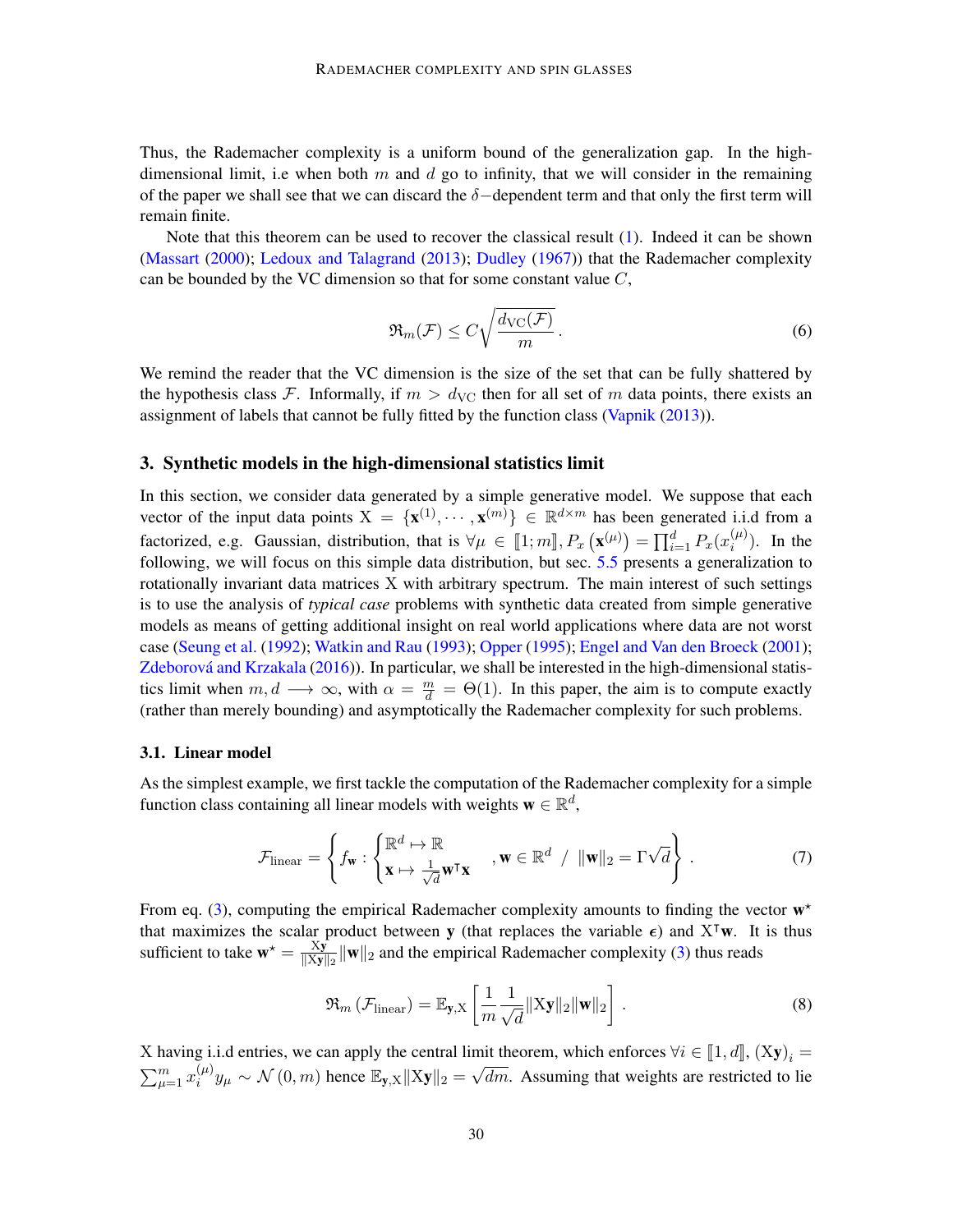on the  $\mathbb{R}^d$  sphere of radius  $\Gamma$ , we set  $\|\mathbf{w}\|_2 = \Gamma \sqrt{d}$  and finally obtain

$$
\mathfrak{R}_m\left(\mathcal{F}_{\text{linear}}\right) = \frac{\Gamma}{\sqrt{\alpha}} \tag{9}
$$

where recall  $\alpha = \frac{m}{d}$  $\frac{m}{d}$ . The above result for the simple linear function hypothesis class allows to grasp the meaning of the Rademacher complexity: At fixed input dimension  $d$ , it decreases with the number of samples as  $\alpha^{-1/2}$ , closing the generalization gap in the infinite  $\alpha$  limit. Illustrating the bias-variance trade-off, we also see that increasing the radius of the weights expands the function complexity (and might help for fitting the data-set), but unfortunately leads to a looser generalization bound.

Note also that the fact that the Rademacher complexity is  $\Theta(\alpha^{-1/2})$  shows that it remains finite in the high-dimensional statistics limit. In this case, we see indeed that we can disregard the term  $\sqrt{\log(1/\delta)/m}$  that goes to zero as  $m \to \infty$  in eq. [\(5\)](#page-2-2).

#### 3.2. Perceptron model

The scaling of the Rademacher complexity inverse as  $\sqrt{\alpha}$  in the high-dimensional statistics limit is actually *not* restricted to the linear model but appears to be a universal property, at least at large enough  $\alpha$ . To see this we now focus on a different hypothesis class: the perceptron, denoted  $\mathcal{F}_{\text{sign}}$ . This class contains linear classifiers which output binary variables, and will fit much better labels in the binary classification task. The class is defined as

<span id="page-4-0"></span>
$$
\mathcal{F}_{\text{sign}} = \left\{ f_{\mathbf{w}} : \begin{cases} \mathbb{R}^d \mapsto {\{\pm 1\}} \\ \mathbf{x} \mapsto \text{ sign} \left( \frac{1}{\sqrt{d}} \mathbf{w}^\mathsf{T} \mathbf{x} \right) \end{cases}, \mathbf{w} \in \mathbb{R}^d \right\}.
$$
 (10)

Let us consider a sample i.i.d matrix  $X \in \mathbb{R}^{d \times m}$  with  $\mathbf{x}^{(\mu)} \sim \mathcal{N}(\mathbf{0}, I_d)$ .

Theorem 3 *For the perceptron model class eq.* [\(10\)](#page-4-0) *with random i.i.d. input data in the highdimensional limit,*  $\Re_m (\mathcal{F}_{sign}) = \Theta \left( \frac{1}{\sqrt{2\pi}} \right)$ α *.*

The proof is given in Appendix [A.](#page-19-0) In a nutshell, it uses the fact that Rademacher complexity is upper-bounded by the VC dimension divided by  $\alpha^{1/2}$ , and lower-bounded by one particular example of its function class, when the weights are chosen according to Hebb's rule [\(Hebb](#page-16-4) [\(1962\)](#page-16-4)), which also gives a behavior scaling as  $\alpha^{-1/2}$ .

Heuristically, this result generalizes as well to a two-layer neural network with  $K$  hidden neurons. Indeed, the two-layer function class contains, as a particular case, the single layer one, so the lower bounds goes through. The upper bound is however harder to control rigorously. Since neural networks have a finite VC dimension, the Rademacher complexity is again lower-bounded by  $\mathcal{O}(1/\sqrt{m})$ ; However, we do not know of any theorem that would ensure that the VC dimension is bounded by  $\mathcal{O}(d)$  [\(Bartlett and Maass](#page-16-5) [\(2003\)](#page-16-5)). Nevertheless, anticipating on the statistical physics approach, we indeed expect from the concentration (self-averaging) properties of the ground-state energy [\(Talagrand](#page-18-6) [\(2003\)](#page-18-6)) in the high-dimensional limit that it will yield a Rademacher complexity that is a function of  $\alpha = m/d$  *only* at fixed K. From this argument, we expect that the  $\Theta\left(\frac{1}{\sqrt{d}}\right)$ α İ dependence of the Rademacher complexity to be very generic in the high-dimensional limit.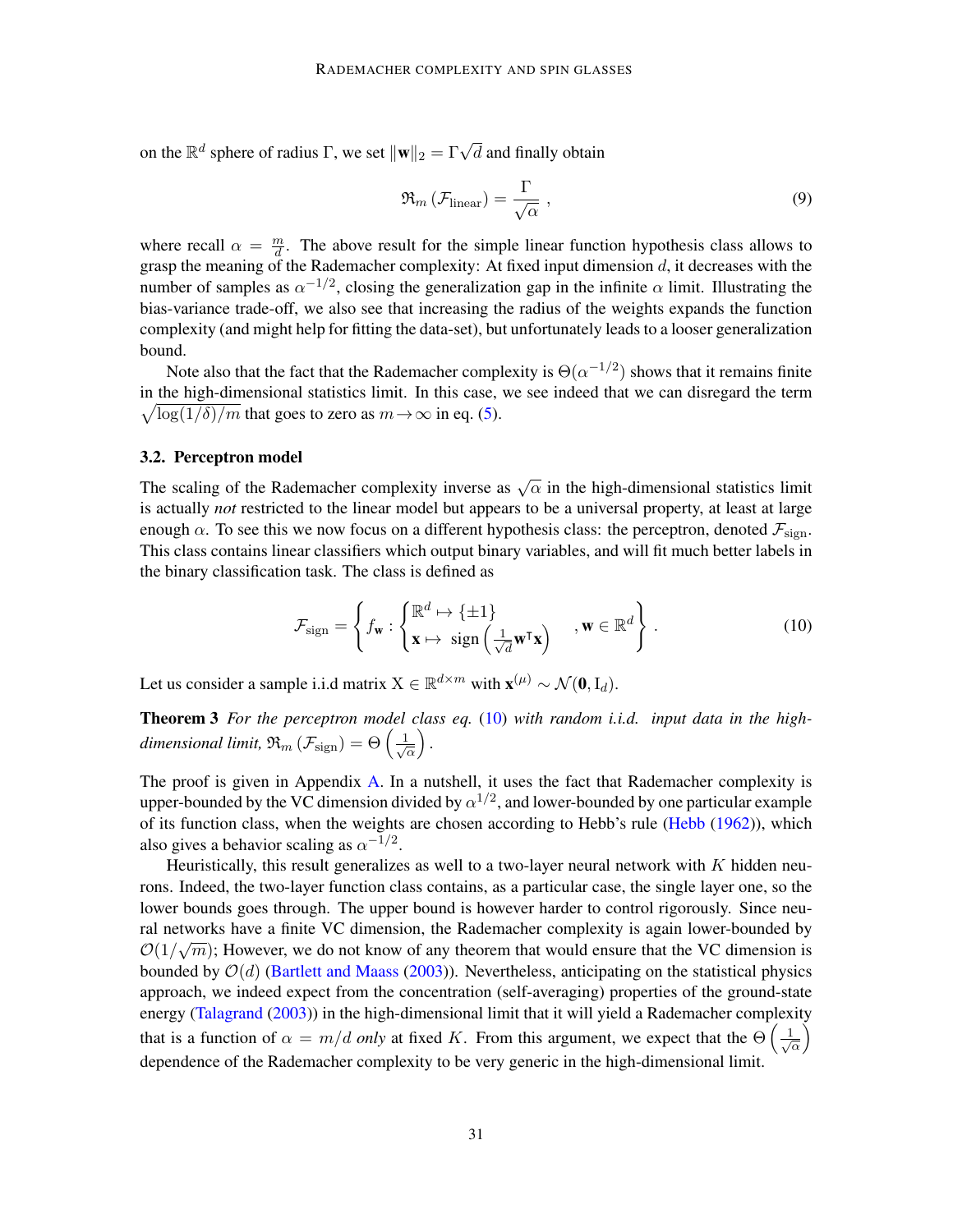# <span id="page-5-0"></span>4. The statistical physics approach

### 4.1. Average case problems: Statistical physics of learning

As anticipated in the previous chapter, the approach inspired by statistical physics to understand neural networks considers a set of data points coming from known distributions. Again, for the purpose of this presentation we focus on a simple example, where  $\mathbf{x} \sim P_x(.)$  with  $P_x(\mathbf{x}) = \mathcal{N}_x(\mathbf{0},I_d)$ . Sec. [5.5](#page-13-0) is devoted to a generalization to random input data corresponding to random matrices with arbitrary singular value density.

Consider a function class, for instance we can again use the *perceptron* one  $\mathcal{F}_{sign}$ : { $f_{\bf w}$  :  ${\bf x} \rightarrow$  $sign(\frac{1}{2})$  $\left\{\frac{1}{d} \mathbf{w}^{\mathsf{T}} \mathbf{x}\right\}$ ; a typical question in the literature was to compute how many misclassified exam-ples can be obtained for a given rule used to generate the labels [\(Engel and Van den Broeck](#page-16-1) [\(2001\)](#page-16-1)). Given m samples  $\{y^{(\mu)}, \mathbf{x}^{(\mu)}\}_{\mu=1}^m$ , in order to count the number of wrongly classified training samples, we define the *Hamiltonian*, or *energy* function Mézard et al. [\(1986\)](#page-17-4):

$$
\mathcal{H}\left(\{\mathbf{y}, \mathbf{X}\}, \mathbf{w}\right) \equiv \sum_{\mu=1}^{m} \mathbb{1}\left[y^{(\mu)} \neq f_{\mathbf{w}}\left(\mathbf{x}^{(\mu)}\right)\right] = \frac{1}{2}\left(m - \sum_{\mu=1}^{m} y^{(\mu)} f_{\mathbf{w}}\left(\mathbf{x}^{(\mu)}\right)\right).
$$
 (11)

A classical problem in statistical physics is to compute the random capacity also called *Gardner capacity*  $\alpha_c$  [\(Gardner and Derrida](#page-16-6) [\(1989\)](#page-16-6)): given m examples  $\{x^{(\mu)}\}_{\mu=1}^m$  and labels  $\{y^{(\mu)}\}_{\mu=1}^m$  randomly chosen between  $\pm 1$ , it consists in finding how many samples  $m_c$  can be correctly classified.

It turns out there exists a deep connection between the Gardner capacity and the VC dimension, as their common aim is to measure the maximum number of points  $m<sub>c</sub>$  such that there exists a function in the hypothesis class being able to fit the data set. In particular, using Sauer's lemma [\(Sauer](#page-18-7) [\(1972\)](#page-18-7)) in the large size limit  $m, d \longrightarrow \infty$ , keeping  $\alpha_c = \frac{m_c}{d} = \Theta(1)$  and  $\alpha_{\text{VC}} = \frac{d_{\text{VC}}}{d} = \Theta(1)$ , it is possible to show that the Gardner capacity  $\alpha_c$  provides a lower-bound of the VC dimension [\(Engel](#page-16-1) [and Van den Broeck](#page-16-1) [\(2001\)](#page-16-1)):

<span id="page-5-1"></span>
$$
\alpha_c \le 2\alpha_{\text{VC}}\,. \tag{12}
$$

To illustrate this inequality, let us consider again the perceptron classifier hypothesis class  $\mathcal{F}_{\text{sign}}$  for which the above inequality is saturated. In fact, the VC dimension is in this case (linear classification with binary outputs) simply  $d_{\text{VC}} = d$ . Hence on one hand  $\alpha_{\text{VC}} = 1$  and on the other hand the Gardner capacity amounts to  $\alpha_c = 2$  [\(Cover](#page-16-7) [\(1965\)](#page-16-7); [Gardner and Derrida](#page-16-6) [\(1989\)](#page-16-6)).

It is fair to say that a large part of the statistical physics literature focused mainly on the Gardner capacity, in particular in a series of works in the 90's [\(Gardner and Derrida](#page-16-6) [\(1989\)](#page-16-6); [Krauth and](#page-17-5) [Mezard](#page-17-5) [\(1989\)](#page-17-5)) that led to more recent rigorous works [\(Talagrand](#page-18-6) [\(2003,](#page-18-6) [2006\)](#page-18-8); [Ding and Sun](#page-16-8) [\(2019\)](#page-16-8); [Aubin et al.](#page-15-0) [\(2019\)](#page-15-0)).

#### 4.2. The Rademacher complexity and the ground-state energy

As we shall see now, computing the Rademacher complexity for random input data can be directly reduced to a more natural object in the physics literature: the *ground-state energy*. Defining the Gibbs measure at inverse temperature  $\beta$ , that weighs configurations with their respective cost, as

$$
\langle \dots \rangle_{\beta} \equiv \frac{\int d\mathbf{w} \dots e^{-\beta \mathcal{H}(\{\mathbf{y}, \mathbf{X}\}, \mathbf{w})}}{\int d\mathbf{w} e^{-\beta \mathcal{H}(\{\mathbf{y}, \mathbf{X}\}, \mathbf{w})}},
$$
(13)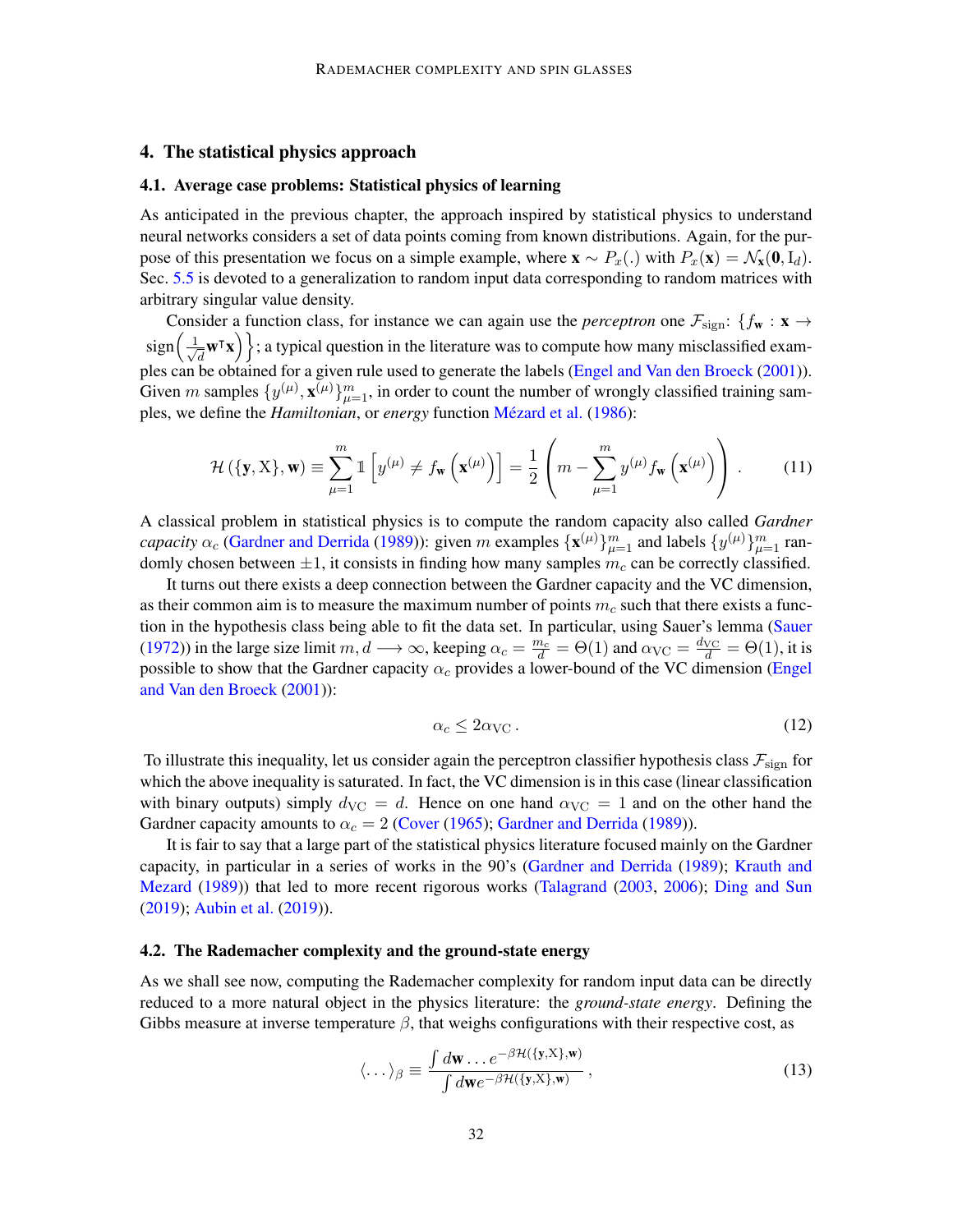we observe that averaging the Hamiltonian in eq. [\(11\)](#page-5-1) over  $\{y, X\}$  and the Gibbs measure at temperature  $\beta$  for any function  $f_w \in \mathcal{F}$  provides

<span id="page-6-0"></span>
$$
\mathbb{E}_{\mathbf{y}, \mathbf{X}} \left\langle \frac{\mathcal{H} \left( \{ \mathbf{y}, \mathbf{X} \}, \mathbf{w} \right)}{d} \right\rangle_{\beta} = \frac{\alpha}{2} \left[ 1 - \mathbb{E}_{\mathbf{y}, \mathbf{X}} \left\langle \frac{1}{m} \sum_{\mu=1}^{m} y^{(\mu)} f_{\mathbf{w}} \left( \mathbf{x}^{(\mu)} \right) \right\rangle_{\beta} \right], \tag{14}
$$

where  $\alpha = \frac{m}{d} = \Theta(1)$ . Taking the zero temperature limit, i.e.  $\beta \to \infty$ , in the above equation, we finally obtain the ground-state energy  $e_{gs}$ , a quantity commonly used in physics. Interestingly, we recognize the definition of the Rademacher complexity  $\mathfrak{R}_{m}(\mathcal{F})$ 

$$
e_{\text{gs}} \equiv \lim_{\beta \to \infty} \lim_{d \to \infty} \mathbb{E}_{\mathbf{y}, \mathbf{X}} \left\langle \frac{\mathcal{H}(\{\mathbf{y}, \mathbf{X}\}, \mathbf{w})}{d} \right\rangle_{\beta} = \frac{\alpha}{2} \left[ 1 - \mathbb{E}_{\mathbf{y}, \mathbf{X}} \sup_{f_{\mathbf{w}} \in \mathcal{F}} \frac{1}{m} \sum_{\mu=1}^{m} y^{(\mu)} f_{\mathbf{w}} \left( \mathbf{x}^{(\mu)} \right) \right]
$$
(15)

where random labels y play the role of the Rademacher variable  $\epsilon$  in [\(3\)](#page-2-1). The above equation shows a simple correspondence between the ground-state energy of the perceptron model and the Rademacher complexity of the corresponding hypothesis class, and shall bring insights from both the machine learning and statistical physics communities. Consequently, as we shall see, this connection means that the Rademacher complexity can be computed (rather than bounded) for many models using the replica method from statistical physics. As far as we are aware, this basic connection between the ground state energy and Rademacher complexity was not previously stated in literature.

#### 4.3. An intuitive understanding on the Rademacher bounds on generalization

At this point, the Rademacher complexity becomes a more familiar object to the physics-minded reader. However, could we understand more intuitively why the Rademacher complexity, or equivalently the ground-state energy, is involved in the generalization gap bound? Let us present an intuitive hand-waving explanation. Consider the fraction of mistakes performed by a classifier  $f_w$ on unknown samples, namely the generalization error  $\epsilon_{gen}(f_w)$ , and on the training set, the training error  $\epsilon_{\text{train}}^m(f_w)$ . The worst case scenario that could occur is trying to fit while there exists no underlying rule, meaning that labels are purely random uncorrelated from input. The estimator will purely overfit and its generalization error will remain constant to  $1/2$  in any case. This leads to the following heuristic generalization bound:

$$
\epsilon_{\text{gen}}(f_{\mathbf{w}}) - \epsilon_{\text{train}}^m(f_{\mathbf{w}}) \le \epsilon_{\text{gen}}^{\text{random labels}}(f_{\mathbf{w}}) - \epsilon_{\text{train}}^{\text{random labels},m}(f_{\mathbf{w}}) = \frac{1}{2} - \epsilon_{\text{train}}^{\text{random labels},m}(f_{\mathbf{w}})
$$

$$
= \frac{1}{2} \left( 1 - 2\epsilon_{\text{train}}^{\text{random labels},m}(f_{\mathbf{w}}) \right) = \frac{1}{2} \hat{\mathfrak{R}}_m(\mathcal{F}) .
$$
(16)

Note that this heuristic reasoning does not give the *exact* Rademacher generalization bound. In fact, the actual stronger and uniform (over all possible  $w \in \mathbb{R}^d$ ) bound does not have a factor 1/2, and surely cannot be fully captured by the simple above argument. Nevertheless, this argument reflects the crux of the Rademacher bound: it provides a very pessimistic bound by assuming the worst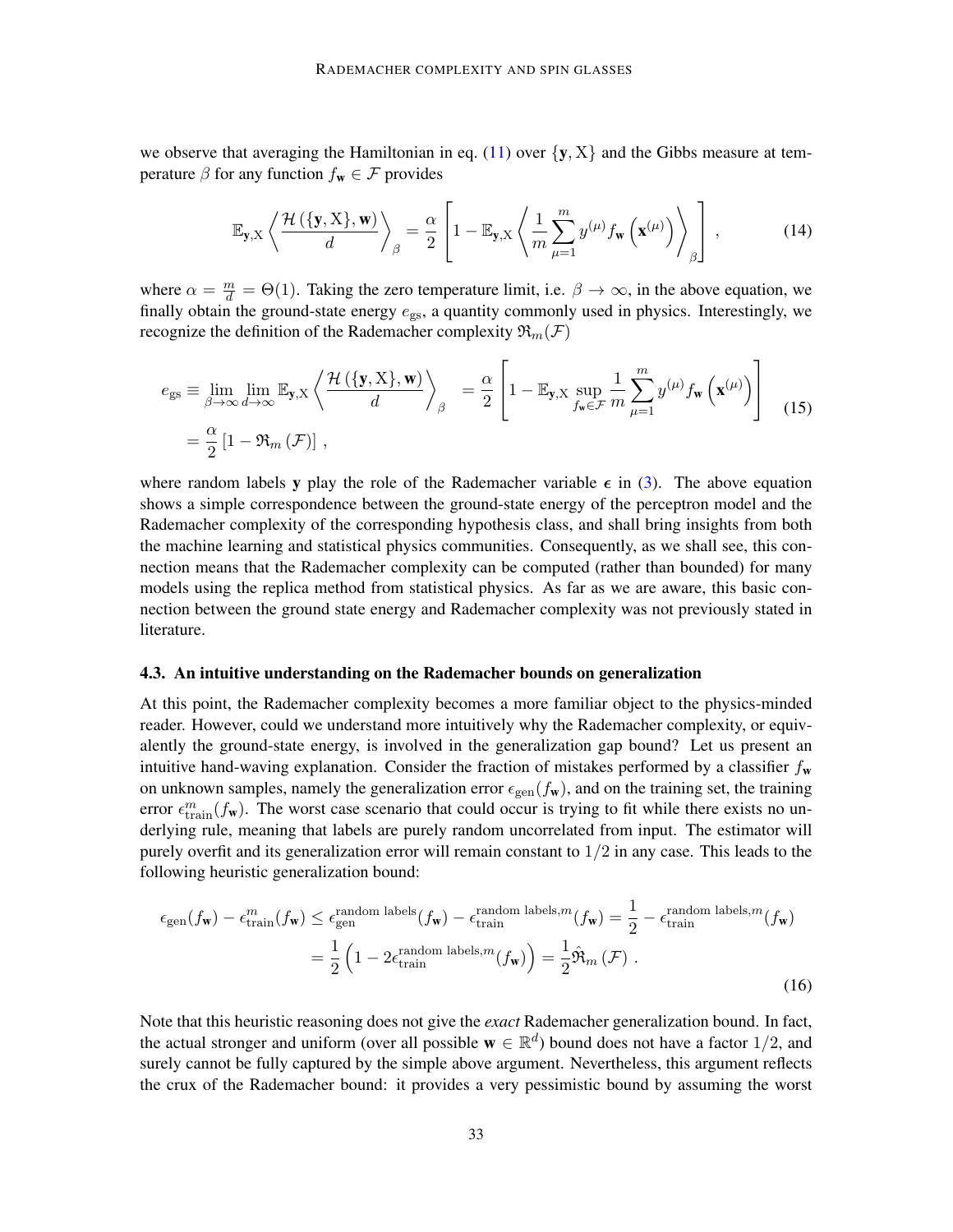possible scenario: i.e. fitting data and trying to make predictions while the labels are random. Of course, in real data problems the rule is not random; it is then no surprise that the Rademacher bound is not tight [\(Zhang et al.](#page-18-2) [\(2016\)](#page-18-2)). Indeed, real problems labels are *not* randomly correlated with the inputs.

### <span id="page-7-0"></span>5. Consequences and bounds for simple models

In this section, we illustrate our previous arguments and the connection between the spin glass approach and the Rademacher complexity still for the case of Gaussian i.i.d input data matrix X in the high-dimensional limit when  $m, d \rightarrow \infty$ .

#### <span id="page-7-1"></span>5.1. Ground state energies of the perceptron

For a number of samples smaller than the Gardner capacity  $\alpha_c$ , it is by definition possible to fit all random labels y. Accordingly, the number of misclassified examples is zero and the ground state energy  $e_{gs} = 0$ . This means that the Rademacher complexity is asymptotically equal to 1 for  $\alpha < \alpha_c$ . However above the Gardner capacity  $\alpha > \alpha_c$ , the estimator  $f_w$  cannot perfectly fit the random labels and will misclassify some of them, equivalently  $e_{gs} > 0$ . From the arguments given in sec. [3,](#page-3-0) we thus expect

$$
\mathfrak{R}_{m}(\mathcal{F}) = 1 \text{ for } \alpha < \alpha_{c},
$$
  

$$
\mathfrak{R}_{m}(\mathcal{F}) \approx \Theta\left(\sqrt{\frac{\alpha_{c}}{\alpha}}\right) \text{ for } \alpha \gg \alpha_{c}.
$$
 (17)

This relation is already non-trivial, as it yields a link between the Gardner capacity and the Rademacher complexity. Using the replica method from spin glass analysis, and the mapping with ground state energies [\(15\)](#page-6-0), we shall now see how one can go beyond these simple arguments, and compute the actual precise asymptotic value of the Rademacher complexity.

# 5.2. Computing the ground-state energy with the replica method

Knowing that statistical physics literature focused mainly on the Gardner capacity, the connection between the ground-state energy and the Rademacher complexity suggests that it would be worth looking at these old results in a new light. In fact, the replica method allows for an *exact* computation of the Rademacher complexity for random input data in the large size limit. In the following, we handle computations by focusing on a simple generalization of the linear functions hypothesis class. Fix any activation function  $\varphi : \mathbb{R} \to \{\pm 1\}$ , we define the following hypothesis class

<span id="page-7-2"></span>
$$
\mathcal{F}_{\varphi} \equiv \left\{ f_{\mathbf{w}} : \begin{cases} \mathbb{R}^d \mapsto \{-1, 1\} \\ \mathbf{x} \mapsto \varphi \left( \frac{1}{\sqrt{d}} \mathbf{w}^\mathsf{T} \mathbf{x} \right) \end{cases}, \mathbf{w} \in \mathbb{R}^d \right\} . \tag{18}
$$

Starting with the posterior distribution

$$
\mathbb{P}(\mathbf{w}|\mathbf{y}, \mathbf{X}) = \frac{\mathbb{P}(\mathbf{y}|\mathbf{w}, \mathbf{X}) \mathbb{P}(\mathbf{w})}{\mathbb{P}(\mathbf{y}, \mathbf{X})} = \frac{e^{-\beta \mathcal{H}(\{\mathbf{y}, \mathbf{X}\}, \mathbf{w})} P_w(\mathbf{w})}{\mathcal{Z}(\{\mathbf{y}, \mathbf{X}\}, \alpha, \beta)},
$$
(19)

we introduced the partition function associated to the Hamiltonian eq. [\(11\)](#page-5-1) at inverse temperature  $\beta$ 

<span id="page-7-3"></span>
$$
\mathcal{Z}(\{\mathbf{y}, \mathbf{X}\}, \alpha, \beta) = \int_{\mathbb{R}^d} \mathrm{d}\mathbf{w} e^{-\beta \mathcal{H}(\{\mathbf{y}, \mathbf{X}\}, \mathbf{w})} P_w(\mathbf{w}) \ . \tag{20}
$$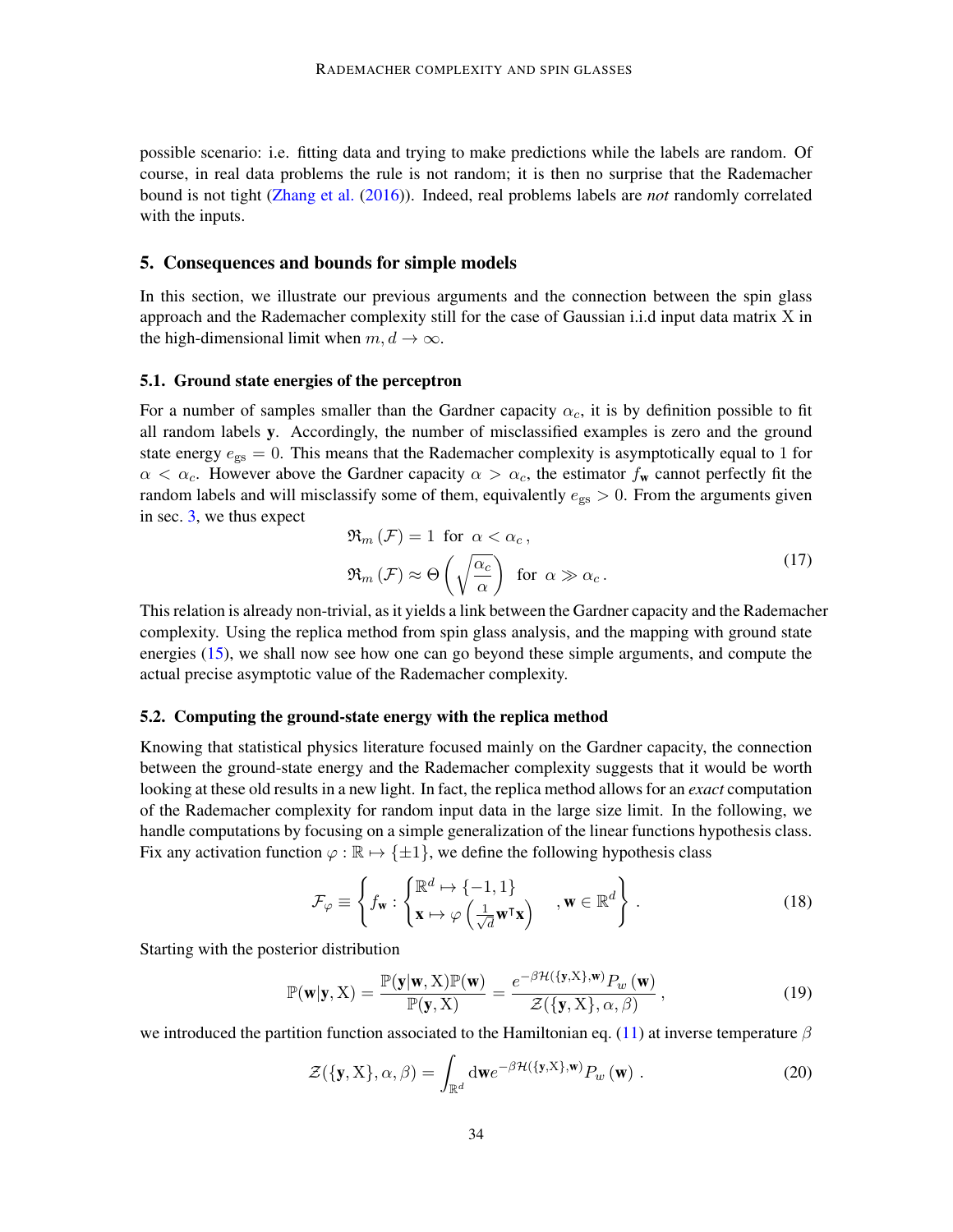In the large size limit  $d \to \infty$ , the posterior distribution becomes highly peaked in particular regions of parameters. In physics we are interested in these dominant regions and focus on the free energy at inverse temperature  $\beta$  defined as

$$
\Phi_{\mathbf{y},X}(\{\mathbf{y},X\},\alpha,\beta) \equiv -\lim_{d \to \infty} \frac{1}{d\beta} \log \mathcal{Z}(\{\mathbf{y},X\},\alpha,\beta). \tag{21}
$$

However, as we are interested in computing quantities in the *typical case*, we want to average over all potential training sets  $\{y, X\}$  and compute instead the averaged free energy

<span id="page-8-1"></span>
$$
\Phi(\alpha, \beta) \equiv \mathbb{E}_{\mathbf{y}, X} \left[ \Phi_{\mathbf{y}, X} \left( \{ \mathbf{y}, X \}, \alpha, \beta \right) \right]. \tag{22}
$$

Computing directly this average rigorously is difficult, hence we will carry out the computation using the so-called *replica method*, starting by writing the *replica trick*

$$
-\frac{1}{d\beta}\mathbb{E}_{\mathbf{y},X}\left[\log\mathcal{Z}(\{\mathbf{y},X\},\alpha,\beta)\right] = -\frac{1}{d\beta}\lim_{r\to 0}\frac{\partial\log\mathbb{E}_{\mathbf{y},X}\left[\mathcal{Z}(\{\mathbf{y},X\},\alpha,\beta)^{r}\right]}{\partial r},\tag{23}
$$

which replaces the expectation of  $\mathbb{E}[\log \mathcal{Z}]$  by the moments of  $\mathbb{E}[\mathcal{Z}^r]$ , which are easier to compute. For the non-familiar reader, it is instructive to remark that we introduced  $\mathcal{Z}^r$  the partition function of  $r \in \mathbb{N}$  non-interacting copies, also called *replicas*, of the initial system with partition function Z. Assuming there exists an analytical continuation  $r \in \mathbb{R}$  and that we can revert both limits, we can finally take the limit  $r \to 0$ 

<span id="page-8-0"></span>
$$
\Phi(\alpha, \beta) = \lim_{r \to 0} \left[ \lim_{d \to \infty} -\frac{1}{d\beta} \frac{\partial \log \mathbb{E}_{\mathbf{y}, \mathbf{X}} \left[ \mathcal{Z}(\{\mathbf{y}, \mathbf{X}\}, \alpha, \beta)^r \right]}{\partial r} \right].
$$
\n(24)

We give some details on the replica computation in Appendix [B.1,](#page-20-0) and we also refer the reader to the relevant literature in physics (Mézard et al. [\(1986\)](#page-17-4); [Hertz and Schwarze](#page-17-6) [\(1993\)](#page-17-6); [Engel and](#page-16-1) [Van den Broeck](#page-16-1) [\(2001\)](#page-16-1); [Mezard and Montanari](#page-17-7) [\(2009\)](#page-17-7); Zdeborová and Krzakala [\(2016\)](#page-18-5)) and in mathematics [\(Talagrand](#page-18-6) [\(2003,](#page-18-6) [2006\)](#page-18-8); [Bolthausen and Bovier](#page-16-9) [\(2007\)](#page-16-9); [Panchenko and Talagrand](#page-17-8) [\(2004\)](#page-17-8); [Panchenko et al.](#page-17-9) [\(2018\)](#page-17-9)). The computation of the high-dimensional posterior and corresponding free energy  $\Phi$  [\(24\)](#page-8-0) reduces to an optimization problem over two symmetric matrices  $Q, \hat{Q} \in \mathbb{R}^{r \times r}$  which describe the correlations (induced by the average) between the aforementioned fictive *replicas*. In particular the off-diagonal terms of the matrix  $Q = \left(\frac{1}{d} \mathbf{w}^a \cdot \mathbf{w}^b\right)_{a,b=1}^r$  measure the *overlaps* between the different replicas, while the diagonal term is fixed to  $\mathbb{E} \left[ \frac{1}{d} ||\mathbf{w}||_2^2 \right]$ . We can therefore derive the free energies corresponding to a hierarchy of approximate ansatz on these matrices Q and Qˆ , named *replica symmetric* (RS), *one-step replica-symmetry breaking* (1RSB), *two-step replica-symmetry breaking* (2RSB). . . The different ansatz describe different solution space struc-tures and we refer the interested reader to Appendix [B.1.2](#page-22-0) and B.1.2 for more details. While in some problems the RS or the 1RSB ansatz are sufficient, in others only the infinite step solution  $(full-RSB)$  gives the exact ansatz (Mézard  $(1989)$ ; [Talagrand](#page-18-6)  $(2003, 2006)$  $(2003, 2006)$  $(2003, 2006)$ ), although the 1RSB approach is usually an accurate approximation.

Computing the ground state energy consists in taking the zero temperature limit  $\beta \to \infty$  above the capacity  $\alpha > \alpha_c$  in the replica free energy  $\Phi(\alpha, \beta) = e(\alpha, \beta) - \beta^{-1} s(\alpha, \beta)$ ; where  $e, s$  denote respectively the energy and entropy contributions. The simplest form of the replica computation is known as *Replica Symmetric* (RS) and the next simplest is *one-step Replica-Symmetry Breaking*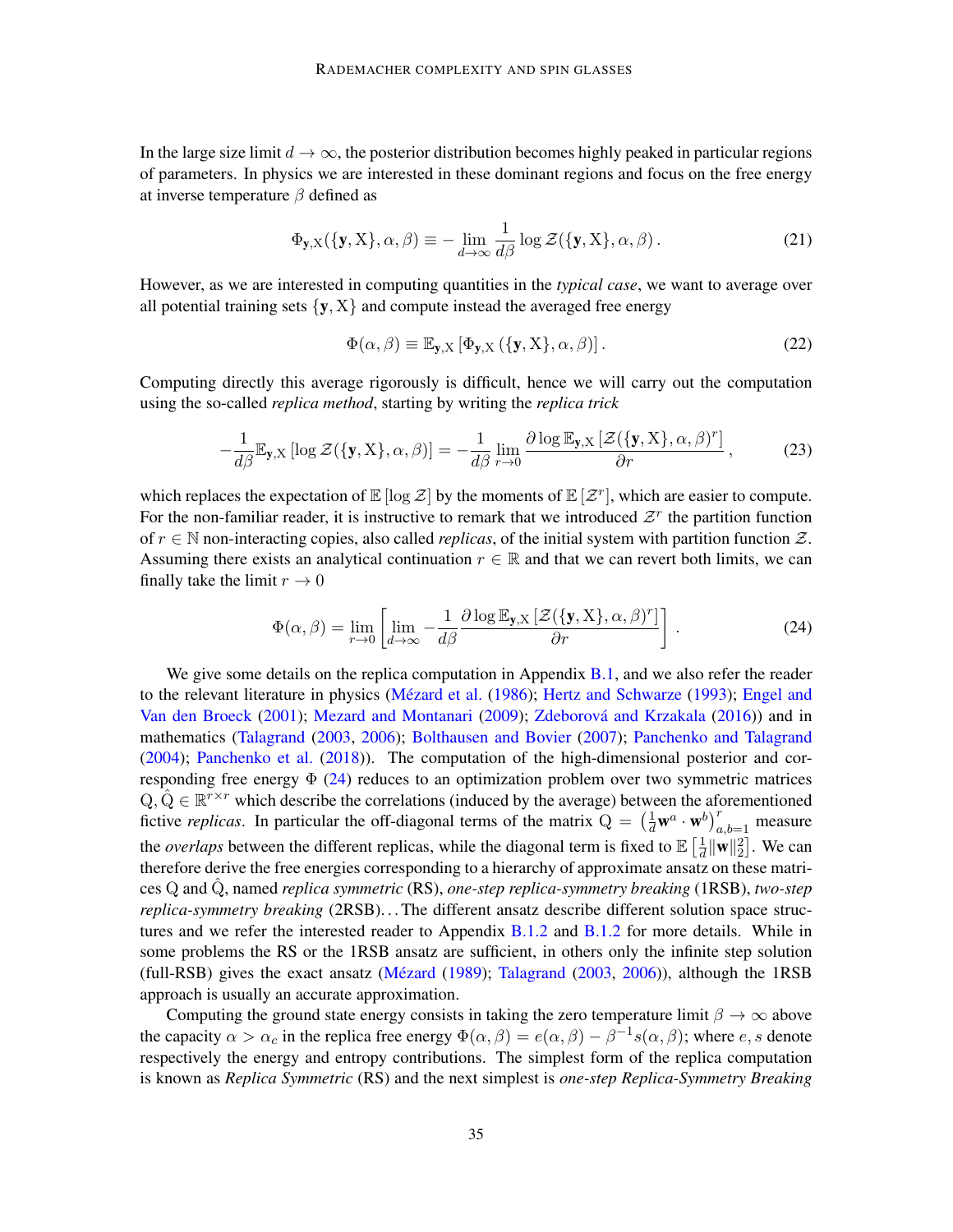(1RSB) which plugged in eq. [\(24\)](#page-8-0) leads to expressions [Majer et al.](#page-17-11) [\(1993\)](#page-17-11); [Erichsen and Thuemann](#page-16-10) [\(1993\)](#page-16-10); [Whyte and Sherrington](#page-18-9) [\(1996\)](#page-18-9)

<span id="page-9-0"></span>
$$
\Phi_{\text{iid}}^{(\text{rs})}(\alpha, \beta) = -\frac{1}{\beta} \underset{q_0, \hat{q}_0}{\text{extr}} \left\{ \frac{1}{2} \left( q_0 \hat{q}_0 - 1 \right) + \Psi_{\text{w}}^{(\text{rs})}(\hat{q}_0) + \alpha \Psi_{\text{out}}^{(\text{rs})}(q_0, \beta) \right\},
$$
\n
$$
\Phi_{\text{iid}}^{(\text{Irsb})}(\alpha, \beta) = -\frac{1}{\beta} \underset{q_0, q_1, \hat{q}_0, \hat{q}_1, x_0}{\text{extr}} \left\{ \frac{1}{2} \left( q_1 \hat{q}_1 - 1 \right) + \frac{x_0}{2} \left( q_0 \hat{q}_0 - q_1 \hat{q}_1 \right) + \Psi_{\text{w}}^{(\text{Irsb})}(\hat{q}_0, \hat{q}_1) + \alpha \Psi_{\text{out}}^{(\text{Irsb})}(q_0, q_1, \beta) \right\},
$$
\n(25)

where  $q_0, q_1$  denote the overlap order parameters and the auxiliary functions

$$
\Psi_{w}^{(\text{rs})}(\hat{q}_{0}) \equiv \mathbb{E}_{\xi_{0}} \log \mathbb{E}_{w} \left[ \exp \left( \frac{(1 - \hat{q}_{0})}{2} w^{2} + \xi_{0} \sqrt{\hat{q}_{0}} w \right) \right],
$$
\n
$$
\Psi_{\text{out}}^{(\text{rs})}(q_{0}, \beta) \equiv \mathbb{E}_{y} \mathbb{E}_{\xi_{0}} \log \mathbb{E}_{z} \left[ \mathcal{I} \left( y | \sqrt{Q - q_{0}} z + \sqrt{q_{0}} \xi_{0}, \beta \right) \right],
$$
\n
$$
\Psi_{w}^{(\text{1rsb})}(\hat{q}_{0}, \hat{q}_{1}) \equiv \frac{1}{x_{0}} \mathbb{E}_{\xi_{0}} \log \left( \mathbb{E}_{\xi_{1}} \mathbb{E}_{w} \left[ \exp \left( \frac{(1 - \hat{q}_{1})}{2} w^{2} + \left( \sqrt{\hat{q}_{0}} \xi_{0} + \sqrt{\hat{q}_{1} - \hat{q}_{0}} \xi_{1} \right) w \right) \right]^{x_{0}} \right),
$$
\n
$$
\Psi_{\text{out}}^{(\text{1rsb})}(q_{0}, q_{1}, \beta) \equiv \frac{1}{x_{0}} \mathbb{E}_{y} \mathbb{E}_{\xi_{0}} \log \left( \mathbb{E}_{\xi_{1}} \mathbb{E}_{z} \left[ \mathcal{I}(y | \sqrt{q_{0}} \xi_{0} + \sqrt{q_{1} - q_{0}} \xi_{1} + \sqrt{1 - q_{1}} z, \beta \right) \right]^{x_{0}} \right),
$$
\n(26)

where  $\xi_0, \xi_1$  denote two i.i.d normal random variables, and  $y \sim P_y(.)$  the distribution of the random labels. We introduced a temperature-dependant constraint function  $\mathcal{I}(y|z) = e^{-\beta V(y|z)}$  where the generic cost function V reads in our case  $V(y|z) = \mathbb{1}[y \neq \varphi(z)]$ . Above expressions are valid for any generic weight distribution  $P_w(.)$  and non-linearity  $\varphi$ . The detailed computation can be found in Appendix [B.1,](#page-20-0) in particular eq.  $(53)$  and eq.  $(65)$ . Then the general method to find the ground state energy is to take the zero temperature limit

$$
e_{\rm gs, \rm iid}(\alpha) \equiv \lim_{\beta \to \infty} \Phi_{\rm iid}(\alpha, \beta) \,, \tag{27}
$$

while handling carefully the scaling of the optimized order parameters in this limit.

Spherical perceptron The most commonly studied model [\(Gardner and Derrida](#page-16-2) [\(1988\)](#page-16-2); [Gardner](#page-16-11) [\(1988\)](#page-16-11); [Gardner and Derrida](#page-16-6) [\(1989,](#page-16-6) [1988\)](#page-16-2)) with continuous weights is the spherical model with  $\mathbf{w} \in \mathbb{R}^d$  such that  $\|\mathbf{w}\|_2^2 = d$ . The spherical constraint allows to have a well-defined model which excludes diverging or vanishing weights. In this case, the Gardner capacity is rigorously known to be equal to  $\alpha_c = 2$  [\(Cover](#page-16-7) [\(1965\)](#page-16-7)).

We computed the RS, 1RSB and 2RSB free energies [\(Majer et al.](#page-17-11) [\(1993\)](#page-17-11); [Erichsen and Thue](#page-16-10)[mann](#page-16-10) [\(1993\)](#page-16-10); [Whyte and Sherrington](#page-18-9) [\(1996\)](#page-18-9), see details in Appendix [B.1.5.](#page-26-0)). Taking the zero temperature limit  $\beta \to \infty$  with  $q_0 \to 1$  and  $\chi = \beta(Q - q_0)$  finite in the RS ansatz and  $q_1 \to 1, x_0 \to 0$ keeping  $\chi \equiv \beta(Q - q_1)$  and  $\Omega_0 \equiv \frac{x_0 \beta}{\chi}$  $\frac{\partial \beta}{\partial \chi}$  finite in the 1RSB case, leads to the following expressions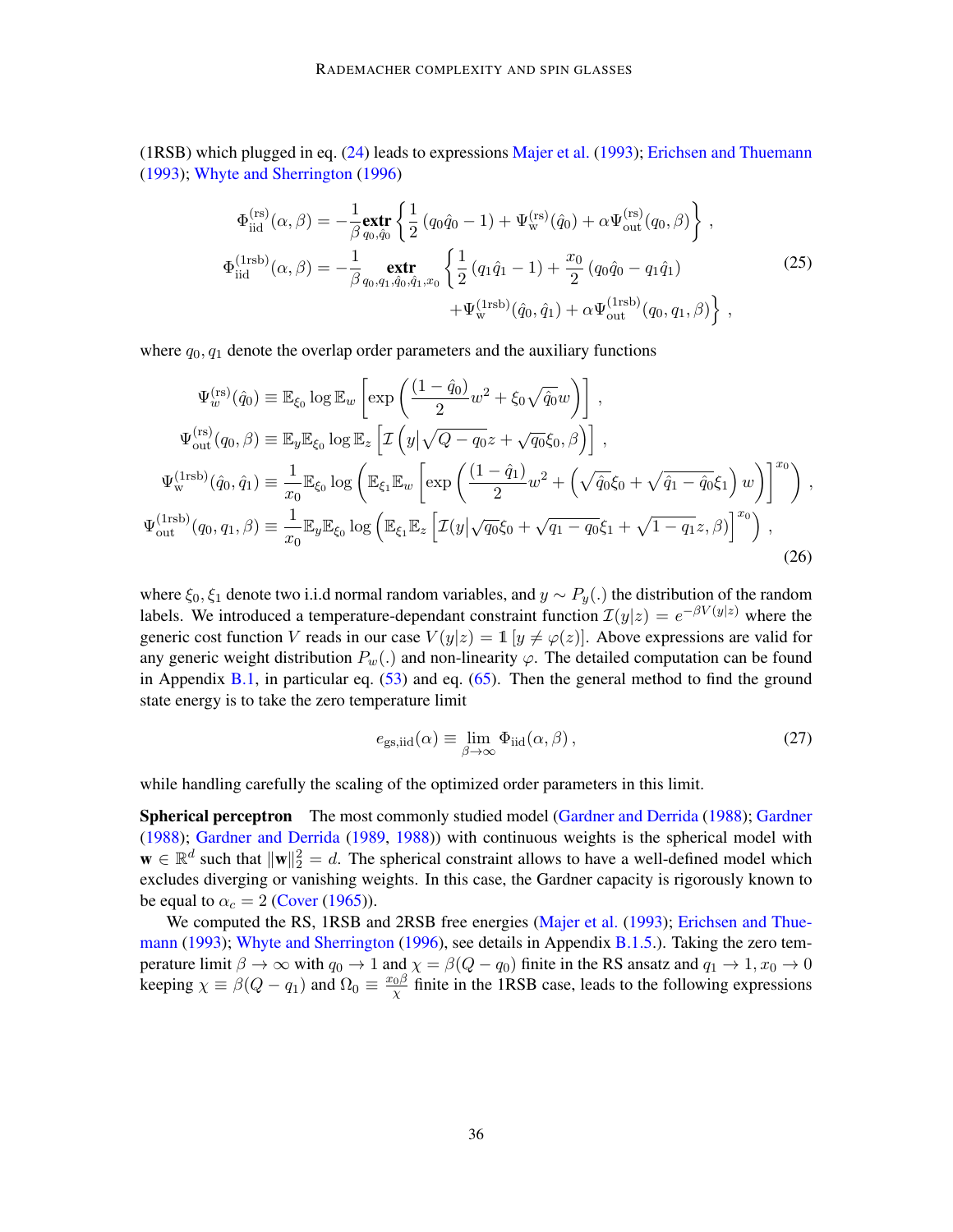

<span id="page-10-0"></span>Figure 1: Explicit Rademacher complexity for the spherical perceptron ( $\alpha_c = 2$ ). For  $\alpha < \alpha_c$  the problem is satisfiable so the number of error is zero and the Rademacher complexity is constant to unity. For  $\alpha > \alpha_c$ , the problem becomes unsatisfiable and  $e_{gs} > 0$ . In the case of the spherical perceptron, RS (dashed green) and 1RSB (red) ansatz provide really different results that scale respectively with  $\alpha^{-1/3}$  and  $\alpha^{-1/2}$  (scaling are represented with colored dashed lines). Performing 2RSB (dashed orange, see Appendix [B.1.5\)](#page-26-0) does not change the scaling and the difference with respect to 1RSB is visually imperceptible. The black dotted-dashed curve is the generalization error in the teacher-student scenario [Barbier et al.](#page-16-12) [\(2019\)](#page-16-12). Note the large gap between the worst case Rademacher bound and the actual teacher-student generalization error.

of the ground states energies:

$$
e_{\text{gs,iid}}^{(\text{rs})} = \text{extr}_{\chi} \left\{ -\frac{1}{2\chi} + \alpha \mathbb{E}_{y,\xi_0} \min_z \left[ V(y|z) + \frac{(z-\xi_0)^2}{2\chi} \right] \right\} \tag{28}
$$

$$
e_{\text{gs,iid}}^{(1\text{rsb})} = \text{extr}_{\chi, \Omega_0, q_0} \left\{ \frac{1}{2\Omega_0 \chi} \log \left( 1 + \Omega_0 (1 - q_0) \right) + \frac{q_0}{2\chi \left( 1 + \Omega_0 (1 - q_0) \right)} \right\}
$$
(29)

<span id="page-10-1"></span>
$$
\left. + {\alpha \over \chi \Omega_0} \mathbb{E}_{\xi_0} \log \mathbb{E}_{\xi_1} e^{- \Omega_0 \chi \min_z \left[ V(y|z) + {1\over 2\chi} \left( z - \sqrt{q_0} \xi_0 - \sqrt{1-q_0} \xi_1 \right)^2 \right] } \right\} \,,
$$

where the cost function  $V(y|z) = 1$   $[y \neq \varphi(z)]$ . The details of the derivation via the replica method and the expression for the 2RSB ansatz are given in Appendix [B.1.5.](#page-26-0) The results for Rademacher variable y and with  $\varphi(z) = \text{sign}(z)$  are depicted in Fig. [1.](#page-10-0)

Interestingly, the bounds on the Rademacher complexity also induce consequences on spin glass physics. Indeed as the large  $\alpha$  scaling of the ground state energy is not generally prescribed, the fact that the Rademacher complexity scales as  $\alpha^{-1/2}$  for large values of  $\alpha$  — namely there exists a constant C such that  $\mathfrak{R}_m(\mathcal{F}) \underset{\alpha \to \infty}{\approx} \frac{\mathcal{C}}{\sqrt{\alpha}}$  — implies that the ground state energy behaves for large  $\alpha$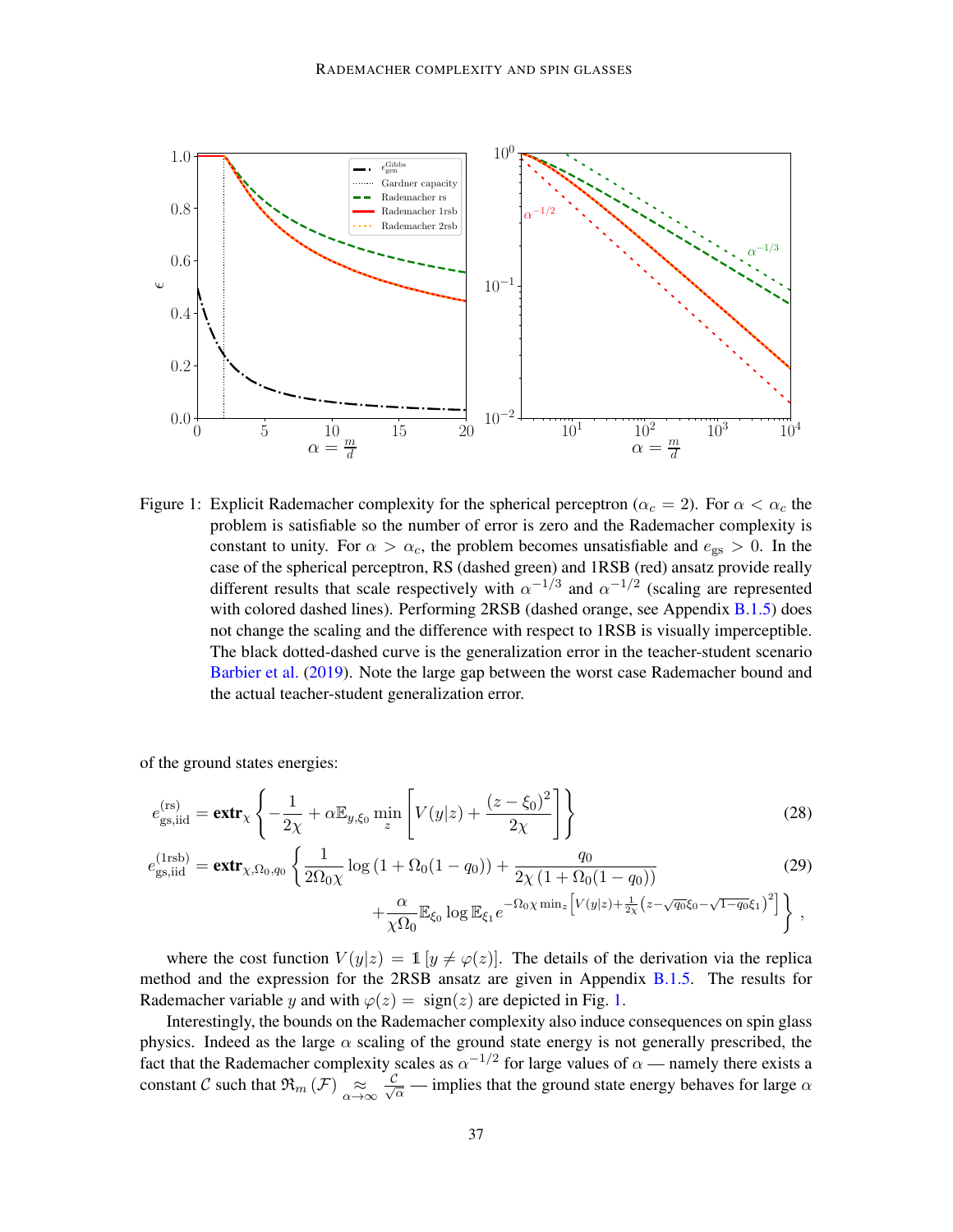as

<span id="page-11-0"></span>
$$
e_{\rm gs}(\alpha) = \frac{\alpha}{2} \left( 1 - \Re_m \left( \mathcal{F} \right) \right) \underset{\alpha \to \infty}{\longrightarrow} \frac{\alpha}{2} \left( 1 - \frac{\mathcal{C}}{\sqrt{\alpha}} \right) . \tag{30}
$$

We first notice that the replica symmetric (RS) solution complexity fails to deliver the correct scaling as sketched in Fig. [1,](#page-10-0) so the scaling in eq. [\(30\)](#page-11-0) must not be entirely trivial. On the other hand, the 1RSB and 2RSB solutions we used (which are expected to be numerically very close to the harder to evaluate full-RSB one), seems to yield the correct scaling (see Fig. [1\)](#page-10-0). It is rather striking that the statistical learning connection allows to predict, through eq.  $(30)$ , the scaling of the energy in the large  $\alpha$  regime, that is only satisfied with replica-symmetry breaking ansatz. This yields an open question for replica theory: in practice, can one compute exactly the value of the constant  $C$ ? Given the full-RSB solution is notoriously hard to evaluate, this might be an issue worth investigating in mathematical physics.

Binary perceptron Another common choice for the weights distribution is the binary prior  $P_w(w) = \delta(w-1) + \delta(w+1)$  studied e.g. in [Krauth and Mezard](#page-17-5) [\(1989\)](#page-17-5). In this case, the Gardner capacity is predicted to be  $\alpha_c \approx 0.83\dots$ , a prediction which, remarkably, is still not entirely rigorously proven, but see [Ding and Sun](#page-16-8) [\(2019\)](#page-16-8); [Aubin et al.](#page-15-0) [\(2019\)](#page-15-0).

To see this, we use eq. [\(25\)](#page-9-0). In the binary perceptron, the landscape of the model is said to be *frozen* 1RSB (f1RSB), i.e. clustered in point-like dominant solutions, and the RS and 1RSB free energies are the same (even though their entropies are different)  $\Phi(\alpha, \beta) = e(\alpha, \beta) - \beta^{-1} s(\alpha, \beta)$ . In this case computing the ground state can be tackled via finding the effective temperature  $\beta^*$  such that the  $s(\alpha, \beta^*) = 0$ , that can be plugged back to find the ground state energy  $e_{gs}(\alpha) = \Phi(\alpha, \beta^*)$ . Again, we note that even though the 1RSB ansatz is unstable and should be replaced by a more complex (and ultimately full-RSB) solution, it already gives the good scaling  $\mathfrak{R}_m(\mathcal{F}) \sim \alpha^{-1/2}$ , and satisfies the scaling eq. [\(30\)](#page-11-0) for large  $\alpha$ , as in the case of the spherical model, see Fig. [2.](#page-12-0)

### 5.3. Teacher-student scenario versus worst case Rademacher

The Rademacher bounds are really interesting as they depend only on the data distribution, and are valid for *any rule* used to generate the labels, no matter how complicated. In this sense, it is a worst-case scenario on the rule that prescribes labels to data. A different approach, again pioneered in statistical physics [Gardner and Derrida](#page-16-6) [\(1989\)](#page-16-6), is to focus on the behavior for a given rule, called the *teacher* rule. Given the Rademacher bounds tackle the worst case with respect to that rule, it is interesting to consider the generalization error one actually gets for the *best case*, i.e. fitting the labels according to the same teacher rule.. This is the so-called *teacher-student* approach. In the wake of the need to understand the effectiveness of neural networks, and the limitations of the classical approaches, it is of interest to revisit the results that have emerged thanks to the physics perspective.

We shall thus assume that the *actual labels* are given by the rule

$$
y = \text{sign}\left(\frac{1}{\sqrt{d}} \mathbf{w}^{\star \mathsf{T}} \mathbf{x}\right),\tag{31}
$$

with  $w^*$ , the *teacher weights* that can be taken as Rademacher  $\pm 1$  variables, or Gaussian ones. Now that labels are generated by feeding i.i.d random samples to a neural network architecture (the teacher) and are then presented to another neural network (the student) that is trained using this data,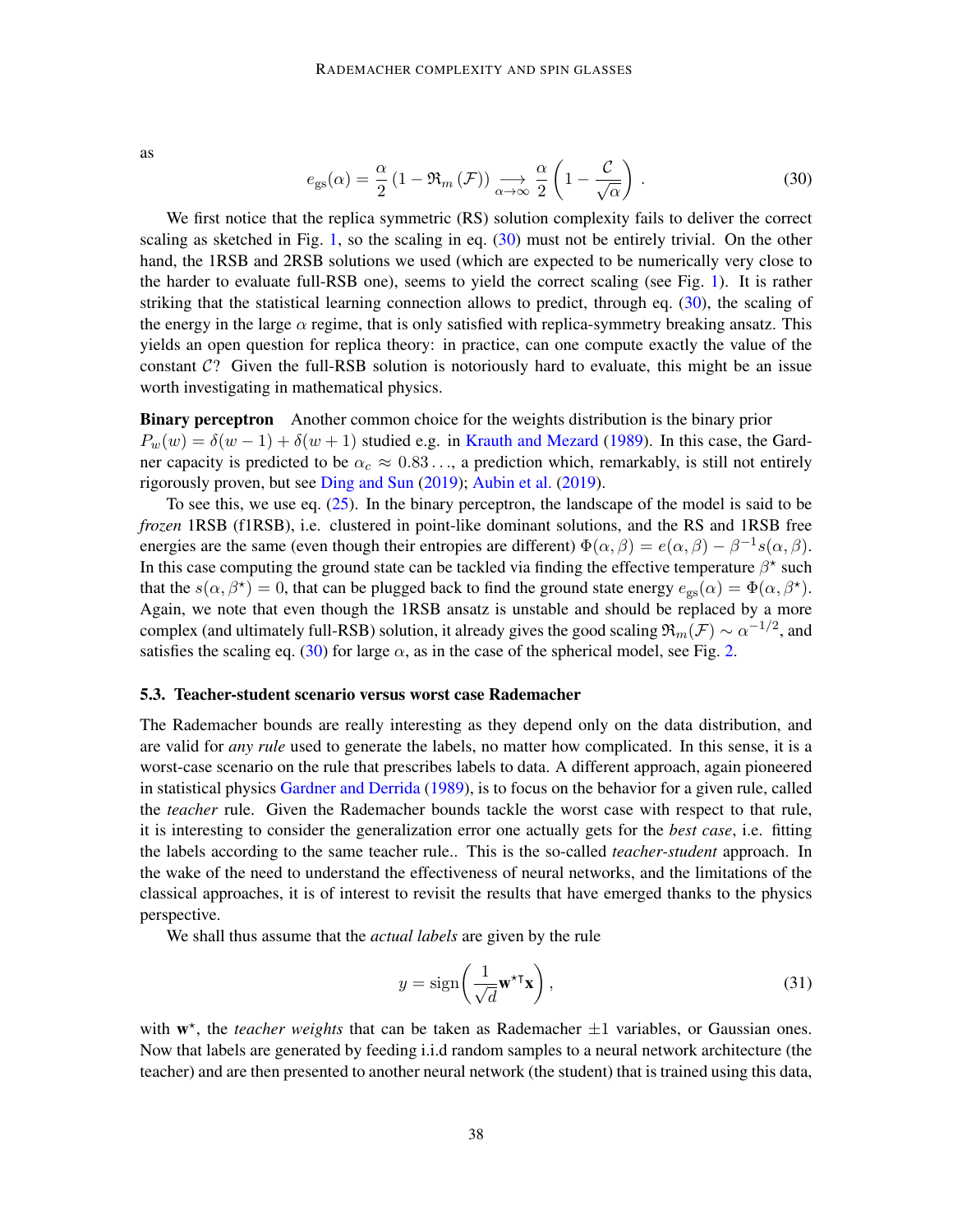

<span id="page-12-0"></span>Figure 2: Explicit Rademacher complexity for (left) the binary perceptron ( $\alpha_c = 0.83...$ ). The replica solution (orange) leads again (right) to a  $\alpha^{-1/2}$  scaling (dashed orange) of the Rademacher complexity at large  $\alpha$ . The dotted-dashed black curve is the generalization error in the teacher-student scenario. Note the gap between the worst case bound (Rademacher) and the teacher-student generalization error.

it is interesting to compare the worst case Rademacher bound with the actual generalization error of this student on such synthetic data.

We now consider the error of a *typical* solution w from the posterior distribution (this is often called the Gibbs rule) for the student. Given the rule is outputting  $\pm 1$  variables, this yields

$$
\epsilon_{\text{gen}}^{\text{Gibbs}} = 1 - \mathbb{E}_{\mathbf{x}, \mathbf{w}^{\star}} \left[ \langle f_{\mathbf{w}^{\star}}(\mathbf{x}) \times f_{\mathbf{w}}(\mathbf{x}) \rangle \right] = 1 - q^{\star}
$$
 (32)

where  $q^* = \mathbb{E}_{\mathbf{x}, \mathbf{w}^*} [\langle f_{\mathbf{w}^*}(\mathbf{x}) \times f_{\mathbf{w}}(\mathbf{x}) \rangle]$ . Computing the replica symmetric overlap  $q^*$  can be done within the statistical mechanics approach [\(Seung et al.](#page-18-3) [\(1992\)](#page-18-3); [Watkin and Rau](#page-18-4) [\(1993\)](#page-18-4); [Opper](#page-17-0) [\(1995\)](#page-17-0); [Engel and Van den Broeck](#page-16-1) [\(2001\)](#page-16-1)) and can be rigourously done as well [\(Barbier et al.](#page-16-12) [\(2019\)](#page-16-12)). Notice that this error is equal to the Bayes optimal error for the quadratic loss (see as well [Barbier et al.](#page-16-12) [\(2019\)](#page-16-12)).

The two *optimistic* (teacher-student) and *pessimistic* (Rademacher) errors can be seen in Fig. [1](#page-10-0) for spherical and in Fig. [2](#page-12-0) for binary weights. In this case, since a perfect fit is always possible, the training error is zero and the Rademacher complexity is itself the bound on the generalization error. These two figures show how different the worst and teacher-student case can be in practice, and demonstrate that one should perhaps not be surprised by the fact that the empirical Rademacher complexity does not always give the correct answer [Zhang et al.](#page-18-2) [\(2016\)](#page-18-2), as after all it deals only with worst case scenarios.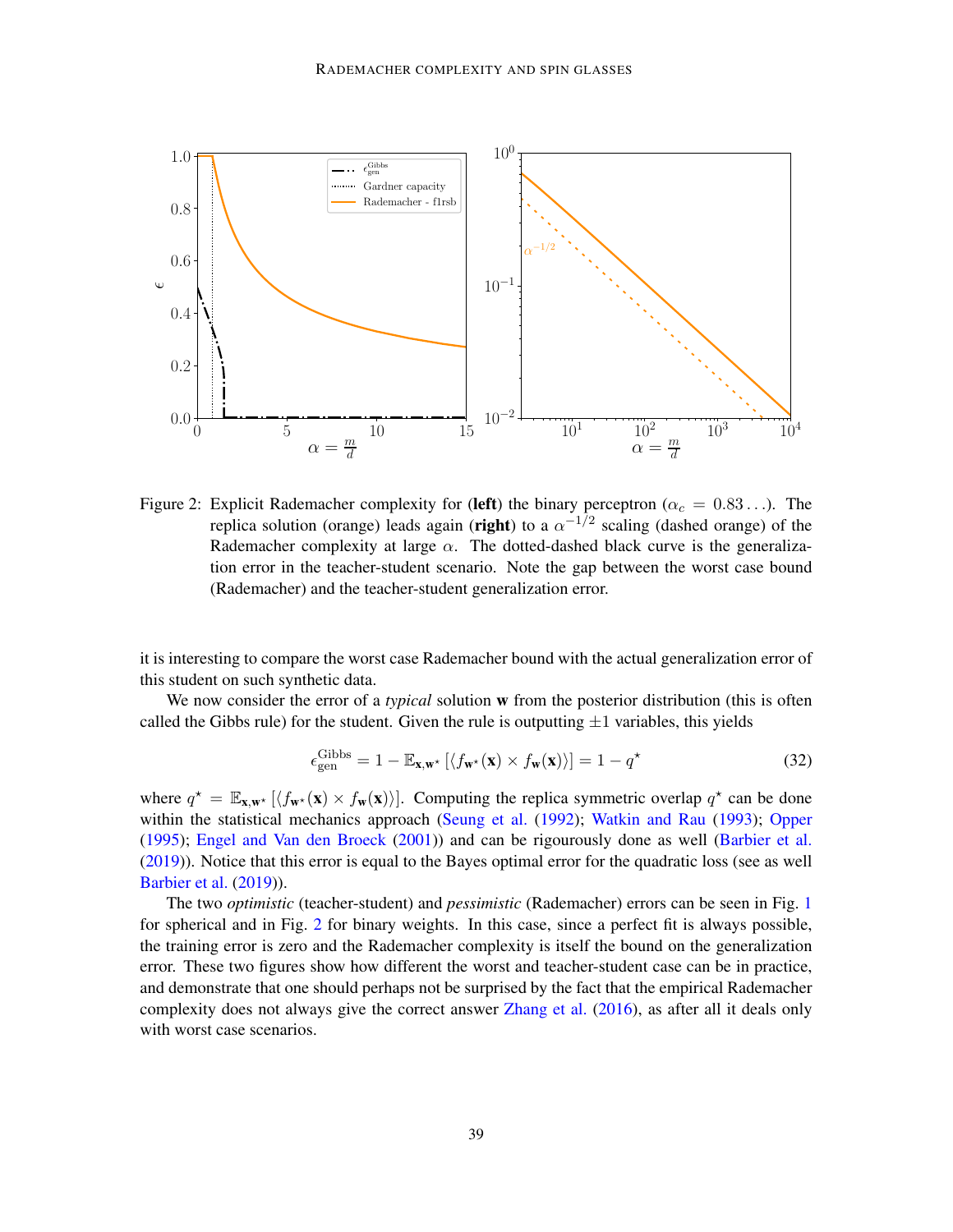### 5.4. Committee machine with Gaussian weights

Given the large gap between the Rademacher bound and the teacher-student setting, we can ask wheather we can find a case where the Rademacher bound is void in the sense that the Rademacher complexity is 1 yet generalization is good for the teacher-student setting? This can be done by moving to two-layer networks. Consider a simple version of this function class, namely the committee machine [Engel and Van den Broeck](#page-16-1) [\(2001\)](#page-16-1). It is a two-layer network where the second layer has been fixed, such that only weights of the first layer  $W = \{w_1, \dots, w_K\} \in \mathbb{R}^{d \times K}$  are learnt. The function class for a committee machine with  $K$  hidden units is defined by

$$
\mathcal{F}_{\text{com}} \equiv \left\{ f_{\text{W}} : \begin{cases} \mathbb{R}^d \mapsto \{-1, 1\} \\ \mathbf{x} \mapsto \text{sign}\Big(\sum_{k=1}^K \text{sign}\Big(\frac{1}{\sqrt{d}} \mathbf{w}_k^{\mathsf{T}} \mathbf{x}\Big) \Big) \end{cases} \quad \text{W} \in \mathbb{R}^{d \times K} \right\} . \tag{33}
$$

Instead of computing the Rademacher complexity with the replica method, it is sufficient for the purpose of this section to understand its rough behavior. As discussed in sec. [5.1,](#page-7-1) this requires knowing the Gardner capacity. A generic bound by [Mitchison and Durbin](#page-17-12) [\(1989\)](#page-17-12) states that it is upper bounded by  $\Theta(K \log(K))$ . Additionally, the Gardner capacity has been computed by the replica method in [Monasson and Zecchina](#page-17-13) [\(1995\)](#page-17-13); [Urbanczik](#page-18-10) [\(1997\)](#page-18-10); [Xiong et al.](#page-18-11) [\(1998\)](#page-18-11) who obtained that  $\alpha_c = \Theta(K\sqrt{\log(K)})$ . We thus expect that

$$
\mathfrak{R}_{m}(\mathcal{F}_{com}) = 1 \text{ for } \alpha < \Theta\left(K\sqrt{\log(K)}\right) \right),\
$$
  

$$
\mathfrak{R}_{m}(\mathcal{F}_{com}) \approx \Theta\left(\sqrt{\frac{K\sqrt{\log K}}{\alpha}}\right) \text{ for } \alpha \gg \Theta\left(K\sqrt{\log K}\right).
$$
 (34)

To compare with the teacher-student case, when the labels are produced by a teacher committee machine as

$$
y = \text{sign}\left(\sum_{k=1}^{K} \text{sign}\left(\frac{1}{\sqrt{d}} \mathbf{w}_{k}^{* \mathsf{T}} \mathbf{x}\right)\right),\tag{35}
$$

the error of the Gibbs algorithm reads

$$
\epsilon_{\text{gen}}^{\text{Gibbs}} = 1 - \mathbb{E}_{\mathbf{x}, \mathbf{w}^{\star}} \left[ \langle f_{\mathbf{w}^{\star}}(\mathbf{x}) \times f_{\mathbf{w}}(\mathbf{x}) \rangle \right] = 1 - q^{\star}
$$
 (36)

where, again  $q^* = \mathbb{E}_{\mathbf{x},\mathbf{w}^*} [\langle f_{\mathbf{w}^*}(\mathbf{x}) \times f_{\mathbf{w}}(\mathbf{x}) \rangle]$ , has been computed in a series of papers in statistical physics [Hertz and Schwarze](#page-17-6) [\(1993\)](#page-17-6); [Schwarze](#page-18-12) [\(1993\)](#page-18-12), and using the Guerra interpolation method in [Aubin et al.](#page-15-1) [\(2018\)](#page-15-1). Interestingly, in this case, one can get an error that decays as  $1/\alpha$  as soon as  $\alpha \gg \Theta(K)$ . One thus observes a huge gap between the Rademacher bound that scales as  $\mathfrak{R}_m(\mathcal{F}_{\text{com}}) = \Theta\left(\sqrt{K\sqrt{\log(K)}/\alpha}\right)$  and the actual generalization error  $\epsilon_g = \Theta(K/\alpha)$  for large sample size. This large gap further illustrates the considerable difference in behavior one can get between the worst case and teacher-student case analysis, see Fig. [3.](#page-14-0)

### <span id="page-13-0"></span>5.5. Extension to rotationally invariant matrices

The previous computation for i.i.d data matrix X can be generalized to rotationally invariant (RI) random matrices  $X = USV$  with rotation matrices  $U \in O(d)$ ,  $V \in O(m)$  independently sampled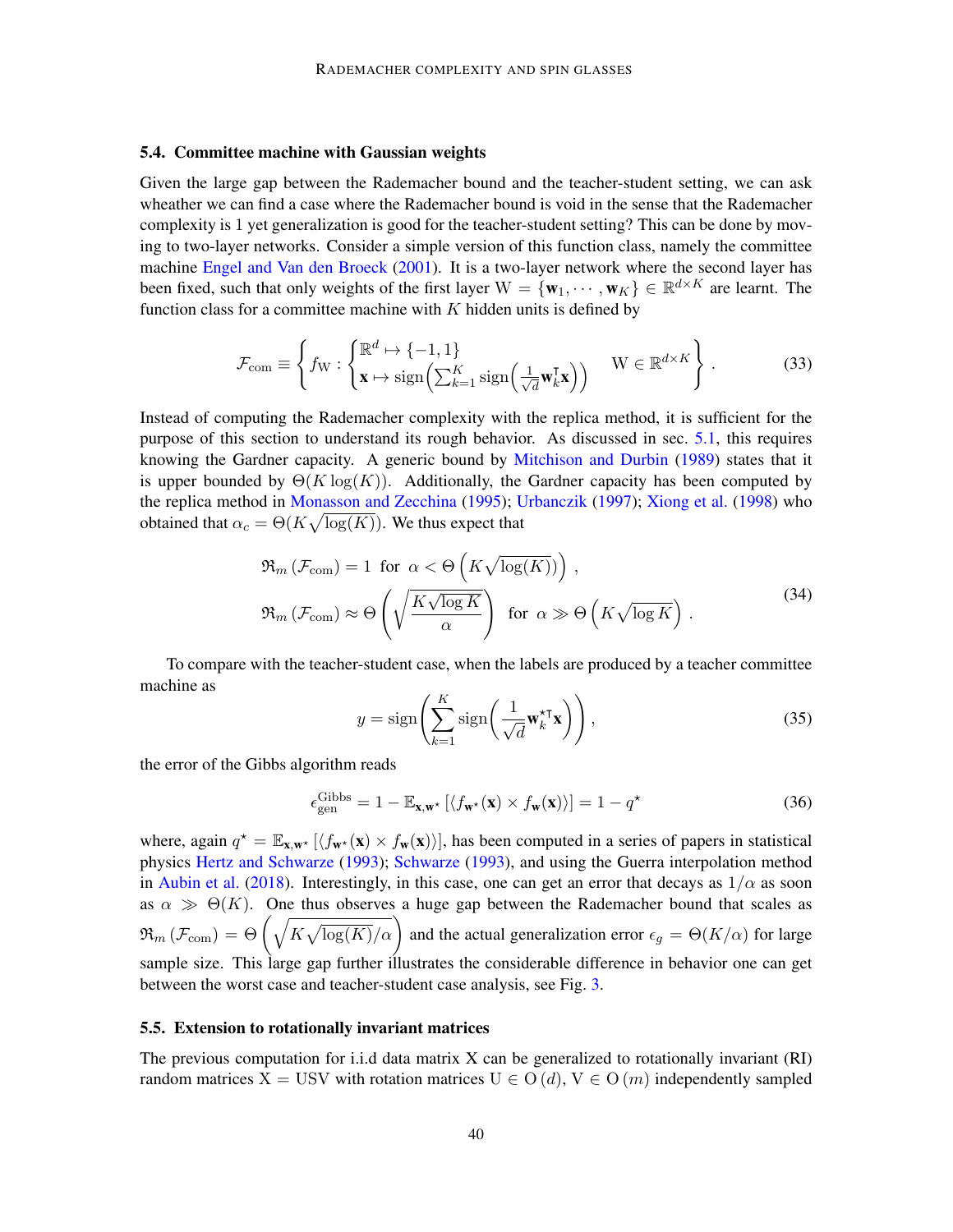

<span id="page-14-0"></span>Figure 3: Illustration of the scaling of the Rademacher complexity (blue) for the fully connected committee machine, drawn together with the exact generalization error in the teacherstudent scenario (dotted-dashed black), scaling as  $\alpha^{-1}$  at large  $\alpha$ . Notice the large gap between the worst case bound (Rademacher) and the teacher-student result.

from the Haar measure, and  $S \in \mathbb{R}^{d \times m}$  a diagonal matrix of singular values. Computation for this kind of matrices can be handled again using the replica method [\(Kabashima](#page-17-14) [\(2008\)](#page-17-14); [Barbier et al.](#page-16-13)  $(2018)$ ; Gabrié et al.  $(2018)$ ) and leads to RS and 1RSB free energies

$$
\Phi_{\text{RI}}^{(\text{rs})}(\alpha, \beta) = -\frac{1}{\beta} \mathbf{extr}_{\chi_w, \chi_u, q_w, q_u} \left\{ \mathcal{A}_0^{(\text{rs})}(\chi_w, \chi_u, q_w, q_u) \right.\n+ \mathcal{A}_w^{(\text{rs})}(\chi_w, q_w) + \alpha \mathcal{A}_u^{(\text{rs})}(\chi_u, q_u, \beta) \right\},
$$
\n
$$
\Phi_{\text{RI}}^{(\text{Irsb})}(\alpha, \beta) = -\frac{1}{\beta} \mathbf{extr}_{\chi_w, \chi_u, v_w, v_u, q_w, q_u, x} \left\{ \mathcal{A}_0^{(\text{Irsb})}(\chi_w, \chi_u, v_w, v_u, q_w, q_u, x) + \mathcal{A}_w^{(\text{Irsb})}(\chi_w, v_w, q_w, x) + \alpha \mathcal{A}_u^{(\text{Irsb})}(\chi_u, v_u, q_u, x, \beta) \right\},
$$
\n(37)

where each term is properly defined in Appendix [B.2.](#page-27-0) Note that taking X a random Gaussian i.i.d matrix, the eigenvalue density  $\rho(\lambda)$  follows the Marchenko-Pastur distribution and [\(37\)](#page-14-1) matches free energies eq. [\(53\)](#page-23-0), [\(65\)](#page-25-0), and ground states energies eq. [\(28\)](#page-10-1) in the spherical case. The ground state energy (and therefore the Rademacher complexity) can be again computed as in the i.i.d case, taking the zero temperature limit  $\beta \to \infty$ 

<span id="page-14-1"></span>
$$
e_{\rm gs,RI}(\alpha) = \lim_{\beta \to \infty} \Phi_{\rm RI}(\alpha, \beta) \,, \tag{38}
$$

keeping in particular  $\beta \chi_w$  and  $x\beta$  finite in the limits  $\beta \to \infty, x \to 0, \chi_w \to 0$ .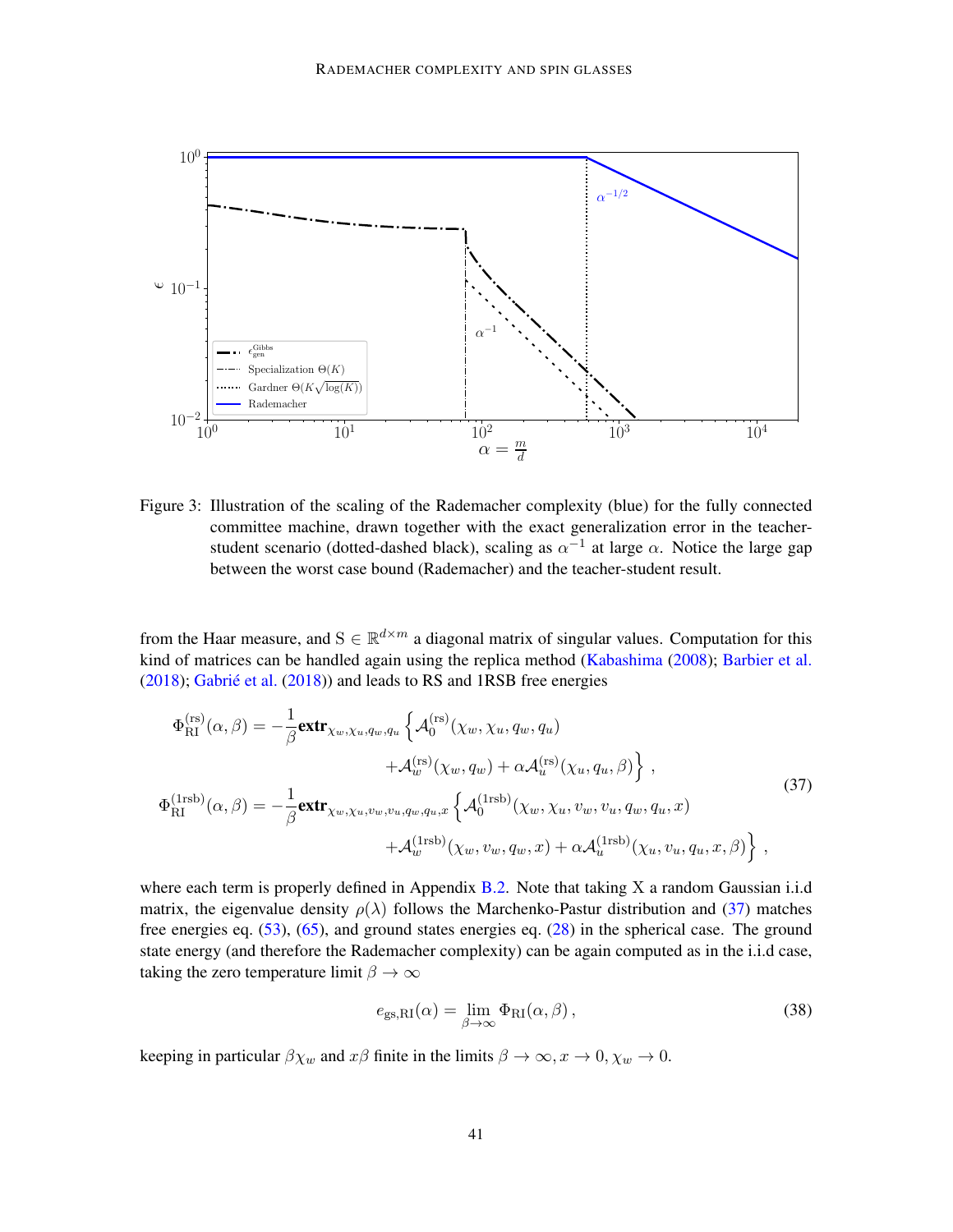# 6. Conclusion

In this paper, we discussed the deep connection between the Rademacher complexity and some of the classical quantities studied in the statistical physics literature on neural networks, namely the Gardner capacity, the ground-state energy of the random perceptron model, and the generalization error in the teacher-student model. We believe it is rather interesting to draw the link with approaches inspired by statistical physics, and compare its findings with the worst-case results. In the wake of the need to understand the effectiveness of neural networks and also the limitations of the classical approaches, it is of interest to revisit the results that have emerged thanks to the physics perspective. This direction is currently experiencing a strong revival, see e.g. [Chaudhari](#page-16-15) [et al.](#page-16-15) [\(2017\)](#page-16-15); [Martin and Mahoney](#page-17-15) [\(2017\)](#page-17-15); [Advani and Saxe](#page-15-2) [\(2017\)](#page-15-2); [Baity-Jesi, Marco and Sagun,](#page-15-3) [Levent and Geiger, Mario and Spigler, Stefano and Arous, Gerard Ben and Cammarota, Chiara and](#page-15-3) ´ [LeCun, Yann and Wyart, Matthieu and Biroli, Giulio.](#page-15-3) The connection discussed in the paper opens the way to a unified presentation of these often contrasted approaches, and we hope this paper will help bridging the gap between researchers in traditional statistics and in statistical physics. There are many possible follow-ups, the more natural one being the computation of Rademacher complexities from statistical physics methods for more complicated and realistic models of data, starting for instance with correlated matrices discussed in section [5.5.](#page-13-0)

# Acknowledgments

This work is supported by the ERC under the European Unions Horizon 2020 Research and Innovation Program 714608-SMiLe, as well as by the French Agence Nationale de la Recherche under grant ANR-17-CE23-0023-01 PAIL and from the Chaire CFM-ENS. We thank Henry Pfister for insightful and clarifying discussions that inspired partly this work. We would also like to thank the Kavli Institute for Theoretical Physics (KITP) for welcoming us during part of this research, with the support of the National Science Foundation under Grant No. NSF PHY-1748958.

# References

- <span id="page-15-2"></span>Madhu S. Advani and Andrew M. Saxe. High-dimensional dynamics of generalization error in neural networks. arXiv:1710.03667, 2017.
- <span id="page-15-1"></span>Benjamin Aubin, Antoine Maillard, Jean Barbier, Florent Krzakala, Nicolas Macris, and Lenka Zdeborová. The committee machine: Computational to statistical gaps in learning a two-layers neural network. In *Proceedings of the 32nd International Conference on Neural Information Processing Systems*, NeurIPS'18, pages 3223–3234. 2018.
- <span id="page-15-0"></span>Benjamin Aubin, Will Perkins, and Lenka Zdeborová. Storage capacity in symmetric binary perceptrons. *Journal of Physics A: Mathematical and Theoretical*, 52(29):294003, 2019.
- <span id="page-15-3"></span>pages=526–535 year=2018 organization=International Machine Learning Society (IMLS) Baity-Jesi, Marco and Sagun, Levent and Geiger, Mario and Spigler, Stefano and Arous, Gerard Ben ´ and Cammarota, Chiara and LeCun, Yann and Wyart, Matthieu and Biroli, Giulio, booktitle=35th International Conference on Machine Learning, ICML 2018. Comparing dynamics: Deep neural networks versus glassy systems.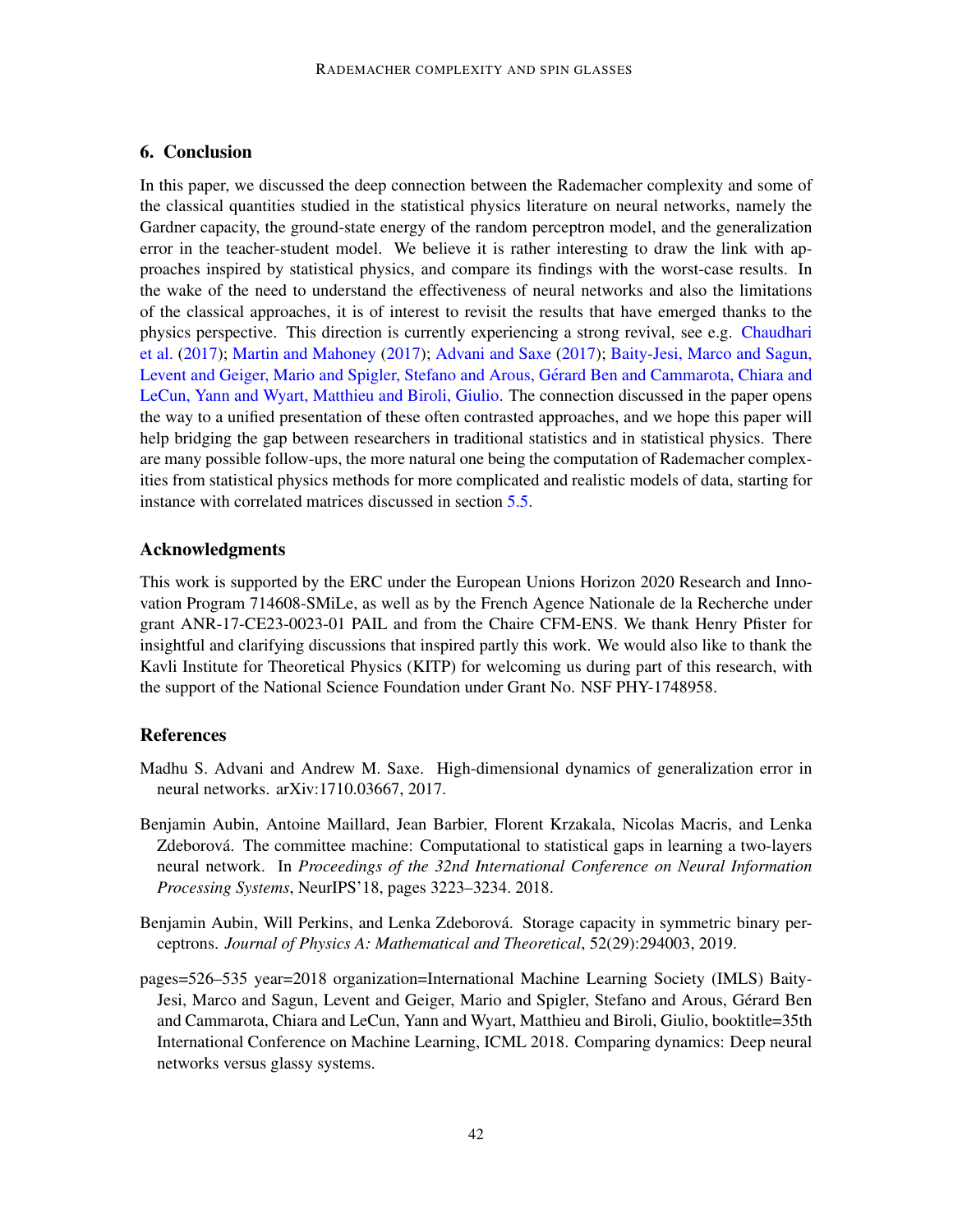- <span id="page-16-13"></span>Jean Barbier, Nicolas Macris, Antoine Maillard, and Florent Krzakala. The mutual information in random linear estimation beyond iid matrices. In *2018 IEEE International Symposium on Information Theory (ISIT)*, pages 1390–1394. IEEE, 2018.
- <span id="page-16-12"></span>Jean Barbier, Florent Krzakala, Nicolas Macris, Léo Miolane, and Lenka Zdeborová. Optimal errors and phase transitions in high-dimensional generalized linear models. *Proceedings of the National Academy of Sciences*, 116(12):5451–5460, 2019.
- <span id="page-16-5"></span>Peter L Bartlett and Wolfgang Maass. Vapnik-chervonenkis dimension of neural nets. *The handbook of brain theory and neural networks*, pages 1188–1192, 2003.
- <span id="page-16-0"></span>Peter L Bartlett and Shahar Mendelson. Rademacher and Gaussian complexities: Risk bounds and structural results. *Journal of Machine Learning Research*, 3(Nov):463–482, 2002.
- <span id="page-16-9"></span>Erwin Bolthausen and Anton Bovier. *Spin glasses*. Springer, 2007.
- <span id="page-16-15"></span>P Chaudhari, Anna Choromanska, S Soatto, Yann LeCun, C Baldassi, C Borgs, J Chayes, Levent Sagun, and R Zecchina. Entropy-sgd: Biasing gradient descent into wide valleys. In *International Conference on Learning Representations (ICLR)*, 2017.
- <span id="page-16-7"></span>T. M. Cover. Geometrical and statistical properties of systems of linear inequalities with applications in pattern recognition. *IEEE Transactions on Electronic Computers*, EC-14(3):326–334, June 1965.
- <span id="page-16-8"></span>Jian Ding and Nike Sun. Capacity lower bound for the Ising perceptron. In *Proceedings of the 51st Annual ACM SIGACT Symposium on Theory of Computing*, pages 816–827. ACM, 2019.
- <span id="page-16-3"></span>Richard M Dudley. The sizes of compact subsets of Hilbert space and continuity of Gaussian processes. *Journal of Functional Analysis*, 1(3):290–330, 1967.
- <span id="page-16-1"></span>Andreas Engel and Christian Van den Broeck. *Statistical mechanics of learning*. Cambridge University Press, 2001.
- <span id="page-16-10"></span>R Erichsen and W K Thuemann. Optimal storage of a neural network model: a replica symmetrybreaking solution. *Journal of Physics A: Mathematical and General*, 26(2):L61–L68, jan 1993.
- <span id="page-16-14"></span>Marylou Gabrié, Andre Manoel, Clément Luneau, Jean Barbier, Nicolas Macris, Florent Krzakala, and Lenka Zdeborová. Entropy and mutual information in models of deep neural networks. In *Proceedings of the 32nd International Conference on Neural Information Processing Systems*, NeurIPS'18, pages 1826–1836, 2018.
- <span id="page-16-11"></span>E Gardner. The space of interations in neural network models. *J. Phys. A*, 21:257, 1988.
- <span id="page-16-6"></span>E. Gardner and B. Derrida. Three unfinished works on the optimal storage capacity of networks. *Journal of Physics A: Mathematical and General*, 22(12):1983–1994, 1989.
- <span id="page-16-2"></span>Elizabeth Gardner and Bernard Derrida. Optimal storage properties of neural network models. *Journal of Physics A: Mathematical and general*, 21(1):271, 1988.
- <span id="page-16-4"></span>Donald Olding Hebb. *The organization of behavior: a neuropsychological theory*. Science Editions, 1962.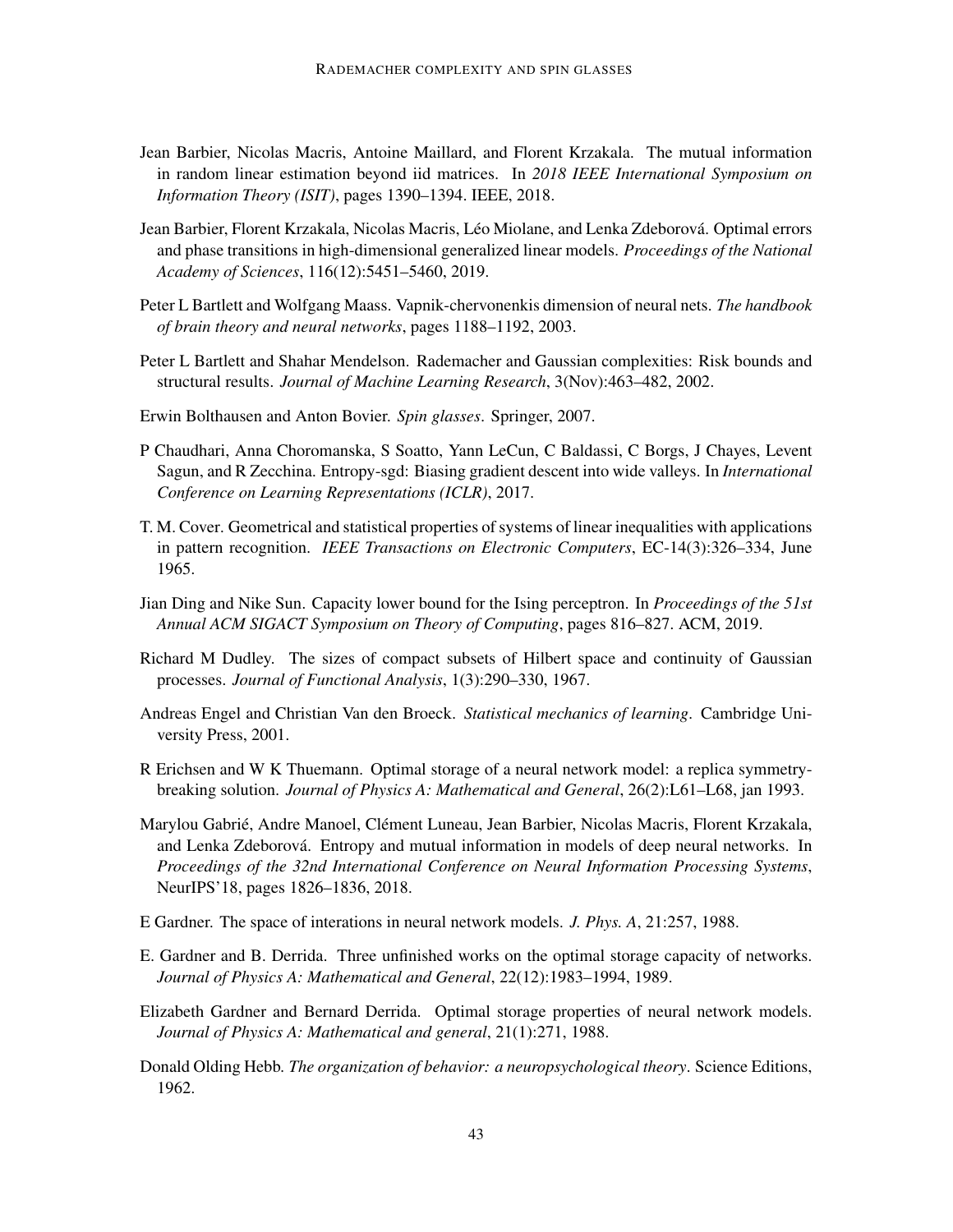- <span id="page-17-6"></span>John Hertz and Holm Schwarze. Generalization in large committee machines. *Physica A: Statistical Mechanics and its Applications*, 200(1-4):563–569, 1993.
- <span id="page-17-14"></span>Yoshiyuki Kabashima. Inference from correlated patterns: A unified theory for perceptron learning and linear vector channels. *Journal of Physics: Conference Series*, 95(1), 2008.
- <span id="page-17-5"></span>W Krauth and M Mezard. Storage capacity of memory networks with binary coupling. *J. Phys (France)*, 50:3057–3066, 1989.
- <span id="page-17-3"></span>Michel Ledoux and Michel Talagrand. *Probability in Banach Spaces: isoperimetry and processes*. Springer Science & Business Media, 2013.
- <span id="page-17-11"></span>P. Majer, A. Engel, and A. Zippelius. Perceptrons above saturation. *Journal of Physics A: Mathematical and General*, 26(24):7405–7416, 1993.
- <span id="page-17-15"></span>Charles H Martin and Michael W Mahoney. Rethinking generalization requires revisiting old ideas: statistical mechanics approaches and complex learning behavior. *arXiv preprint arXiv:1710.09553*, 2017.
- <span id="page-17-2"></span>Pascal Massart. Some applications of concentration inequalities to statistics. In *Annales de la Faculté des sciences de Toulouse: Mathématiques, volume 9, pages 245-303, 2000.*
- <span id="page-17-4"></span>M. Mézard, G. Parisi, and M. A. Virasoro. SK model: The replica solution without replicas. *Epl*, 1 (2):77–82, 1986.
- <span id="page-17-10"></span>Marc Mézard. The space of interactions in neural networks: Gardner's computation with the cavity method. *Journal of Physics A: Mathematical and General*, 22(12):2181–2190, 1989.
- <span id="page-17-7"></span>Marc Mezard and Andrea Montanari. *Information, physics, and computation*. Oxford University Press, 2009.
- <span id="page-17-12"></span>G. J. Mitchison and R. M. Durbin. Bounds on the learning capacity of some multi-layer networks. *Biological Cybernetics*, 60(5):345–365, Mar 1989.
- <span id="page-17-1"></span>Mehryar Mohri, Afshin Rostamizadeh, and Ameet Talwalkar. *Foundations of Machine Learning*. The MIT Press, 2nd edition, 2018.
- <span id="page-17-13"></span>Remi Monasson and Riccardo Zecchina. Weight space structure and internal representations: A ´ direct approach to learning and generalization in multilayer neural networks. *Physical Review Letters*, 75(12):24322435, Sep 1995.
- <span id="page-17-0"></span>Manfred Opper. Statistical mechanics of learning: Generalization. *The Handbook of Brain Theory and Neural Networks,*, pages 922–925, 1995.
- <span id="page-17-8"></span>Dmitry Panchenko and Michel Talagrand. Bounds for diluted mean-fields spin glass models. *Probability Theory and Related Fields*, 130(3):319–336, 2004.
- <span id="page-17-9"></span>Dmitry Panchenko et al. Free energy in the potts spin glass. *The Annals of Probability*, 46(2): 829–864, 2018.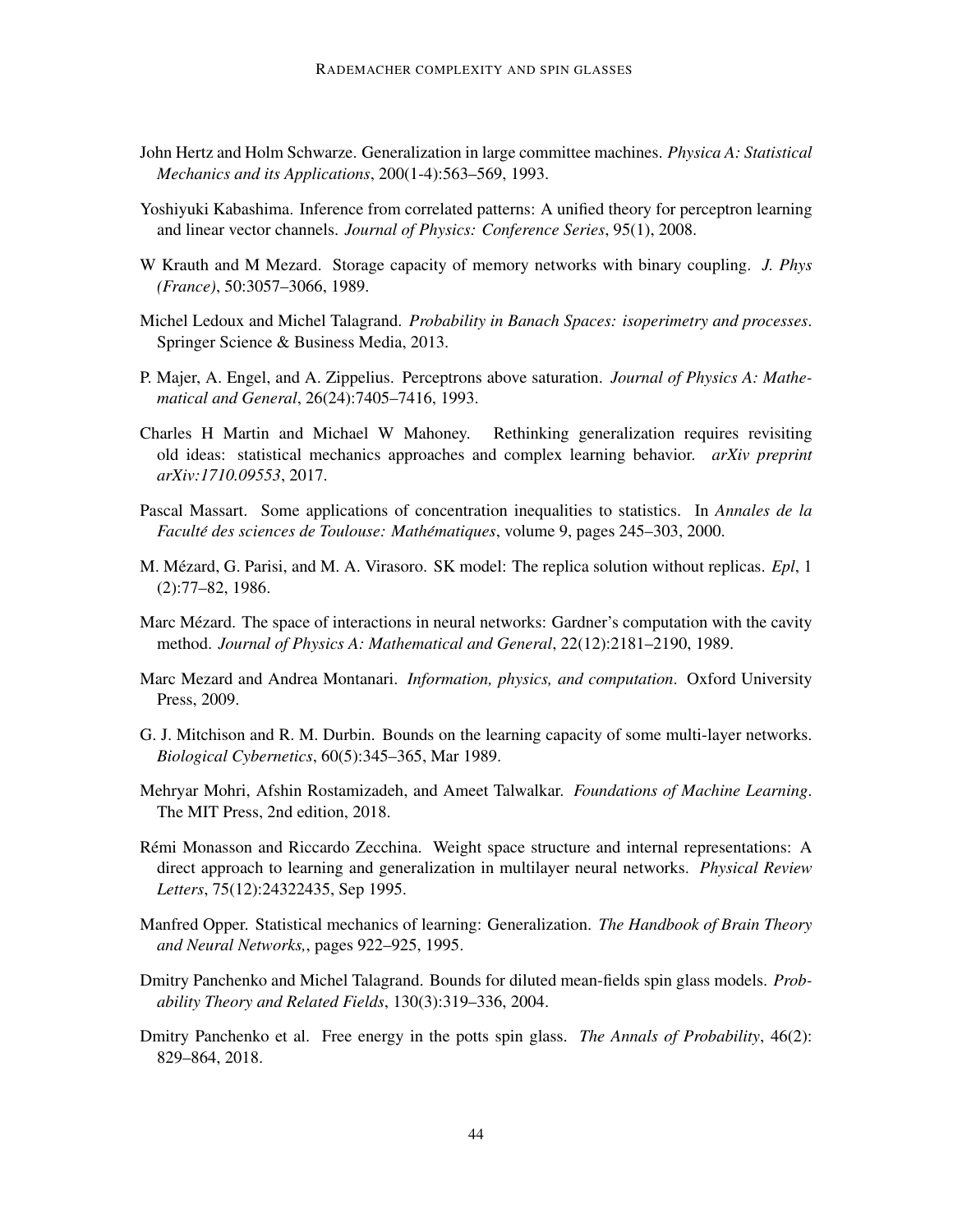- <span id="page-18-7"></span>N Sauer. On the density of families of sets. *Journal of Combinatorial Theory, Series A*, 13(1):145 – 147, 1972.
- <span id="page-18-12"></span>Henry Schwarze. Learning a rule in a multilayer neural network. *Journal of Physics A: Mathematical and General*, 26(21):5781, 1993.
- <span id="page-18-3"></span>H Seung, H Sompolinsky, and N Tishby. Statistical mechanics of learning from examples. *Physical Review A*, 45(8):6056–6091, 1992.
- <span id="page-18-1"></span>Shai Shalev-Shwartz and Shai Ben-David. *Understanding machine learning: From theory to algorithms*. Cambridge university press, 2014.
- <span id="page-18-6"></span>Michel Talagrand. *Spin glasses: a challenge for mathematicians: cavity and mean field models*, volume 46. Springer Science & Business Media, 2003.
- <span id="page-18-8"></span>Michel Talagrand. The Parisi formula. *Annals of mathematics*, pages 221–263, 2006.
- <span id="page-18-10"></span>R Urbanczik. Storage capacity of the fully-connected committee machine. *Journal of Physics A: Mathematical and General*, 30(11):L387, 1997.
- <span id="page-18-0"></span>Vladimir Vapnik. *The nature of statistical learning theory*. Springer science & business media, 2013.
- <span id="page-18-4"></span>Timothy L H Watkin and Albrecht Rau. The statistical mechanics of learning a rule. *Review of Modern Physics*, 65:499–556, 1993.
- <span id="page-18-9"></span>W. Whyte and D. Sherrington. Replica-symmetry breaking in perceptrons. *Journal of Physics A: Mathematical and General*, 29(12):3063–3073, 1996.
- <span id="page-18-11"></span>Yuansheng Xiong, Chulan Kwon, and Jong-Hoon Oh. The storage capacity of a fully-connected committee machine. In *Advances in Neural Information Processing Systems*, pages 378–384, 1998.
- <span id="page-18-5"></span>Lenka Zdeborová and Florent Krzakala. Statistical physics of inference: thresholds and algorithms. *Advances in Physics*, 65(5):453–552, 2016.
- <span id="page-18-2"></span>Chiyuan Zhang, Samy Bengio, Moritz Hardt, Benjamin Recht, and Oriol Vinyals. Understanding deep learning requires rethinking generalization. *ICLR 2017, preprint arXiv:1611.03530*, 2016.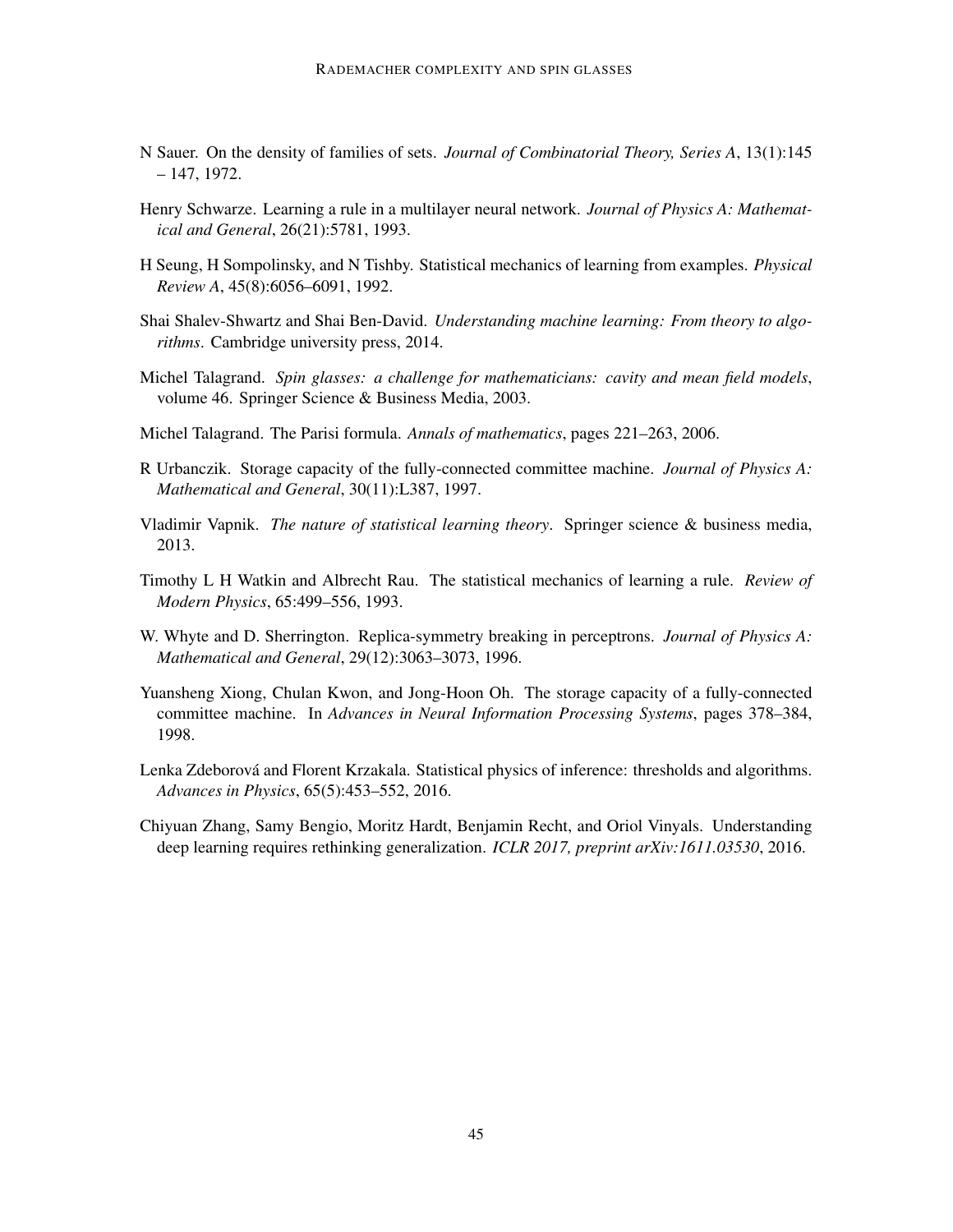# Appendix

# <span id="page-19-0"></span>Appendix A. Rademacher scaling for perceptron

#### Proof

### UPPER BOUND

For a linear classifier with binary outputs such as the perceptron, the VC dimension is easy to compute and  $d_{\text{VC}} = d$ . Hence we know from [Massart](#page-17-2) theorem's Massart [\(2000\)](#page-17-2) that

$$
\Re_m(\mathcal{F}_{\text{sign}}) \leq \Theta\left(\sqrt{\frac{d_{\text{VC}}(\mathcal{F}_{\text{sign}})}{m}}\right) = \Theta\left(\sqrt{\frac{d}{m}}\right) = \Theta\left(\alpha^{-1/2}\right).
$$

# LOWER BOUND

Let us consider the following estimator (known as the [Hebb](#page-16-4)'s rule Hebb [\(1962\)](#page-16-4)):  $\mathbf{w}^* = \frac{1}{\sqrt{2}}$  $\overline{\sqrt{d}}$  $\stackrel{m}{\blacktriangledown}$  $\nu = 1$  $y^{(\nu)}\mathbf{x}^{(\nu)}$ . Hence for a given sample  $\mathbf{x}^{(\mu)}$  the above estimator outputs

$$
f_{\mathbf{w}^{\star}}\left(\mathbf{x}^{(\mu)}\right) = \text{ sign}\left(\frac{1}{\sqrt{d}}\mathbf{w}^{\star \mathsf{T}}\mathbf{x}^{(\mu)}\right) = \text{ sign}\left(\left(\frac{1}{d}\sum_{\nu=1}^{m}y^{(\nu)}\mathbf{x}^{(\nu)}\right)^{\mathsf{T}}\mathbf{x}^{(\mu)}\right).
$$

Injecting its expression in the definition the Rademacher complexity eq. [\(3\)](#page-2-1) one obtains:

$$
\mathfrak{R}_{m}(\mathcal{F}_{\text{sign}}) \equiv \mathbb{E}_{\mathbf{y}, \mathbf{X}} \left[ \sup_{\mathbf{w}} \frac{1}{m} \sum_{\mu=1}^{m} y^{(\mu)} f_{\mathbf{w}} \left( \mathbf{x}^{(\mu)} \right) \right] \geq \mathbb{E}_{\mathbf{y}, \mathbf{X}} \left[ \frac{1}{m} \sum_{\mu=1}^{m} y^{(\mu)} f_{\mathbf{w}^{\star}} \left( \mathbf{x}^{(\mu)} \right) \right]
$$
  
\n
$$
= \mathbb{E}_{\mathbf{y}, \mathbf{X}} \left[ \frac{1}{m} \sum_{\mu=1}^{m} \text{sign} \left( y^{(\mu)} \frac{1}{d} \left( \sum_{\nu=1}^{m} y^{(\nu)} \mathbf{x}^{(\nu)} \right)^{\mathsf{T}} \mathbf{x}^{(\mu)} \right) \right]
$$
  
\n
$$
= \mathbb{E}_{\mathbf{y}, \mathbf{X}} \left[ \frac{1}{m} \sum_{\mu=1}^{m} \text{sign} \left( 1 + \frac{1}{d} \sum_{\nu \neq \mu}^{m} y^{(\mu)} y^{(\nu)} \mathbf{x}^{(\nu) \mathsf{T}} \mathbf{x}^{(\mu)} \right) \right].
$$

As  $\mathbf{x}^{(\mu)} \sim \mathcal{N}(\mathbf{0}, \mathbf{I}_d)$  and  $y^{(\mu)} \sim \mathcal{U}(\pm 1)$ ,  $\mathbf{z}^{(\mu)} \equiv y^{(\mu)} \mathbf{x}^{(\mu)} \sim \mathcal{N}(\mathbf{0}, \mathbf{I}_d)$ . Hence let us define the Gaussian random variable

$$
\theta_{\mu} \equiv \frac{1}{d} \sum_{\nu \neq \mu}^{m} y^{(\mu)} y^{(\nu)} \mathbf{x}^{(\nu)} \mathbf{I} \mathbf{x}^{(\mu)} = \frac{1}{d} \sum_{\nu \neq \mu}^{m} \mathbf{z}^{(\nu)} \mathbf{I} \mathbf{z}^{(\mu)},
$$

and compute its two first moments

$$
\mathbb{E}\left[\theta_{\mu}\right] = \mathbb{E}_{\mathbf{z}}\left[\frac{1}{d}\sum_{\nu \neq \mu}^{m} \mathbf{z}^{(\nu)\mathsf{T}}\mathbf{z}^{(\mu)}\right] = \mathbb{E}_{\mathbf{z}}\left[\frac{1}{d}\sum_{\nu \neq \mu}^{m}\sum_{i=1}^{d} z_{i}^{(\nu)\mathbb{E}_{\mathbf{y},\mathbf{X}}} z_{i}^{(\mu)}\right] = 0,
$$
  

$$
\mathbb{E}\left[\theta_{\mu}^{2}\right] = \mathbb{E}\left[\frac{1}{d^{2}}\left(\sum_{\nu \neq \mu}^{m} \mathbf{z}^{(\nu)\mathsf{T}}\mathbf{z}^{(\mu)}\right)^{2}\right] = \frac{(m-1)}{d}\lim_{m \to \infty} \alpha.
$$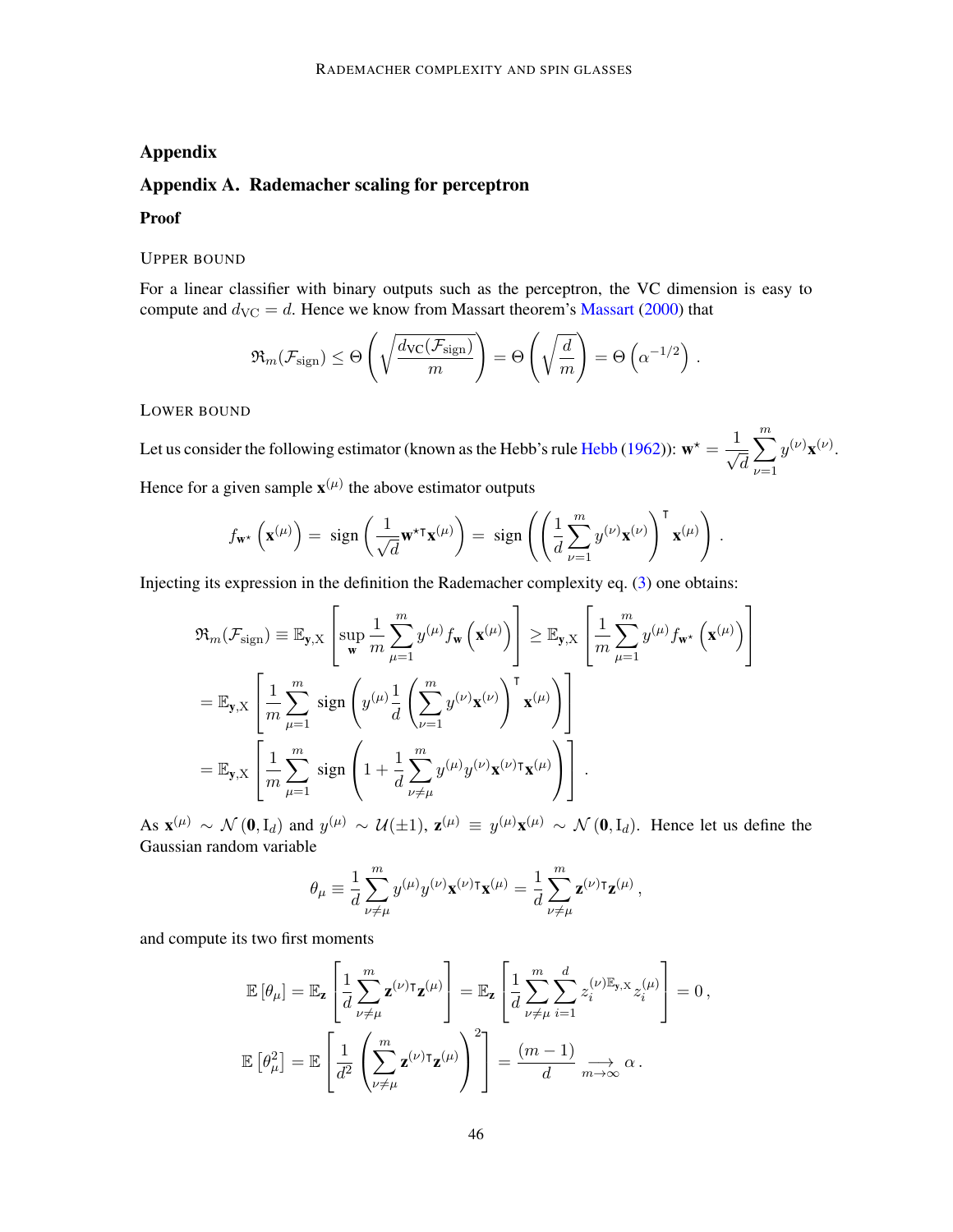Hence because of the central limit theorem, in the high-dimensional limit  $\theta_{\mu} \sim \mathcal{N}(0, \alpha)$ . Finally

$$
\mathfrak{R}_{m}(\mathcal{F}_{\text{sign}}) \geq \mathbb{E}_{\theta} \left[ \frac{1}{m} \sum_{\mu=1}^{m} \text{sign} \left( 1 + \theta_{\mu} \right) \right] = \mathbb{E}_{\theta} \left[ \text{sign} \left( 1 + \theta \right) \right]
$$

$$
= \mathbb{P} \left[ \theta \geq -1 \right] - \mathbb{P} \left[ \theta \leq -1 \right] = 2 \mathbb{P} \left[ \theta \geq -1 \right] - 1.
$$

Noting that

$$
\mathbb{P}\left[\theta \ge -1\right] = \int_{-\frac{1}{\sqrt{\alpha}}}^{\infty} D_{\theta} = \frac{1}{2} \text{erfc}\left(-\frac{1}{\sqrt{2\alpha}}\right) \underset{\alpha \to \infty}{\approx} \frac{1}{2} - \frac{1}{\sqrt{2\pi\alpha}},
$$

we obtain a lower bound for the Rademacher complexity

$$
\Re_m \left( \mathcal{F}_{\text{sign}} \right) \ge \sqrt{\frac{2}{\pi}} \frac{1}{\sqrt{\alpha}} = \Theta \left( \frac{1}{\sqrt{\alpha}} \right) .
$$

# Appendix B. Replica computation of the ground state energy for perceptrons

### <span id="page-20-0"></span>B.1. Gaussian i.i.d matrix

In this section, we present the replica computation of *Generalized Linear Models* (GLM) corresponding to the hypothesis class  $\mathcal{F}_{\varphi}$  in eq. [\(18\)](#page-7-2). We focus on data  $\{x_1^T\}$  $\{\overline{X}_1, \ldots, \overline{X}_m\} = X \in \mathbb{R}^{m \times d}$  drawn i.i.d from a distribution  $P_x(\mathbf{x}) = \mathcal{N}_\mathbf{x}(\mathbf{0}, \mathbf{I}_d)$ , and labels y drawn randomly from  $P_y(.)$ . We consider for the moment a generic prior distribution  $\mathbf{w} \sim P_w(.)$  that factorizes, and a component-wise activation function  $\varphi(.)$ . Let us define the cost function of a given sample  $V(y_\mu|z_\mu) = \mathbb{1} [y_\mu \neq \varphi(z_\mu)]$ that is 0 if the the estimator classifies the example correctly and 1 otherwise, where  $z_{\mu} \equiv \frac{1}{\sqrt{2}}$  $\bar{d}$   $\mathbf{w}^{\mathsf{T}}\mathbf{x}_{\mu}$ . Finally we define the constraint function at inverse temperature  $\beta$ , that depends explicitly on the Hamiltonian eq. [\(11\)](#page-5-1)

<span id="page-20-2"></span>
$$
\mathcal{I}(\mathbf{y}|\mathbf{z}, \beta) \equiv \prod_{\mu=1}^{m} e^{-\beta V(y_{\mu}|z_{\mu})} = e^{-\beta \mathcal{H}(\{\mathbf{y}, \mathbf{X}\}, \mathbf{w})}, \qquad (39)
$$

<span id="page-20-1"></span>a sa

and note that the constraint function converges at zero temperature to a hard constraint function  $\mathcal{I}(\mathbf{y}|\mathbf{z}, \beta) \underset{\beta \rightarrow \infty}{\longrightarrow}$  $\prod_{\mu=1}^m \mathbb{1} \left[ V(y_\mu | z_\mu) = 0 \right]$ . In order to compute the quenched free energy average, we consider the partition function of  $r \in \mathbb{N}$  identical copies of the initial system. We use the replica trick eq. [\(23\)](#page-8-1). Assuming there exists an analytical continuation for  $r \to 0$  and we can revert limits, the averaged free energy  $\Phi$  of the initial system becomes eq. [\(24\)](#page-8-0)

$$
\Phi(\alpha, \beta) = -\lim_{r \to 0} \left[ \lim_{d \to \infty} \frac{1}{d\beta} \frac{\partial \log \mathbb{E}_{\mathbf{y}, X} \left[ \mathcal{Z}(\{\mathbf{y}, X\}, \alpha, \beta)^r \right]}{\partial r} \right],
$$
\n(40)

where the replicated partition function reads using eq.  $(20)$ 

$$
\mathbb{E}_{\mathbf{y},X} \left[ \mathcal{Z}(\{\mathbf{y},X\},\alpha,\beta)^r \right] = \int_{\mathbb{R}^m} dP_y(\mathbf{y}) \int_{\mathbb{R}^{m \times d}} dP_x(X) \mathcal{Z}(\{\mathbf{y},X\},\alpha,\beta)^r
$$
  
\n
$$
= \int_{\mathbb{R}^m} dP_y(\mathbf{y}) \int_{\mathbb{R}^{m \times d}} dP_x(X) \prod_{a=1}^r \int_{\mathbb{R}^d} dP_w(\mathbf{w}^a) \prod_{\mu=1}^m \int dz_\mu^a \mathcal{I}(y_\mu | z_\mu^a, \beta) \delta \left( z_\mu^a - \frac{1}{\sqrt{d}} \mathbf{w}^{a\dagger} \mathbf{x}_\mu \right). \tag{41}
$$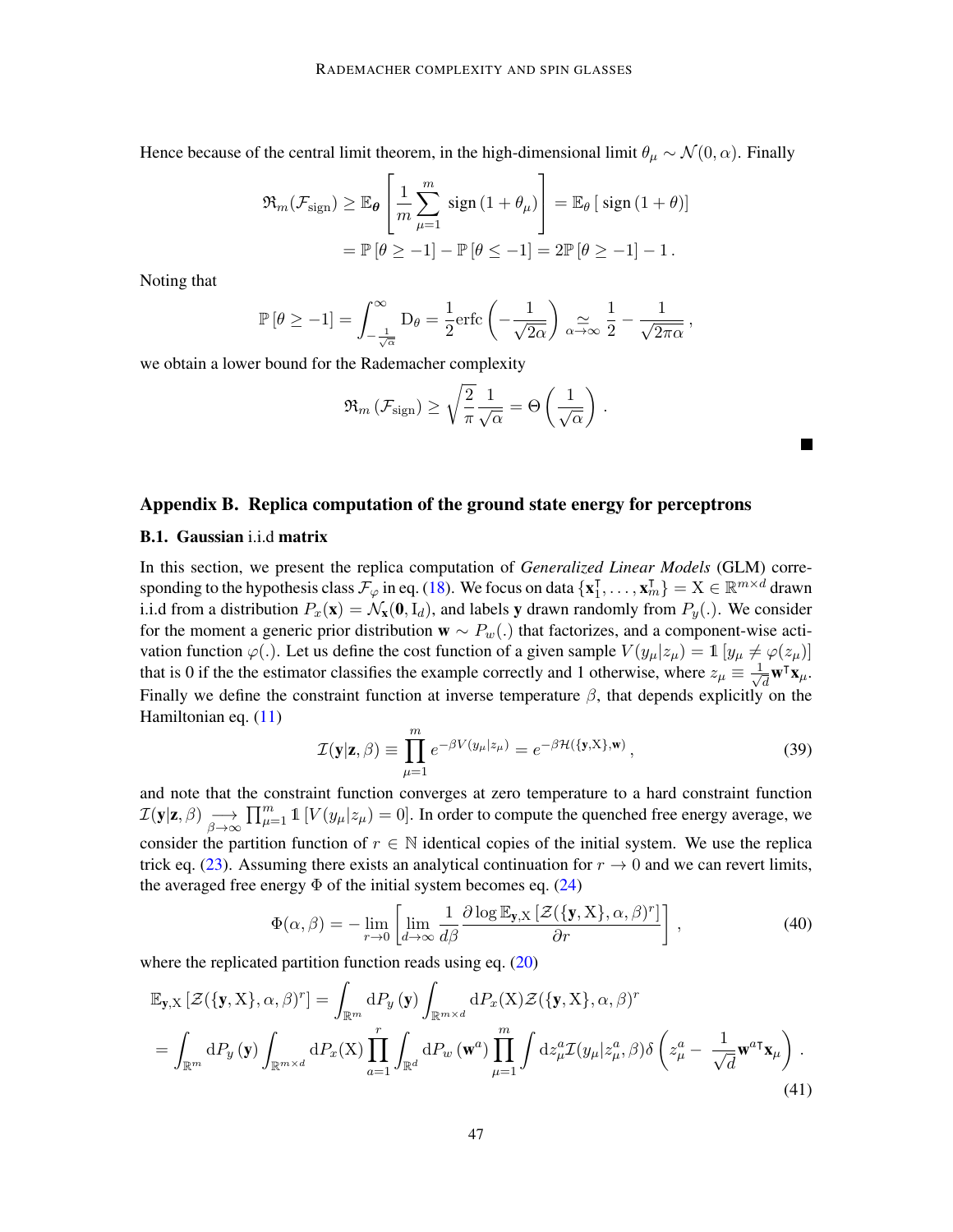# B.1.1. AVERAGE OVER X FOR i.i.d DATA

As the data matrix is taken (Gaussian) i.i.d, for  $i, j \in [1; d]$ ,  $\mu, \nu \in [1; m]$ ,  $\mathbb{E}_{X}[x_{\mu i}x_{\nu j}] = \delta_{\mu\nu}\delta_{ij}$ . Hence  $z_{\mu}^a = \frac{1}{\sqrt{2}}$  $\frac{d}{dt} \sum_{i=1}^d x_{\mu i} w_i^a$  is the sum of i.i.d random variables. The central limit theorem guarantees that in the large size limit  $d \to \infty$ ,  $z^a_\mu \sim \mathcal{N}\left(\mathbb{E}_X[z^a_\mu], \mathbb{E}_X[z^a_\mu z^b_\mu]\right)$ , with the two first moments given by

$$
\begin{cases}\n\mathbb{E}_{X}[z_{\mu}^{a}] = \frac{1}{\sqrt{d}} \sum_{i=1}^{d} \mathbb{E}_{X}[x_{\mu i}]w_{i}^{a} = 0 \\
\mathbb{E}_{X}[z_{\mu}^{a}z_{\nu}^{b}] = \frac{1}{d} \sum_{ij} \mathbb{E}_{X}[x_{\mu i}x_{\nu j}]w_{i}^{a}w_{j}^{b} = \frac{1}{d} \sum_{ij} \delta_{\mu\nu} \delta_{ij}w_{i}^{a}w_{j}^{b} = \left(\frac{1}{d} \sum_{i=1}^{d} w_{i}^{a}w_{i}^{b}\right) \delta_{\mu\nu}.\n\end{cases} (42)
$$

In the following, we introduce the overlap matrix of size  $r \times r$ :  $Q = \left(\frac{1}{d} \mathbf{w}^a \cdot \mathbf{w}^b\right)_{a,b=1..r}$  and we define  $\tilde{\mathbf{z}}_{\mu} \in \mathbb{R}^r \equiv (z_{\mu}^a)_{a=1..r}$ ,  $\tilde{\mathbf{w}}_i \equiv (w_i^a)_{a=1..r} \in \mathbb{R}^r$ . From the above calculation,  $\tilde{\mathbf{z}}_{\mu}$  follows a multivariate Gaussian distribution  $\tilde{\mathbf{z}}_{\mu} \sim P_{\tilde{z}}(\tilde{\mathbf{z}}, \mathbf{Q}) \triangleq \mathcal{N}_{\tilde{\mathbf{z}}}(\mathbf{0}_r, \mathbf{Q})$  and  $P_{\tilde{w}}(\tilde{\mathbf{w}}_i) = \prod_{a=1}^r P_w(\tilde{w}_i^a)$ . Introducing the change of variable and the Fourier representation of the  $\delta$ -Dirac function that involves a new matrix of size  $r \times r$ , Q:

$$
1 = \int_{\mathbb{R}^{r \times r}} dQ \prod_{a \le b} \delta \left( dQ_{ab} - \sum_{i=1}^{d} w_i^a w_i^b \right) \tag{43}
$$

$$
\propto \int_{\mathbb{R}^{r \times r}} dQ \int_{\mathbb{R}^{r \times r}} d\hat{Q} \exp\left(-\frac{d}{2} \text{Tr}\left[Q\hat{Q}\right]\right) \exp\left(\frac{1}{2} \sum_{i=1}^{d} \tilde{\mathbf{w}}_i^{\mathsf{T}} \hat{Q} \tilde{\mathbf{w}}_i\right),\tag{44}
$$

the replicated partition function factorizes and becomes an integral over the matrix parameters Q and  $\hat{Q}$ , that can be evaluated using a Laplace method in the  $d \rightarrow \infty$  limit,

$$
\mathbb{E}_{\mathbf{y}, \mathbf{X}} \left[ \mathcal{Z}(\{\mathbf{y}, \mathbf{X}\}, \alpha, \beta)^r \right] \propto \int d\mathbf{Q} \, d\hat{\mathbf{Q}} e^{d\Phi^{(r)}\left(\mathbf{Q}, \hat{\mathbf{Q}}, \alpha, \beta\right)} \underset{d \to \infty}{\simeq} e^{d \cdot \mathbf{extr}} \mathbf{Q}, \hat{\mathbf{Q}} \left\{ \Phi^{(r)}\left(\mathbf{Q}, \hat{\mathbf{Q}}, \alpha, \beta\right) \right\},\tag{45}
$$

where

<span id="page-21-1"></span>
$$
\begin{cases}\n\Phi^{(r)}\left(\mathbf{Q}, \hat{\mathbf{Q}}, \alpha, \beta\right) \equiv -\frac{1}{2} \text{Tr}\left[\mathbf{Q} \hat{\mathbf{Q}}\right] + \log \Psi_{\mathbf{w}}^{(r)}(\hat{\mathbf{Q}}) + \alpha \log \Psi_{\text{out}}^{(r)}(\mathbf{Q}, \beta), \\
\Psi_{\mathbf{w}}^{(r)}(\hat{\mathbf{Q}}) = \int_{\mathbb{R}^r} dP_{\tilde{w}}(\tilde{\mathbf{w}}) e^{\frac{1}{2}\tilde{\mathbf{w}}^\dagger \hat{\mathbf{Q}} \tilde{\mathbf{w}}}, \\
\Psi_{\text{out}}^{(r)}(\mathbf{Q}, \beta) = \int dP_y(y) \int_{\mathbb{R}^r} dP_{\tilde{z}}(\tilde{\mathbf{z}}, \mathbf{Q}) \mathcal{I}(y|\tilde{\mathbf{z}}, \beta).\n\end{cases} \tag{46}
$$

Finally, using eq. [\(40\)](#page-20-1) and switching the two limits  $r \to 0$  and  $d \to \infty$ , the quenched free energy  $\Phi$ simplifies as an extremization problem

<span id="page-21-0"></span>
$$
\Phi(\alpha,\beta) = -\frac{1}{\beta} \mathbf{extr}_{Q,\hat{Q}} \left\{ \lim_{r \to 0} \frac{\partial \Phi^{(r)}(Q,\hat{Q},\alpha,\beta)}{\partial r} \right\},\tag{47}
$$

over general symmetric matrices  $Q$  and  $\hat{Q}$ . In the following we will assume simple ansatz for these matrices that allow to obtain analytic expressions in  $r$  in order to take the derivative.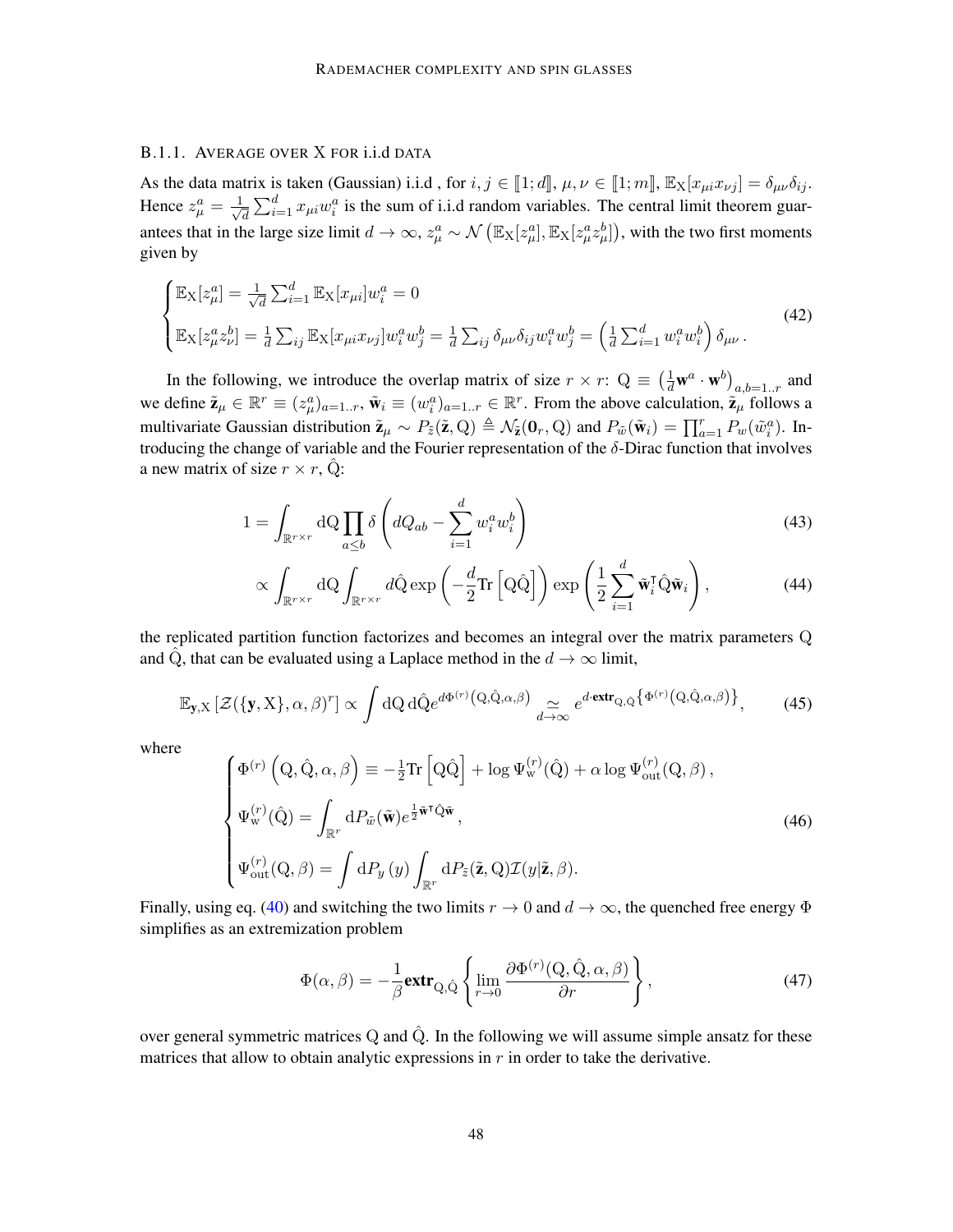Choosing an ansatz Optimizing over the space of matrices is intractable, therefore one needs to assume a given ansatz about the matrices structure to push the computation further. The simplest and commonly used ansatz are the so-called

- Replica Symmetry (RS) ansatz:  $Q^{(rs)} = (Q q_0)I_r + q_0J_r$
- 1-Step Replica Symmetry Breaking (1RSB) ansatz:  $Q^{(1rsb)} = (Q q_1)I_r + (q_1 q_0)I_{r/x_0} \otimes$  $J_{x_0} + q_0 J_r$ ,
- 2-Step Replica Symmetry Breaking (2RSB) ansatz:  $Q^{(2rsb)} = (Q q_2) I_r + (q_2 q_1) I_{r/x_1} \otimes$  $J_{x_1} + (q_1 - q_0) I_{r/x_0} \otimes J_{x_0} + q_0 J_r$

where  $I_k$  is the identity matrix of size k, and  $J_k$  is the matrix of size k full of ones. Plugging these ansatz and taking the derivative and the  $r \to 0$  limit, optimizing over the space of matrices will boil down to a much simpler optimization problem over a few scalar order parameters.

# <span id="page-22-0"></span>B.1.2. RS FREE ENERGY FOR i.i.d MATRIX

Let us compute the functional  $\Phi^{(r)}(Q, \hat{Q}, \alpha, \beta)$  appearing in the free energy eq. [\(47\)](#page-21-0) in the RS ansatz. The latter assumes that all replica remain equivalent with a common overlap  $q_0 = \frac{1}{d} \sum_{i=1}^d w_i^a w_i^b$ for  $a \neq b$  and a norm  $Q = \frac{1}{d} \sum_{i=1}^d w_i^a w_i^a$ , leading to the following expressions for matrices Q and  $\hat{\mathbf{Q}} \in \mathbb{R}^{r \times r}$ :

$$
Q^{(rs)} = \begin{pmatrix} Q & q_0 & \dots & q_0 \\ q_0 & Q & \dots & \dots \\ \dots & \dots & \dots & q_0 \\ q_0 & \dots & q_0 & Q \end{pmatrix} \quad \text{and} \quad \hat{Q}^{(rs)} = \begin{pmatrix} \hat{Q} & \hat{q}_0 & \dots & \hat{q}_0 \\ \hat{q}_0 & \hat{Q} & \dots & \dots \\ \dots & \dots & \dots & \hat{q}_0 \\ \hat{q}_0 & \dots & \hat{q}_0 & \hat{Q} \end{pmatrix} . \tag{48}
$$

Let us compute separately the terms involved in the functional  $\Phi^{(r)}(Q, \hat{Q}, \alpha, \beta)$  eq. [\(46\)](#page-21-1): the first is a trace term, the second a term of prior  $\Psi_{\rm w}^{(r)}$  and finally the third a term depending on the constraint  $\mathcal{I}(y|z)$  in eq. [\(39\)](#page-20-2)  $\Psi_{\text{out}}^{(r)}$ .

**Trace** The trace term can be easily computed and takes the form

$$
\frac{1}{2}\mathrm{Tr}\left[\mathrm{Q}\hat{\mathrm{Q}}\right]\bigg|_{\mathrm{rs}} = \frac{1}{2}\left(rQ\hat{Q} + r(r-1)q_0\hat{q}_0\right). \tag{49}
$$

**Prior integral** Evaluated at the RS fixed point, and using a Gaussian identity also known as a Hubbard-Stratonovich transform, the prior integral can be further simplified

$$
\Psi_{\mathbf{w}}^{(r)}(\hat{\mathbf{Q}})\Big|_{\text{rs}} = \int dP_{\tilde{w}}(\tilde{\mathbf{w}})e^{\frac{1}{2}\tilde{\mathbf{w}}^{\mathsf{T}}\hat{\mathbf{Q}}_{\text{rs}}\tilde{\mathbf{w}}} = \int dP_{\tilde{w}}(\tilde{\mathbf{w}})\exp\left(\frac{(\hat{Q}-\hat{q}_{0})}{2}\sum_{a=1}^{r}(\tilde{w}^{a})^{2}\right)\exp\left(\hat{q}_{0}\left(\sum_{a=1}^{r}\tilde{w}^{a}\right)^{2}\right)
$$

$$
= \int \mathcal{D}\xi_{0}\left[\int dP_{w}(w)\exp\left(\frac{(\hat{Q}-\hat{q}_{0})}{2}w^{2} + \xi_{0}\sqrt{\hat{q}_{0}}w\right)\right]^{r}.
$$
(50)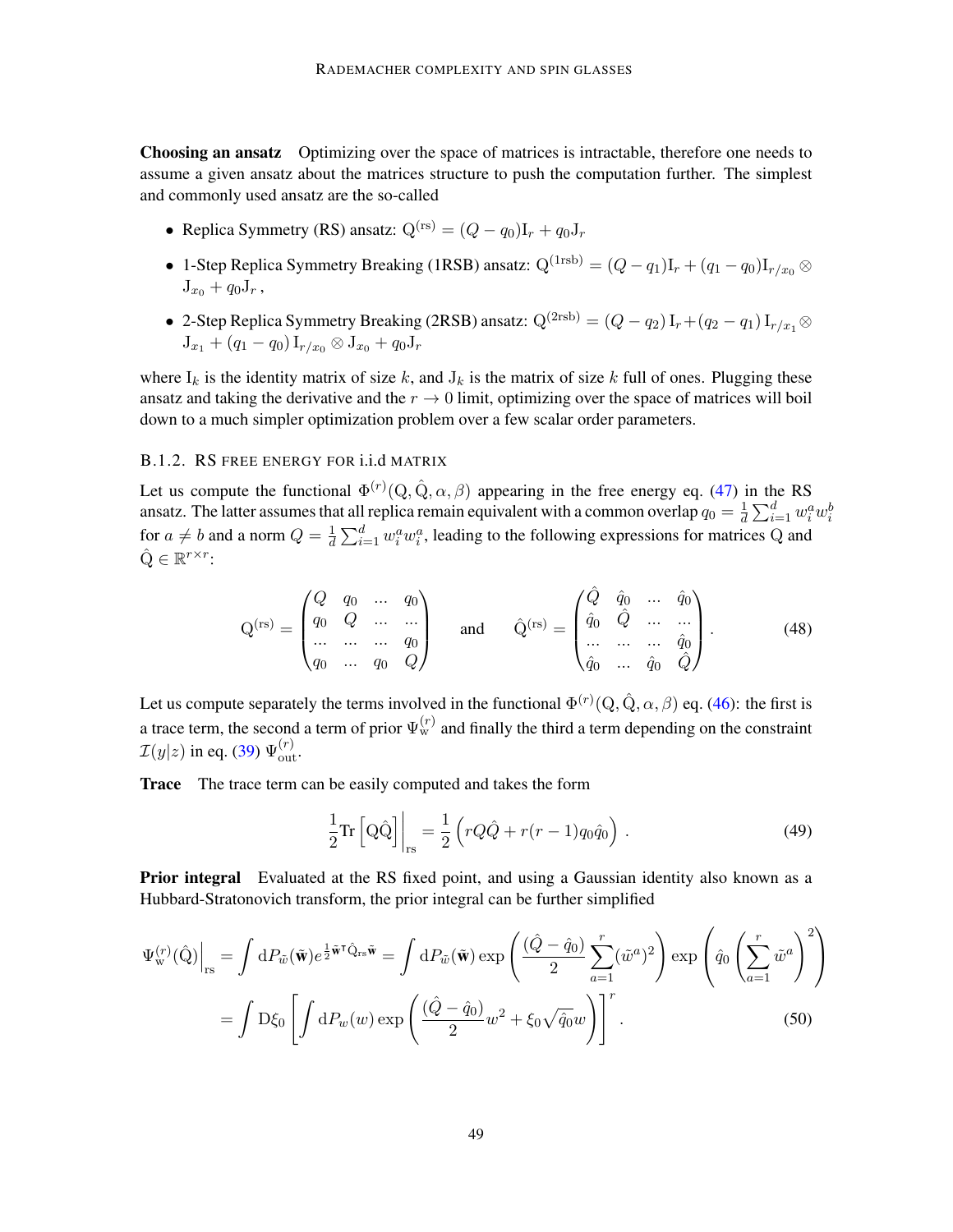**Constraint integral** Recall the vector  $\tilde{\mathbf{z}} \sim P_{\tilde{z}}(\tilde{\mathbf{z}}, Q) \triangleq \mathcal{N}_{\tilde{\mathbf{z}}}(0_r, Q)$  follows a Gaussian distribution with zero mean and covariance matrix Q. In the RS ansatz, the covariance can be rewritten as a linear combination of the identity I<sub>r</sub> and J<sub>r</sub>:  $Q^{(2rsb)} = (Q - q_0)I_r + q_0J_r$ , that allows to split the variable  $z^a = \sqrt{q_0} \xi_0 + \sqrt{Q - q_0} u^a$  with  $\xi_0 \sim \mathcal{N}(0, 1)$  and  $\forall a, u_a \sim \mathcal{N}(0, 1)$ . The constraint integral then reads:

$$
\Psi_{\text{out}}^{(r)}(Q,\beta)\Big|_{\text{rs}} = \int dP_y(y) \int_{\mathbb{R}^r} dP_{\tilde{z}}(\tilde{\mathbf{z}},Q) \mathcal{I}(y|\tilde{\mathbf{z}},\beta)
$$
  
\n
$$
= \int dP_y(y) \int D\xi_0 \int \prod_{a=1}^r Du^a \mathcal{I}(y|\sqrt{q_0}\xi_0 + \sqrt{Q - q_0}u^a,\beta)
$$
(51)  
\n
$$
= \int dP_y(y) \int D\xi_0 \left[ \int Dz \mathcal{I}(y|\sqrt{q_0}\xi_0 + \sqrt{Q - q_0}z,\beta) \right]^r.
$$

Finally, putting pieces together, the functional  $\Phi^{(r)}(Q, \hat{Q}, \alpha, \beta)$  taken at the RS fixed point has an explicit formula and dependency in  $r$ :

$$
\Phi^{(r)}(Q, \hat{Q}, \alpha, \beta)\Big|_{\text{rs}} \underset{r \to 0}{\simeq} -\frac{1}{2} \left( rQ\hat{Q} + r(r-1)q_0\hat{q}_0 \right) \n+ r \int D\xi_0 \log \left( \int dP_w(w) \exp \left( \frac{(\hat{Q} - \hat{q}_0)}{2} w^2 + \xi_0 \sqrt{\hat{q}_0} w \right) \right) \n+ r\alpha \int dP_y(y) \int D\xi_0 \log \left( \int Dz \mathcal{I} \left( y | \sqrt{q_0} \xi_0 + \sqrt{Q - q_0} z, \beta \right) \right).
$$
\n(52)

**Summary of RS free energy** Taking the derivative with respect to r and the  $r \rightarrow 0$  limit, the RS free energy has a simple expression

$$
\Phi^{(rs)}(\alpha,\beta) = -\frac{1}{\beta} \mathbf{extr} \left\{ -\frac{1}{2} Q \hat{Q} + \frac{1}{2} q_0 \hat{q}_0 + \Psi_{\mathbf{w}}^{(rs)}(\hat{q}_0) + \alpha \Psi_{\text{out}}^{(rs)}(q_0,\beta) \right\},\tag{53}
$$

<span id="page-23-0"></span>
$$
\Psi_w^{(\text{rs})}(\hat{q}_0) \equiv \mathbb{E}_{\xi_0} \log \mathbb{E}_w \left[ \exp \left( \frac{(\hat{Q} - \hat{q}_0)}{2} w^2 + \xi_0 \sqrt{\hat{q}_0} w \right) \right], \tag{54}
$$

$$
\Psi_{\text{out}}^{(\text{rs})}(q_0, \beta) \equiv \mathbb{E}_y \mathbb{E}_{\xi_0} \log \mathbb{E}_z \left[ \mathcal{I} \left( y \middle| \sqrt{Q - q_0} z + \sqrt{q_0} \xi_0, \beta \right) \right], \tag{55}
$$

where  $\xi_0$ ,  $z \sim \mathcal{N}(0, 1)$ ,  $w \sim P_w(.)$ ,  $y \sim P_y(.)$  and  $Q = \hat{Q} = 1$  in the case where  $\frac{1}{d} ||\mathbf{w}||_2^2 = 1$ 

**Simplification in the spherical case** In the spherical/Gaussian case,  $\Psi_{w}^{(r)}(\hat{Q})$  in eq. [\(46\)](#page-21-1) can be directly integrated as

<span id="page-23-1"></span>
$$
\Psi_{\mathbf{w}}^{(r)}(\hat{\mathbf{Q}}) = \int_{\|\tilde{\mathbf{w}}\|_2^2 = d} d\tilde{\mathbf{w}} e^{\frac{1}{2}\tilde{\mathbf{w}}^\mathsf{T} \hat{\mathbf{Q}} \tilde{\mathbf{w}}} = -\frac{1}{2} \log \det \left(2\pi (\mathbb{1} + \hat{\mathbf{Q}})\right)
$$
(56)

Besides, taking the derivative of eq. [\(46\)](#page-21-1) with respect to  $\hat{Q}$  we then find  $Q^{-1} = (I_r + \hat{Q})$ . Finally we get rid of  $\hat{Q}$ 

<span id="page-23-2"></span>
$$
\Phi^{(r)}\left(\mathbf{Q},\alpha,\beta\right) \equiv \frac{1}{2}\log\det\left(2\pi\mathbf{Q}\right) + \alpha\log\Psi_{\text{out}}^{(r)}(\mathbf{Q},\beta). \tag{57}
$$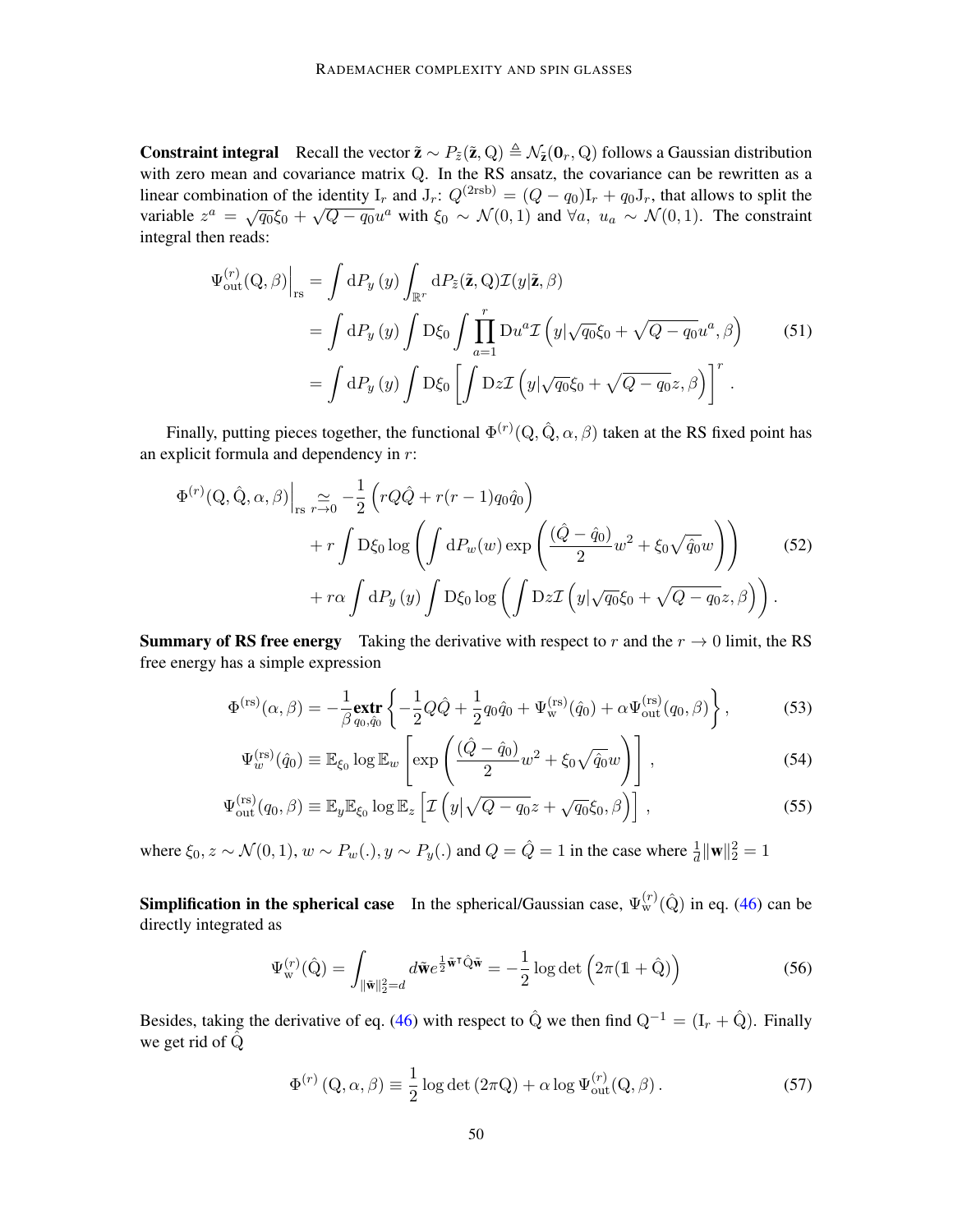Determinant The above determinant reads in the RS ansatz

<span id="page-24-2"></span>
$$
\frac{1}{2}\det(Q)\Big|_{rs} \simeq \frac{r}{2}\left(\log(1-q_0) + \frac{q_0}{1+(r-1)q_0} + \ldots\right).
$$
\n(58)

Finally it leads in the RS ansatz to

$$
\Phi^{(rs)}(\alpha,\beta) = -\frac{1}{\beta} \mathbf{extr}_{q_0} \left\{ \frac{1}{2(1-q_0)} + \frac{1}{2} \log(2\pi) + \frac{1}{2} \log(1-q_0) + \alpha \Psi_{out}^{(rs)}(q_0,\beta) \right\}, \quad (59)
$$

with  $\Psi_{\text{out}}^{(\text{rs})}$  defined in eq. [\(55\)](#page-23-1).

# B.1.3. 1RSB FREE ENERGY FOR i.i.d MATRIX

The free entropy eq. [\(47\)](#page-21-0) can also be evaluated at the simplest non trivial fixed point: the onestep Replica Symmetry Breaking ansatz (1RSB). Instead of assuming that replicas are equivalent, it states that the symmetry between replica is broken and that replicas are clustered in different states, with inner overlap  $q_1$  and outer overlap  $q_0$ . Translating this analytically, the matrices can be expressed as function of the Parisi parameter  $x_0$ :

$$
Q^{(1rsb)} = q_0 J_r + (q_1 - q_0) I_{\frac{r}{x_0}} \otimes J_{x_0} + (Q - q_1) I_r
$$
  

$$
\hat{Q}^{(1rsb)} = \hat{q}_0 J_r + (\hat{q}_1 - \hat{q}_0) I_{\frac{r}{x_0}} \otimes J_{x_0} + (\hat{Q} - \hat{q}_1) I_r.
$$
 (60)

Trace Again, the trace term can be easily computed

<span id="page-24-0"></span>
$$
\frac{1}{2} \text{Tr} \left[ \text{Q} \hat{\text{Q}} \right] \bigg|_{1 \text{rsb}} = \frac{1}{2} \left( rQ \hat{Q} + r(x_0 - 1) q_1 \hat{q}_1 + r(r - x_0) q_0 \hat{q}_0 \right). \tag{61}
$$

<span id="page-24-1"></span>,

**Prior integral** Separating replicas with different overlaps  $q_0, q_1$ , the prior integral can be written, using Hubbard-Stratonovich transformations to decouple replicas, as

$$
\Psi_{\mathbf{w}}^{(r)}(\hat{\mathbf{Q}})\Big|_{1\text{rsb}} = \int dP_{\tilde{w}}(\tilde{\mathbf{w}}) e^{\frac{(\hat{Q}-\hat{q}_1)}{2}\sum_{a=1}^r (\tilde{w}^a)^2 + \frac{(\hat{q}_1 - \hat{q}_0)}{2}\sum_{k=1}^r \sum_{a,b=(k-1)x_0+1}^{kx_0} \tilde{w}^a \tilde{w}^b + \frac{\hat{q}_0}{2} \left(\sum_{a=1}^r \tilde{w}^a\right)^2}
$$
\n
$$
= \int \mathcal{D}\xi_0 \left[ \int \mathcal{D}\xi_1 \left[ \int dP_w(w) \exp\left(\frac{(\hat{Q}-\hat{q}_1)}{2} w^2 + \left(\sqrt{\hat{q}_0}\xi_0 + \sqrt{\hat{q}_1 - \hat{q}_0}\xi_1\right) w\right) \right]^x \right]^{\frac{r}{a_0}} \tag{62}
$$

with  $\xi_0, \xi_1 \sim \mathcal{N}(0, 1)$ .

**Constraint integral** Again, the vector  $\tilde{z} \sim P_{\tilde{z}} \triangleq \mathcal{N}(0, Q^{(1rsb)})$  follows a gaussian vector with zero mean and covariance  $Q^{(1rsb)} = q_0 J_r + (q_1 - q_0) I_{\frac{r}{x_0}} \otimes J_{x_0} + (Q - q_1) I_r$ . The gaussian vector of covariance Q<sup>(1rsb)</sup> can be decomposed in a sum of normal gaussian vectors  $\xi_0 \sim \mathcal{N}(0, 1)$ ,  $\forall k \in [1; \frac{r}{x_0}], \xi_k \sim \mathcal{N}(0, 1)$  and  $\forall a \in [(k-1)x_0 + 1; kx_0], u_a \sim \mathcal{N}(0, 1)$ :

$$
z^{a} = \sqrt{q_0}t_0 + \sqrt{q_1 - q_0}t_k + \sqrt{Q - q_1}u_a.
$$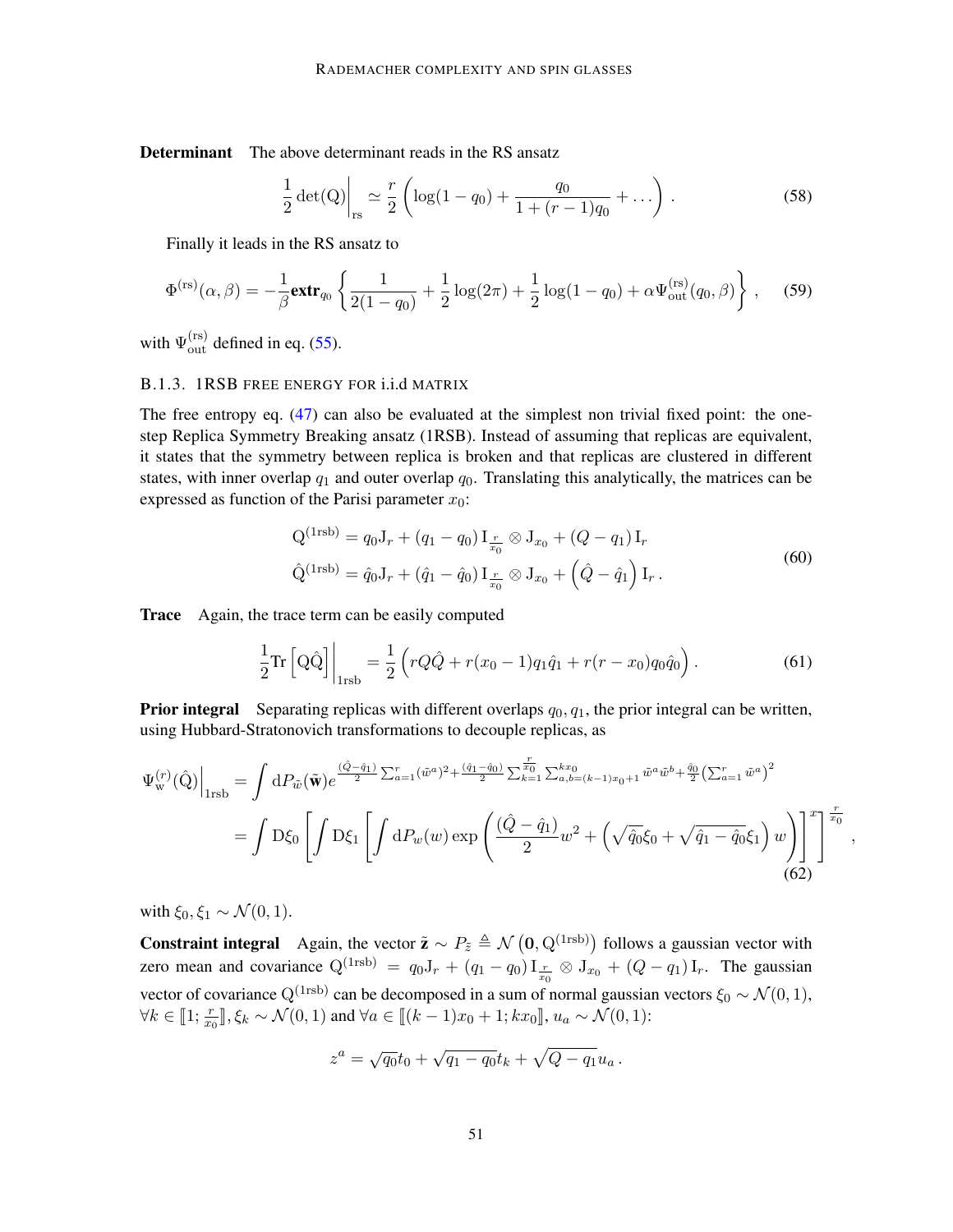Finally the constraint integral reads

<span id="page-25-1"></span>
$$
\Psi_{\text{out}}^{(r)}(Q,\beta)\Big|_{1\text{rsb}}
$$
\n
$$
= \int dP_y(y) \int D\xi_0 \int \prod_{k=1}^{\frac{r}{x}} D\xi_k \int \prod_{a=(k-1)x_0+1}^{kx_0} Du_a \mathcal{I}\left(y|\sqrt{q_0}\xi_0 + \sqrt{q_1 - q_0}\xi_k + \sqrt{Q - q_1}u_a, \beta\right)
$$
\n
$$
= \int dP_y(y) \int D\xi_0 \left[ \int D\xi_1 \left[ \int Dz \mathcal{I}\left(y|\sqrt{q_0}\xi_0 + \sqrt{q_1 - q_0}\xi_1 + \sqrt{Q - q_1}z, \beta\right) \right]^{x_0} \right]^{\frac{r}{x_0}}. \tag{63}
$$

Gathering the previous computations eq. [\(61,](#page-24-0) [62,](#page-24-1) [63\)](#page-25-1), the functional  $\Phi^{(r)}$  evaluated at the 1RSB fixed point reads:

$$
\Phi^{(r)}(Q, \hat{Q}, \alpha, \beta)\Big|_{1rsb} \tag{64}
$$
\n
$$
\frac{1}{r \to 0} - \frac{1}{2} \left( r Q \hat{Q} + r(x_0 - 1) q_1 \hat{q}_1 + r(r - x_0) q_0 \hat{q}_0 \right)
$$
\n
$$
+ \frac{r}{x_0} \int D\xi_0 \log \left( \int D\xi_1 \left[ \int dP_w(w) \exp \left( \frac{(\hat{Q} - \hat{q}_1)}{2} w^2 + \left( \sqrt{\hat{q}_0} \xi_0 + \sqrt{\hat{q}_1 - \hat{q}_0} \xi_1 \right) w \right) \right]_{x_0}^{x_0} + \alpha \frac{r}{x_0} \int dP_y(y) \int D\xi_0 \log \left( \int D\xi_1 \left[ \int Dz \mathcal{I} \left( y | \sqrt{q_0} \xi_0 + \sqrt{q_1 - q_0} \xi_1 + \sqrt{Q - q_1} z, \beta \right) \right]_{x_0}^{x_0} \right).
$$

Summary and 1RSB free energy The free energy for the 1RSB ansatz is similar but more complicated and can be written as

<span id="page-25-0"></span>
$$
\Phi^{(\text{1rsb})}(\alpha,\beta) = -\frac{1}{\beta} \underset{\mathbf{q},\hat{\mathbf{q}},x_0}{\text{extr}} \left\{ \frac{1}{2} \left( q_1 \hat{q}_1 - Q \hat{Q} \right) + \frac{x_0}{2} \left( q_0 \hat{q}_0 - q_1 \hat{q}_1 \right) + \Psi_{\text{w}}^{(\text{1rsb})}(\hat{\mathbf{q}}) + \alpha \Psi_{\text{out}}^{(\text{1rsb})}(\mathbf{q},\beta) \right\}, \quad (65)
$$

$$
\Psi_{\mathbf{w}}^{(\text{1rsb})}(\hat{\mathbf{q}}) \equiv \frac{1}{x_0} \mathbb{E}_{\xi_0} \log \left( \mathbb{E}_{\xi_1} \mathbb{E}_{w} \left[ \exp \left( \frac{(\hat{Q} - \hat{q}_1)}{2} w^2 + \left( \sqrt{\hat{q}_0} \xi_0 + \sqrt{\hat{q}_1 - \hat{q}_0} \xi_1 \right) w \right) \right]^{x_0} \right),
$$
  

$$
\Psi_{\text{out}}^{(\text{1rsb})}(\mathbf{q}, \beta) \equiv \frac{1}{x_0} \mathbb{E}_{y} \mathbb{E}_{\xi_0} \log \left( \mathbb{E}_{\xi_1} \mathbb{E}_{z} \left[ \mathcal{I}(y | \sqrt{q_0} \xi_0 + \sqrt{q_1 - q_0} \xi_1 + \sqrt{Q - q_1} z, \beta) \right]^{x_0} \right),
$$
(66)

where  $\mathbf{q} = (q_0, q_1), \hat{\mathbf{q}} = (\hat{q}_0, \hat{q}_1), \xi_0, \xi_1, z \sim \mathcal{N}(0, 1), w \sim P_w(.), y \sim P_y(.)$  and  $Q = \hat{Q} = 1$ .

**Simplification in the spherical case** The equation  $(57)$  remains valid. Let's compute the determinant in the 1RSB ansatz:

# Determinant

$$
\det Q|_{1rsb} = (rq_0 + x_0(q_1 - q_0) + (1 - q_1)) \times (1 - q_1)^{r - r/x_0} \times (x_0(q_1 - q_0) + (1 - q_1))^{r/x_0 - 1}
$$
\n(67)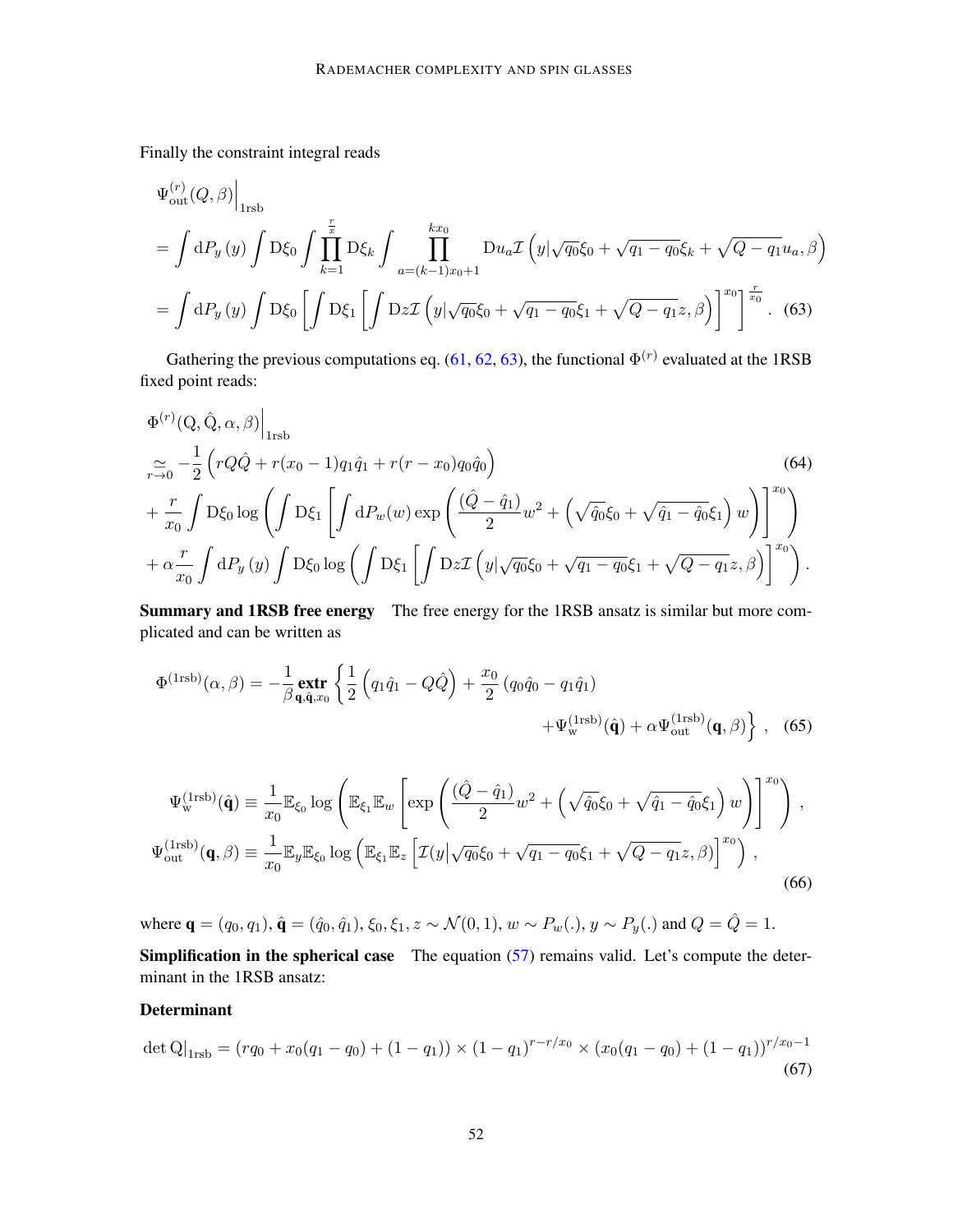Hence,

$$
\log \det Q|_{1rsb} \simeq r\left(\frac{x_0 - 1}{x_0}\log(1 - q_1) + \frac{1}{x_0}\log\left(x_0(q_1 - q_0) + (1 - q_1)\right) + \frac{q_0}{x_0(q_1 - q_0) + (1 - q_1)}\right)
$$
\n(68)

Using the above expression for the determinant and the simplified replica potential in eq. [\(57\)](#page-23-2) we obtain

$$
\Phi^{(1\text{rsb})}(\alpha,\beta) = -\frac{1}{\beta} \mathbf{extr}_{q_0,q_1,x_0} \left\{ \frac{1}{2} \log(2\pi) + \frac{x_0 - 1}{2x_0} \log(1 - q_1) + \frac{1}{2x_0} \log(x_0(q_1 - q_0) + (1 - q_1)) + \frac{q_0}{2(x_0(q_1 - q_0) + (1 - q_1))} + \alpha \Psi_{\text{out}}^{(1\text{rsb})}(\mathbf{q}, \beta) \right\}.
$$
\n(69)

### B.1.4. 2RSB FREE ENERGY FOR i.i.d MATRIX

Analogously, the 2RSB ansatz for  $x_1 < x_0 < r$  is expressed by

<span id="page-26-1"></span>
$$
Q^{(2rsb)} = q_0 J_r + (q_1 - q_0) I_{\frac{r}{x_0}} \otimes J_{x_0} + (q_2 - q_1) I_{\frac{r}{x_1}} \otimes J_{x_1} + (Q - q_2) I_r
$$
  

$$
\hat{Q}^{(2rsb)} = \hat{q}_0 J_r + (\hat{q}_1 - \hat{q}_0) I_{\frac{r}{x_0}} \otimes J_{x_0} + (\hat{q}_2 - \hat{q}_1) I_{\frac{r}{x_1}} \otimes J_{x_1} + (\hat{Q} - \hat{q}_2) I_r,
$$
\n(70)

and the above computation of the free energy generalizes easily and yields

$$
\Phi^{(\text{2rsb})}(\alpha,\beta) = -\frac{1}{\beta} \underset{\mathbf{q},\hat{\mathbf{q}},x0,x_1}{\text{extr}} \left\{ \frac{1}{2} \left( q_2 \hat{q}_2 - Q \hat{Q} \right) + \frac{x_1}{2} \left( q_1 \hat{q}_1 - q_2 \hat{q}_2 \right) + \frac{x_0}{2} \left( q_0 \hat{q}_0 - q_1 \hat{q}_1 \right) + \Psi_{\text{w}}^{(\text{2rsb})}(\hat{\mathbf{q}}) + \alpha \Psi_{\text{out}}^{(\text{2rsb})}(\mathbf{q},\beta) \right\} , \quad (71)
$$

$$
\Psi_{\mathbf{w}}^{(2rsb)}(\hat{\mathbf{q}}) \equiv \frac{1}{x_1} \mathbb{E}_{\xi_0} \log \left( \mathbb{E}_{\xi_1} \left[ \mathbb{E}_{\xi_2} \mathbb{E}_{w} \left[ e^{\frac{(\hat{Q} - \hat{q}_2)}{2} w^2 + (\sqrt{\hat{q}_0} \xi_0 + \sqrt{\hat{q}_1 - \hat{q}_0} \xi_1 + \sqrt{\hat{q}_2 - \hat{q}_1} \xi_2) w} \right]^{x_1} \right]^{x_0} \right),
$$
  

$$
\Psi_{\text{out}}^{(2rsb)}(\mathbf{q}, \beta) \equiv \frac{1}{x_1} \mathbb{E}_{y} \mathbb{E}_{\xi_0} \log \left( \mathbb{E}_{\xi_1} \left[ \mathbb{E}_{\xi_2} \mathbb{E}_{z} \left[ \mathcal{I}(y | \sqrt{q_0} \xi_0 + \sqrt{q_1 - q_0} \xi_1 + \sqrt{q_2 - q_1} \xi_2 + \sqrt{Q - q_2} z, \beta \right) \right]^{x_1} \right]^{x_0} \right).
$$
\n(72)

# <span id="page-26-0"></span>B.1.5. GROUND STATE ENERGIES - SPHERICAL CASE

We focus on the particular case of the spherical perceptron with  $\mathbf{w} \in \mathbb{R}^d$  on the sphere  $\|\mathbf{w}\|_2^2 = d$ .

**RS ground state energy**  $e_{gs}$  To compute the ground state energy, we first need to take both limits  $q_0 \to 1$  and  $\beta \to \infty$ , keeping the product  $\chi = \beta(Q - q_0)$  finite [Majer et al.](#page-17-11) [\(1993\)](#page-17-11); [Erichsen and](#page-16-10) [Thuemann](#page-16-10) [\(1993\)](#page-16-10); [Whyte and Sherrington](#page-18-9) [\(1996\)](#page-18-9). Recall eq. [\(55\)](#page-23-1)

$$
\Psi_{\text{out}}^{(\text{rs})}(q_0, \beta) \equiv \mathbb{E}_{y} \mathbb{E}_{\xi_0} \log \mathbb{E}_{z} \left[ \mathcal{I} \left( y \middle| \sqrt{Q - q_0} z + \sqrt{q_0} \xi_0, \beta \right) \right]
$$
\n
$$
= \int dP_y(y) \int D\xi_0 \log \left( \int \mathcal{N}_z \left( \sqrt{q_0} \xi_0, Q - q_0 \right) e^{-\beta V(y|z)} \right)
$$
\n
$$
\lim_{(q_0, \beta) \to (1, \infty)} -\frac{1}{2} \log(2\pi (Q - q_0)) - \beta \int dP_y(y) \int D\xi_0 \min_{\xi, z} \left[ V(y|z) + \frac{(z - \xi_0)^2}{2\chi} \right]
$$
\n(73)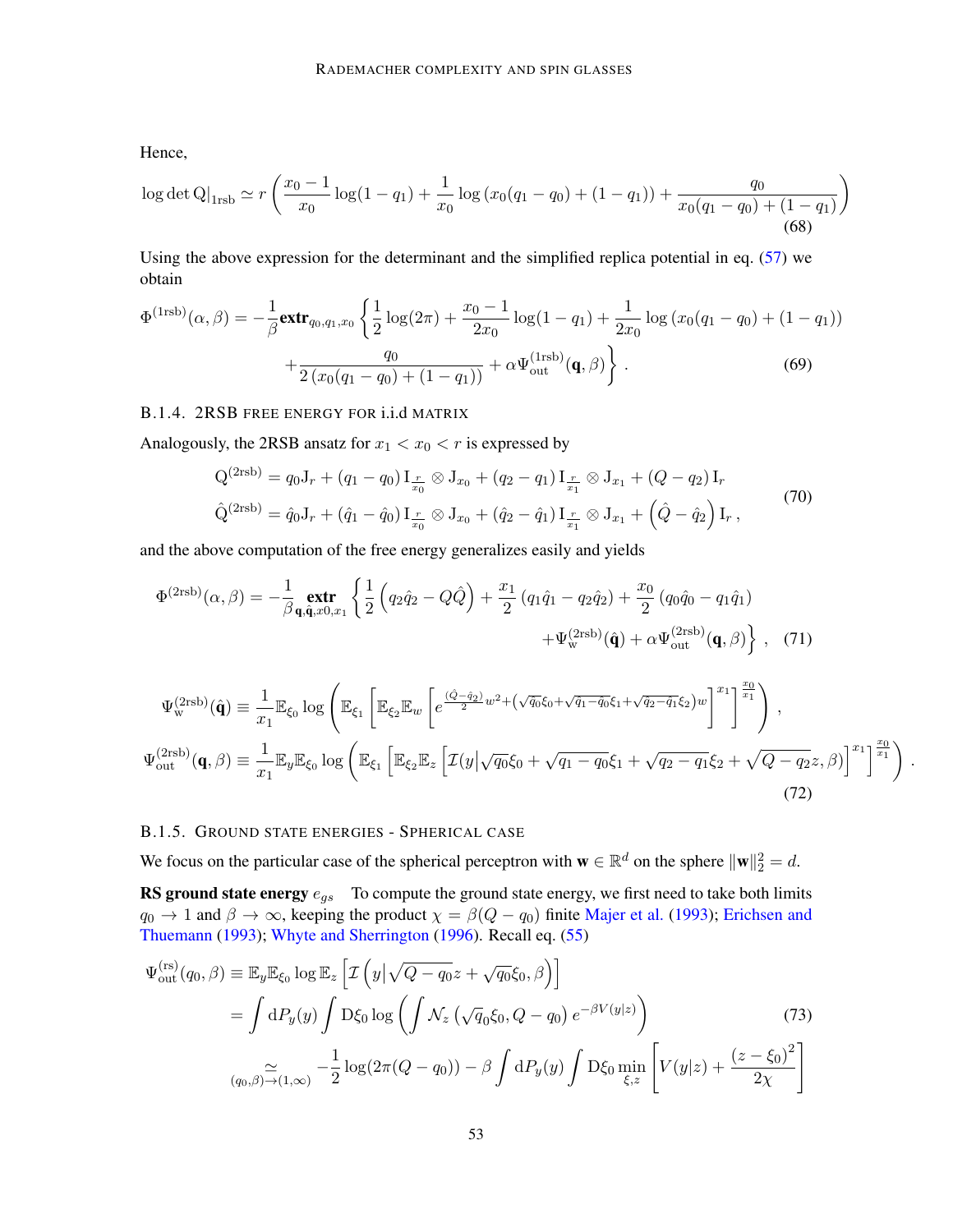that leads, taking limits  $q_0 \to 1$ ,  $\beta \to \infty$  in eq. [\(59\)](#page-24-2), to the RS ground state energy

$$
e_{\rm gs}^{(\rm rs)} = \mathbf{extr}_{\chi} \left\{ -\frac{1}{2\chi} + \alpha \mathbb{E}_{y,\xi_0} \min_z \left[ V(y|z) + \frac{(z-\xi_0)^2}{2\chi} \right] \right\} \tag{74}
$$

Application to the step-perceptron Taking the step function  $V(y|z) = \theta(\kappa - z)$  with  $P_y(y) = \delta(y - 1)$ , it leads to the [Gardner and Derrida](#page-16-2) [\(1988\)](#page-16-2) expression:

$$
e_{\text{gs}}^{(\text{rs})} = \text{extr}_{\chi} \left\{ -\frac{1}{2\chi} + \alpha \left( \int_{-\infty}^{\kappa - \sqrt{2\chi}} \mathcal{D}\xi + \int_{\kappa - \sqrt{2\chi}}^{\kappa} \mathcal{D}\xi \frac{(\xi - \kappa)^2}{2\chi} \right) \right\} \tag{75}
$$

**1RSB ground state energy**  $e_{qs}$  To compute the ground state energy in the 1RSB ansatz, we first need to take limits  $q_1 \to 1$  with  $\beta \to \infty$  and  $x_0 \to 0$ , keeping the products  $\chi \equiv \beta(Q - q_1)$  and  $\omega_0 \equiv x_0 \beta$  finite [Whyte and Sherrington](#page-18-9) [\(1996\)](#page-18-9), with  $\Delta q = 1 - q_0$ . Recall

$$
\Psi_{\text{out}}^{(\text{1rsb})}(\mathbf{q}, \beta) \equiv \frac{1}{x_0} \mathbb{E}_y \mathbb{E}_{\xi_0} \log \left( \mathbb{E}_{\xi_1} \mathbb{E}_z \left[ \mathcal{I}(y | \sqrt{q_0} \xi_0 + \sqrt{q_1 - q_0} \xi_1 + \sqrt{Q - q_1} z, \beta) \right]^{x_0} \right)
$$
\n
$$
= \frac{1}{x_0} \int dP_y(y) \int D\xi_0 \log \int D\xi_1 \left( \int dz \mathcal{N}_z \left( \sqrt{q_0} \xi_0 + \sqrt{q_1 - q_0} \xi_1, 1 - q_1 \right) e^{-\beta V(y|z)} \right)^{x_0} (76)
$$
\n
$$
\simeq \frac{1}{x_0} \int dP_y(y) \int D\xi_0 \log \int D\xi_1 e^{-x_0 \beta \min_z \left[ V(y|z) + \frac{1}{2\beta(1 - q_1)} \left( z - \sqrt{q_0} \xi_0 - \sqrt{q_1 - q_0} \xi_1 \right)^2 \right]}
$$

Finally, taking  $q_1 \to 1$  with  $\beta \to \infty$  and  $x \to 0$  in eq. [\(69\)](#page-26-1), defining  $\Omega_0 = \frac{\omega_0}{\chi}$ , we obtain the 1RSB ground state energy

$$
e_{\text{gs}}^{(\text{1rsb})} = \text{extr}_{\chi, \Omega_0, q_0} \left\{ \frac{1}{2\Omega_0 \chi} \log \left( 1 + \Omega_0 \Delta q \right) + \frac{q_0}{2\chi \left( 1 + \Omega_0 \Delta q \right)} \right. \\
\left. + \frac{\alpha}{\chi \Omega_0} \mathbb{E}_{\xi_0} \log \mathbb{E}_{\xi_1} e^{-\Omega_0 \chi \min_z \left[ V(y|z) + \frac{1}{2\chi} \left( z - \sqrt{q_0} \xi_0 - \sqrt{\Delta q} \xi_1 \right)^2 \right]} \right\}.
$$
\n(77)

**2RSB ground state energy**  $e_{gs}$  Taking  $q_2 \to 1$  with  $\beta \to \infty$ , we define  $\Omega_0 = \frac{x_0 \beta}{\chi}$  $\frac{{\rm d} \beta}{\chi}, \Omega_1 = \frac{x_1 \beta}{\chi}$  $\frac{1}{\chi}$  and we obtain similarly the 2RSB ground state energy of the spherical perceptron:

$$
e_{\text{gs,iid}}^{(2\text{rsb})} = \text{extr}_{\chi, \Omega_1, \Omega_0, q_1, q_0,} \left\{ \frac{q_0}{2\chi(1 + \Omega_1(1 - q_1) + \Omega_0(q_1 - q_0)} + \frac{1}{2\Omega_1\chi} \log(1 + \Omega_1(1 - q_1)) + \frac{1}{2\Omega_0\chi} \log\left(1 + \frac{\Omega_0(q_1 - q_0)}{1 + \Omega_1(1 - q_1)}\right) + \frac{\alpha}{\chi\Omega_0} \mathbb{E}_{\xi_0} \log \mathbb{E}_{\xi_1} \left[ \mathbb{E}_{\xi_2} e^{-\Omega_1\chi \min_z \left[V(y|z) + \frac{1}{2\chi}(z - \sqrt{q_0}\xi_0 - \sqrt{q_1 - q_0}\xi_1 - \sqrt{1 - q_1}\xi_2)^2\right]} \right]^{\Omega_0/\Omega_1} \right\}
$$
(78)

and note that taking  $q_1 = q_0$ ,  $x_0 = x_1$  we recover the 1RSB expression.

### <span id="page-27-0"></span>B.2. Rotationally invariant matrix

The replica free energy can be derived in the general setting when the data matrix  $X \in \mathbb{R}^{m \times d}$  is orthogonally invariant [Kabashima](#page-17-14) [\(2008\)](#page-17-14). This includes Gaussian i.i.d matrices, but encompasses a larger class of matrices with correlation among data samples. In this section we provide expressions that could be useful for the interested reader, that might want to compute the ground state energy in this case.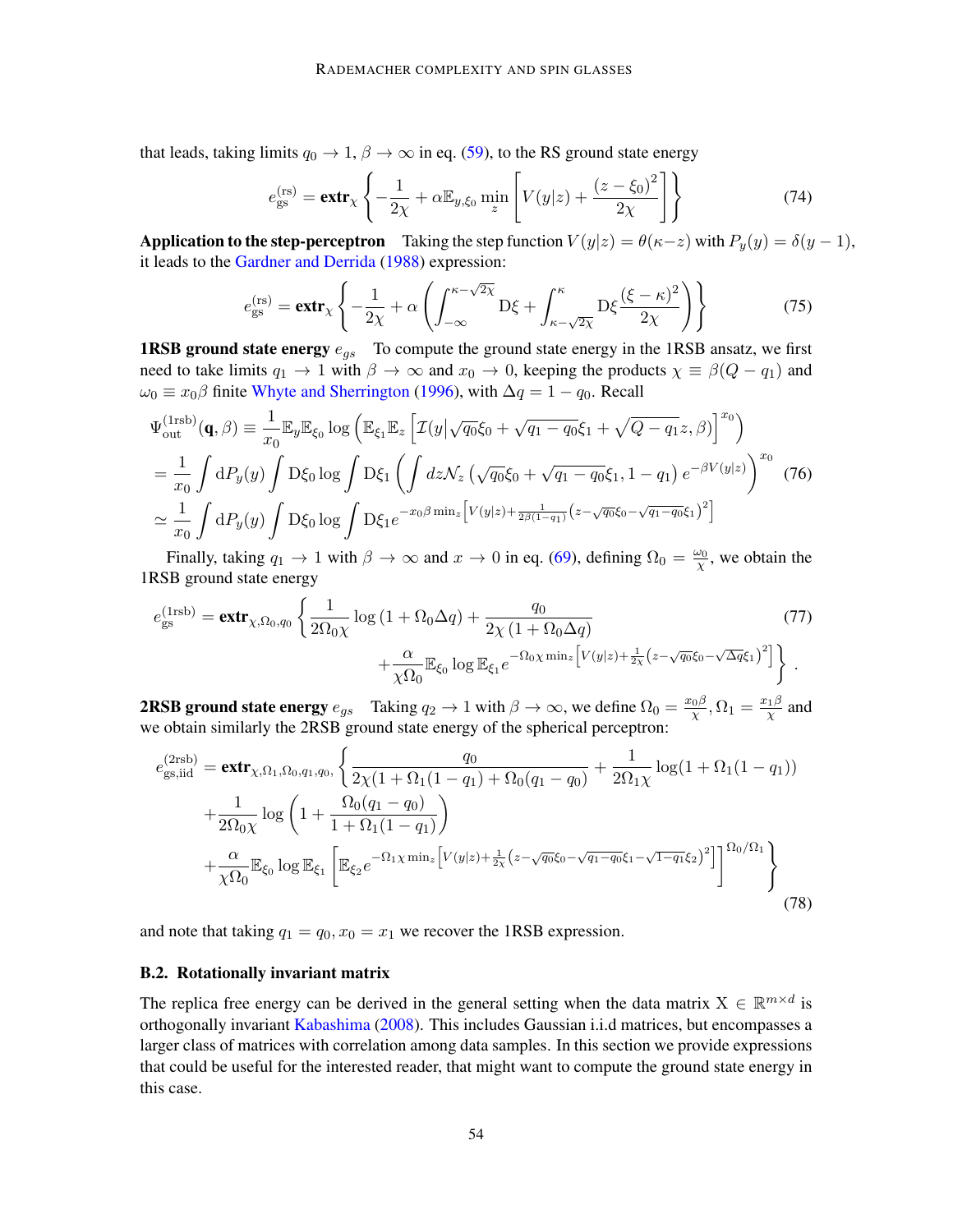### B.2.1. RS FREE ENERGY FOR ROTATIONALLY INVARIANT MATRICES

The replica symmetric free energy when X is rotationally invariant (RI) reads

$$
\Phi_{\text{RI}}^{(\text{rs})}(\alpha, \beta) = -\frac{1}{\beta} \text{extr}_{\chi_w, \chi_u, q_w, q_u} \left\{ \mathcal{A}_0^{(\text{rs})}(\chi_w, \chi_u, q_w, q_u) + \mathcal{A}_w^{(\text{rs})}(\chi_w, q_w) + \alpha \mathcal{A}_u^{(\text{rs})}(\chi_u, q_u, \beta) \right\} \tag{79}
$$

where

$$
\mathcal{A}_0^{(\text{rs})}(\chi_w, \chi_u, q_w, q_u) \equiv F(\chi_w, \chi_u) + q_w \frac{\partial F(\chi_w, \chi_u)}{\partial \chi_w} - q_u \frac{\partial F(\chi_w, \chi_u)}{\partial \chi_u}, \tag{80}
$$

$$
\mathcal{A}_{w}^{(\text{rs})}(\chi_{w}, q_{w}) \equiv \text{extr}_{\hat{\chi}_{w}, \hat{q}_{w}} \left\{ \frac{\hat{\chi}_{w}}{2} (\chi_{w} + q_{w}) - \frac{\hat{q}_{w}}{2} \chi_{w} + \int \mathcal{D}\xi_{0} \log \left\{ \int dP_{w}(w) \exp \left[ -\frac{\hat{\chi}_{w}}{2} w^{2} + \sqrt{\hat{q}_{w}} \xi_{0} w \right] \right\} \right\}, \quad (81)
$$

$$
\mathcal{A}_{u}^{(\text{rs})}(\chi_{u}, q_{u}, \beta) \equiv \text{extr}_{\hat{\chi}_{u}, \hat{q}_{u}} \left\{ \frac{\hat{\chi}_{u}}{2}(\chi_{u} - q_{u}) + \frac{\hat{q}_{u}}{2} \chi_{u} + \int dP_{y}(y) \int D\xi_{0} \log \left\{ \int Dz \mathcal{I} \left( y | \sqrt{\hat{\chi}_{u}} z + \sqrt{\hat{q}_{u}} \xi_{0}, \beta \right) \right\} \right\}, \quad (82)
$$

and given  $\rho(\lambda)$  the supposedly well-defined asymptotic eigenvalue distribution of X<sup>T</sup>X,

$$
F(x,y) \equiv \mathbf{extr}_{\Lambda_x,\Lambda_y} \left\{ -\frac{1}{2} \langle \log(\Lambda_x \Lambda_y + \lambda) \rangle_\rho - \frac{\alpha - 1}{2} \ln \Lambda_y + \frac{\Lambda_x x}{2} + \alpha \frac{\Lambda_y y}{2} \right\}
$$

$$
- \frac{1}{2} \log x - \frac{\alpha}{2} \log y - \frac{1 + \alpha}{2}.
$$
(83)

Let us check if we recover the replica free energy for a Gaussian i.i.d. matrix eq. [\(53\)](#page-23-0). In that case, the eigenvalue distribution  $\rho(\lambda)$  follows the Marchenko-Pastur distribution, and we obtain  $F_{\text{iid}}(x, y) = -\frac{\alpha}{2}$  $\frac{\alpha}{2}xy$ . To match notations, we rename quantities  $\hat{\chi}_w^*, \hat{q}_w^*, \hat{\chi}_u^*, \hat{q}_u^*$  (extremized values of hat parameters inside  $A_u$  and  $A_w$ ) following

$$
\hat{\chi}_w \to \hat{q}_0 - \hat{Q}, \quad \hat{q}_w \to \hat{q}_0, \quad \hat{\chi}_u \to Q - q_0, \quad \hat{q}_u \to q_0.
$$
\n(84)

We take the derivative of  $\Phi_{\text{RI}}^{(\text{rs})}$  with respect to  $\chi_w, \chi_u, q_w, q_u$  to get

$$
\begin{cases}\n\alpha \chi_u &= \hat{q}_0 - \hat{Q} \\
\chi_w &= Q - q_0 \\
\alpha q_u &= \hat{q}_0 \\
q_w &= q_0.\n\end{cases}
$$
\n(85)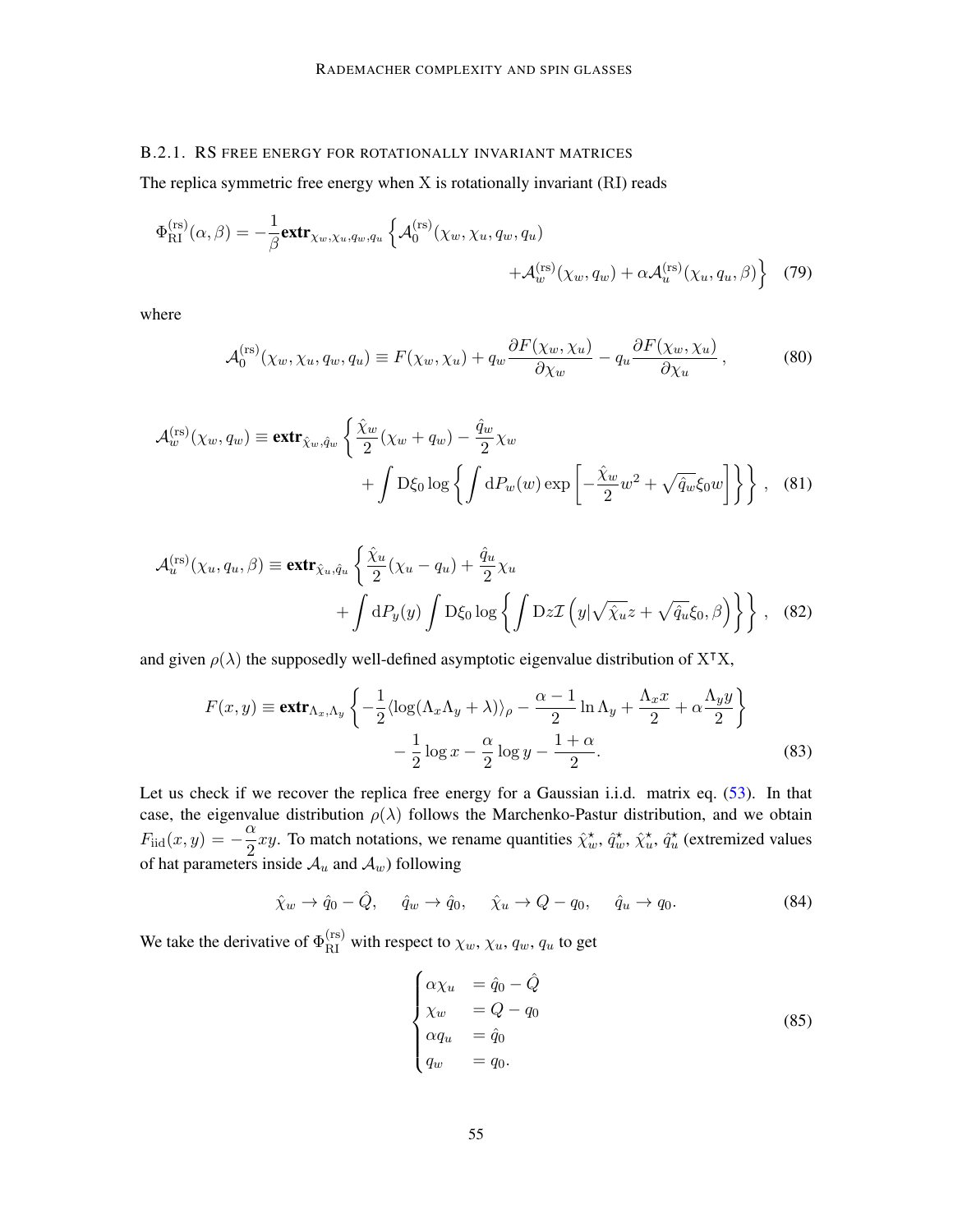Finally, in agreement with eq. [\(53\)](#page-23-0) we reach

$$
\Phi_{\text{iid}}^{(\text{rs})}(\alpha, \beta) = -\frac{1}{\beta} \mathbf{extr}_{q_0, \hat{q}_0} \left\{ -\frac{1}{2} Q \hat{Q} + \frac{1}{2} q_0 \hat{q}_0 + \right.\n+ \int D\xi_0 \log \left\{ \int \mathrm{d}w P_w(w) \exp \left[ \frac{\hat{Q} - \hat{q}_0}{2} w^2 + \xi_0 \sqrt{\hat{q}_0} w \right] \right\}\n+ \alpha \int \mathrm{d}P_y(y) \int D\xi_0 \log \left\{ \int Dz \mathcal{I} \left( y | \sqrt{q_0} \xi_0 + \sqrt{Q - q_0} z, \beta \right) \right\}.
$$
\n(86)

### B.2.2. 1RSB FREE ENERGY FOR ROTATIONALLY INVARIANT MATRICES

The 1RSB free energy for rotationally invariant matrices is also derived in [Kabashima](#page-17-14) [\(2008\)](#page-17-14) and reads

$$
\Phi_{\text{RI}}^{(1\text{rsb})} = -\frac{1}{\beta} \mathbf{extr}_{\chi_w, \chi_u, v_w, v_u, q_w, q_u, m} \left\{ \mathcal{A}_0^{(1\text{rsb})}(\chi_w, \chi_u, v_w, v_u, q_w, q_u, m) + \right. \\
\left. + \mathcal{A}_w^{(1\text{rsb})}(\chi_w, v_w, q_w, m) + \alpha \mathcal{A}_u^{(1\text{rsb})}(\chi_u, v_u, q_u, m, \beta) \right\} \tag{87}
$$

with

$$
\mathcal{A}_0^{(\text{1rsb})}(\chi_w, \chi_u, v_w, v_u, q_w, q_u, m) \equiv F(\chi_w, \chi_u) + \frac{1}{m} \left[ F(\chi_w + mv_w, \chi_u - mv_u) - F(\chi_w, \chi_u) \right] + q_w \frac{\mathrm{d}F(\chi_w + mv_w, \chi_u - mv_u)}{\mathrm{d}\chi_w} - q_u \frac{\mathrm{d}F(\chi_w + mv_w, \chi_u - mv_u)}{\mathrm{d}\chi_u}
$$
(88)

$$
\mathcal{A}_{w}^{(\text{1rsb})}(\chi_{w}, \chi_{w}, v_{w}, m) \equiv \text{extr}_{\hat{\chi}_{w}, \hat{v}_{w}, \hat{q}_{w}} \left\{ \frac{\hat{\chi}_{w}(\chi_{w} + v_{w} + q_{w})}{2} - \frac{\hat{v}_{w}(\chi_{w} + m(v_{w} + q_{w}))}{2} - \frac{\hat{q}_{w}(\chi_{w} + m v_{w})}{2} + \frac{1}{m} \int \mathcal{D}z \log \left[ \int \mathcal{D}y \left( \text{Tr}_{w} P_{w}(w) e^{-\frac{\hat{\chi}_{w}}{2} w^{2} + (\sqrt{\hat{v}_{w} y + \sqrt{q}_{w} z}) w} \right)^{m} \right] \right\}
$$
(89)

$$
\mathcal{A}_{u}^{(\text{1rsb})}(\chi_u, v_u, q_u, m, \beta) \equiv \text{extr}_{\hat{\chi}_u, \hat{v}_u, \hat{q}_u} \left\{ \frac{\hat{\chi}_u(\chi_u - v_u - q_u)}{2} + \frac{\hat{v}_u(\chi_u - m(v_u + q_u))}{2} + \frac{\hat{q}_u(\chi_u - mv_u)}{2} + \frac{\hat{q}_u(\chi_u - mv_u)}{2} + \frac{1}{m} \int \mathrm{d}y P_y(y) \int \mathrm{D}z \log \left[ \int \mathrm{D}s \left( \int \mathrm{D}x \mathcal{I} \left( y | \sqrt{\hat{\chi}_u} x + \sqrt{\hat{v}_u} s + \sqrt{\hat{q}_u} z, \beta \right) \right)^m \right] \right\}.
$$
\n(90)

(91)

We rename the extremized hat variables  $\hat{\chi}_w^*, \hat{v}_w^*, \hat{q}_w^*, \hat{\chi}_u^*, \hat{v}_u, \hat{q}_u$  as  $\hat{\chi}_w \rightarrow \hat{q}_1 - \hat{Q}, \quad \hat{v}_w \rightarrow \hat{q}_1 - \hat{q}_0, \quad \hat{q}_w \rightarrow \hat{q}_0, \quad \hat{\chi}_u \rightarrow Q - q_1, \quad \hat{v}_u \rightarrow q_1 - q_0, \quad \hat{q}_u \rightarrow q_0.$